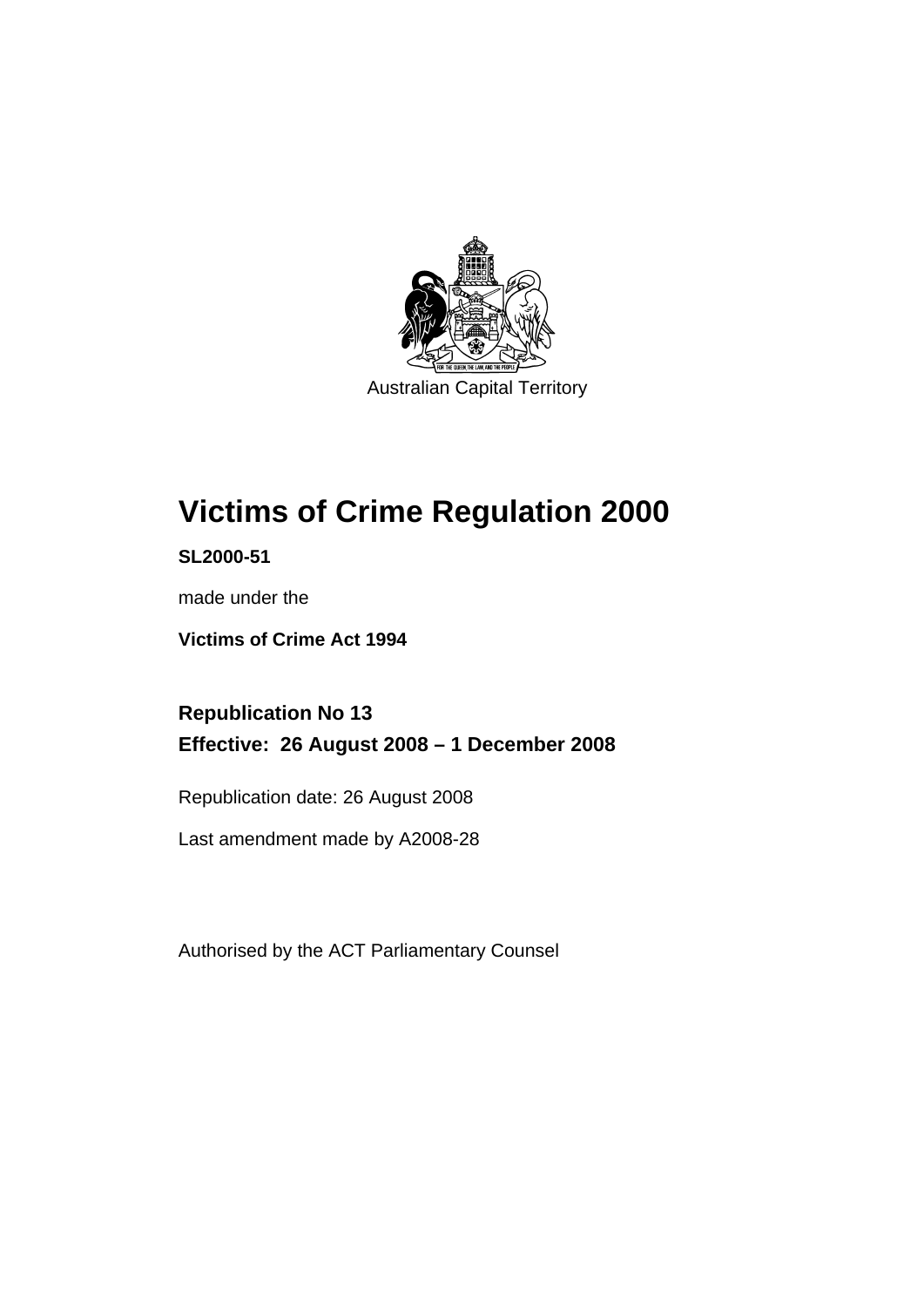#### **About this republication**

#### **The republished law**

This is a republication of the *Victims of Crime Regulation 2000*, made under the *[Victims of](#page-6-0)  [Crime Act 1994](#page-6-0)* (including any amendment made under the *Legislation Act 2001*, part 11.3 (Editorial changes)) as in force on 26 August 2008*.* It also includes any amendment, repeal or expiry affecting the republished law to 26 August 2008.

The legislation history and amendment history of the republished law are set out in endnotes 3 and 4.

#### **Kinds of republications**

The Parliamentary Counsel's Office prepares 2 kinds of republications of ACT laws (see the ACT legislation register at www.legislation.act.gov.au):

- authorised republications to which the *Legislation Act 2001* applies
- unauthorised republications.

The status of this republication appears on the bottom of each page.

#### **Editorial changes**

The *Legislation Act 2001*, part 11.3 authorises the Parliamentary Counsel to make editorial amendments and other changes of a formal nature when preparing a law for republication. Editorial changes do not change the effect of the law, but have effect as if they had been made by an Act commencing on the republication date (see *Legislation Act 2001*, s 115 and s 117). The changes are made if the Parliamentary Counsel considers they are desirable to bring the law into line, or more closely into line, with current legislative drafting practice.

This republication does not include amendments made under part 11.3 (see endnote 1).

#### **Uncommenced provisions and amendments**

If a provision of the republished law has not commenced or is affected by an uncommenced amendment, the symbol  $\mathbf{U}$  appears immediately before the provision heading. The text of the uncommenced provision  $\overline{or}$  amendment appears only in the last endnote.

#### **Modifications**

If a provision of the republished law is affected by a current modification, the symbol  $\mathbf{M}$ appears immediately before the provision heading. The text of the modifying provision appears in the endnotes. For the legal status of modifications, see *Legislation Act 2001*, section 95.

#### **Penalties**

The value of a penalty unit for an offence against this republished law at the republication date is—

- (a) if the person charged is an individual—\$100; or
- (b) if the person charged is a corporation—\$500.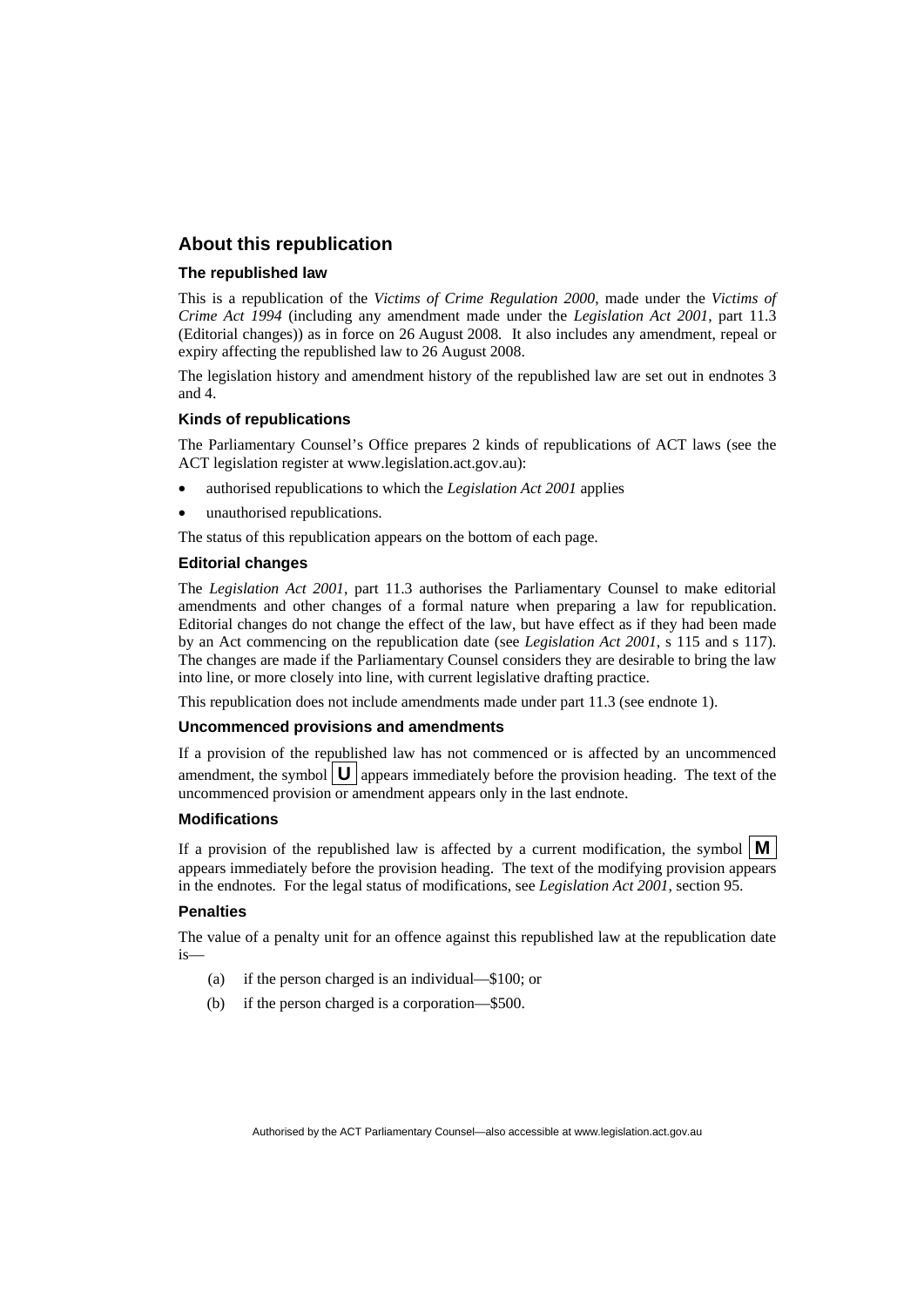

# **[Victims of Crime Regulation 2000](#page-6-0)**

made under the

**[Victims of Crime Act 1994](#page-6-0)** 

# **Contents**

|                     |                                     | Page       |
|---------------------|-------------------------------------|------------|
| Part 1              | <b>Preliminary</b>                  |            |
| 1                   | Name of regulation                  | 2          |
| 3                   | Dictionary                          | 2          |
| 4                   | <b>Notes</b>                        | 2          |
| Part 2              | Victims assistance board            |            |
| <b>Division 2.1</b> | <b>Establishment and membership</b> |            |
| 5                   | Establishment                       | 3          |
| 6                   | <b>Functions</b>                    | 3          |
| 7                   | Membership of board<br>4            |            |
| 8                   | Appointed members of board<br>4     |            |
| 9                   | Conditions of appointment generally | 6          |
| R <sub>13</sub>     | Victims of Crime Regulation 2000    | contents 1 |
| 26/08/08            | Effective: 26/08/08-01/12/08        |            |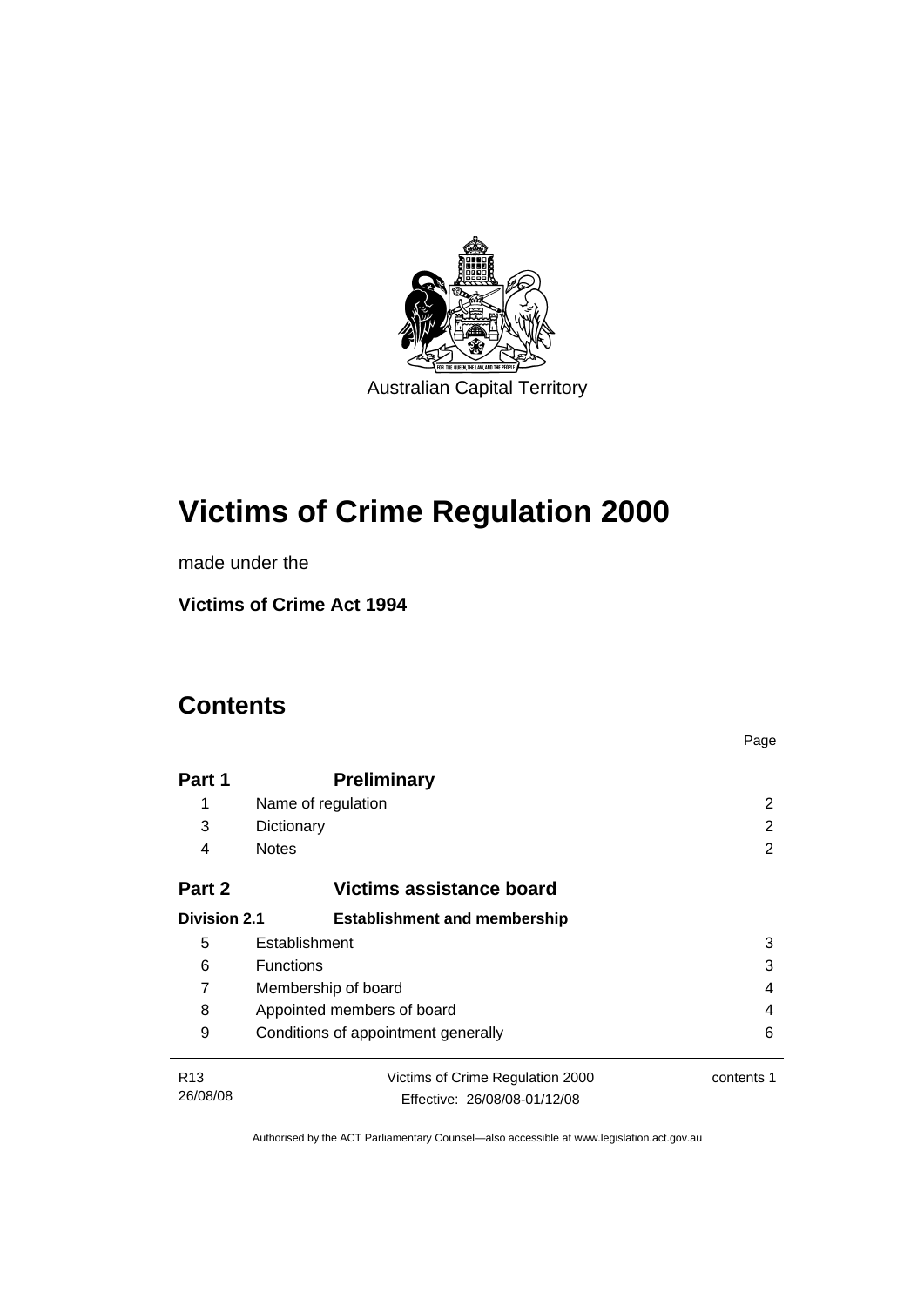| 10                  | Chairperson and deputy chairperson                  | Page<br>6       |
|---------------------|-----------------------------------------------------|-----------------|
| 11                  | Duration of appointment                             | 6               |
| Division 2.2        | <b>Proceedings of board</b>                         |                 |
| 13                  | Time and place of meetings                          | $\overline{7}$  |
| 14                  | Procedures governing conduct of meetings            | $\overline{7}$  |
| 15                  | Disclosure of interests                             | 8               |
| 16                  | Staff of the board                                  | 9               |
| 17                  | Guidelines                                          | 9               |
| 18                  | Independent arbitrators                             | 10              |
| Part 3              | <b>Victims services scheme</b>                      |                 |
| <b>Division 3.1</b> | The victims services scheme                         |                 |
| 19                  | Victims services scheme                             | 11              |
| 20                  | Objects of the victims services scheme              | 11              |
| 21                  | Responsible service agency                          | 12              |
| 22                  | Responsible service agency-functions                | 12              |
| 23                  | Responsible service agency-obligations              | 13              |
| 24                  | Eligible victims under the victims services scheme  | 14              |
| <b>Division 3.2</b> | <b>Review of eligibility decisions</b>              |                 |
| 25                  | Notice to be given of eligibility decisions         | 15              |
| 26                  | Who may apply for internal review of decisions      | 15              |
| 27                  | Applications for internal review                    | 16              |
| 28                  | Internal review                                     | 16              |
| 29                  | <b>Eligibility Review Committee</b>                 | 16              |
| 30                  | Review by committee                                 | 17              |
| 31                  | Committee review                                    | 17              |
| 32                  | Review by administrative appeals tribunal           | 17              |
| <b>Division 3.3</b> | Levels of service under the victims services scheme |                 |
| 33                  | Level 1 service                                     | 17              |
| 34                  | Level 2 service                                     | 18              |
| 35                  | Level 3 service                                     | 19              |
| 36                  | <b>Exceptional cases</b>                            | 20              |
| 37                  | How contact hours are provided                      | 21              |
| contents 2          | Victims of Crime Regulation 2000                    | R <sub>13</sub> |
|                     | Effective: 26/08/08-01/12/08                        | 26/08/08        |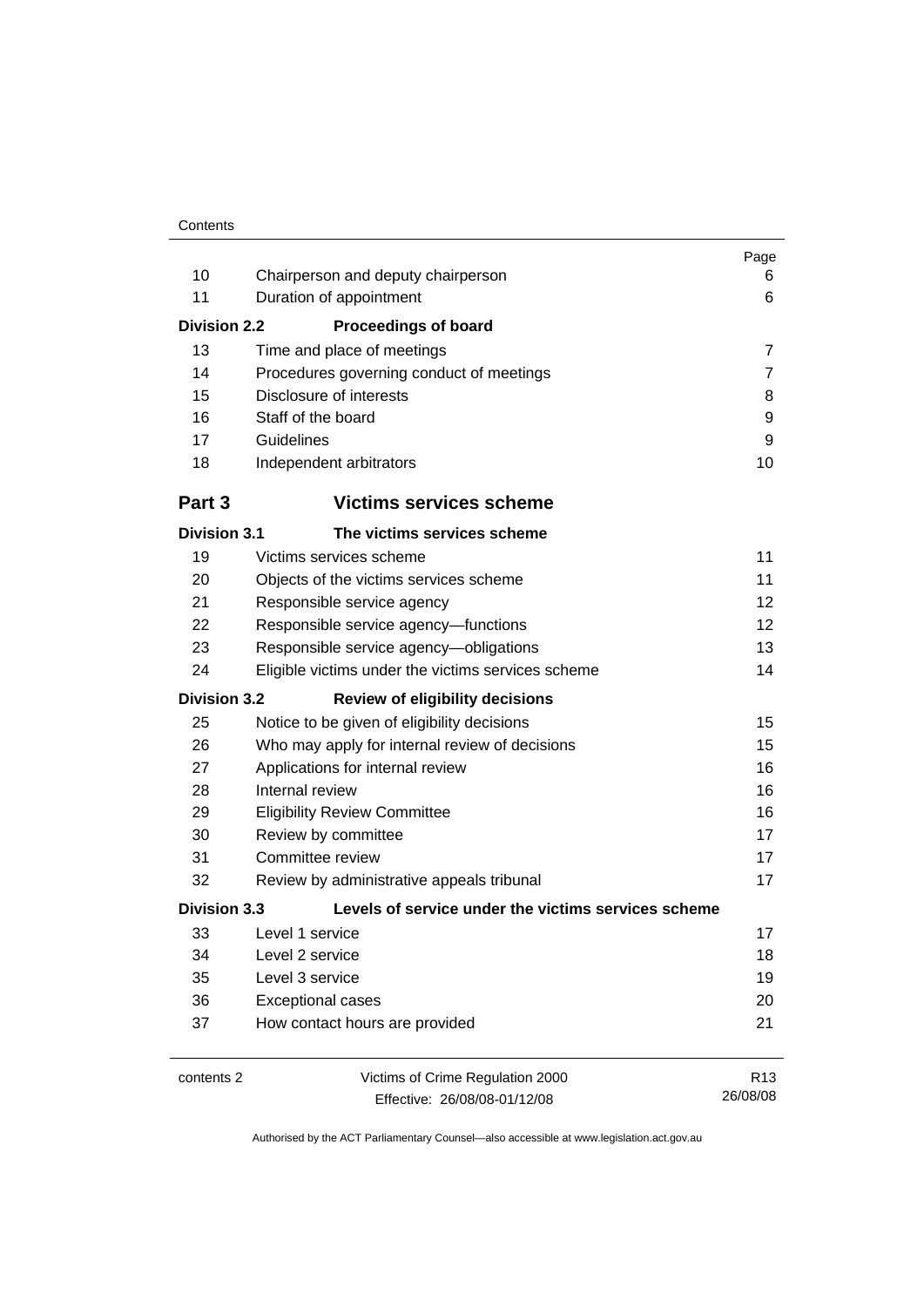|                             |                                                                                             | Contents   |
|-----------------------------|---------------------------------------------------------------------------------------------|------------|
|                             |                                                                                             | Page       |
| 38                          | Arbitration-care plans                                                                      | 22         |
| 39                          | Case closure                                                                                | 22         |
| <b>Division 3.4</b>         | <b>Service providers</b>                                                                    |            |
| 40                          | Approved service providers                                                                  | 22         |
| 41                          | Criteria for approval                                                                       | 23         |
| 42                          | Suspension of approval                                                                      | 24         |
| 43                          | Cancellation of approval                                                                    | 25         |
| <b>Division 3.5</b>         | <b>General</b>                                                                              |            |
| 44                          | Volunteer program                                                                           | 25         |
| 45                          | Special financial assistance-statements                                                     | 25         |
| 46                          | Notice of decisions                                                                         | 26         |
| 47                          | Review of decisions                                                                         | 26         |
| Part 4                      | <b>Miscellaneous</b>                                                                        |            |
| 48                          | Guidelines-volunteers                                                                       | 27         |
| 49                          | Annual reporting authority                                                                  | 28         |
| 49A                         | Victims services levy-excluded offences                                                     | 28         |
| 50                          | Determination of fees for services provided by approved service<br>providers                | 28         |
| 51                          | Approved forms                                                                              | 28         |
| Part 5                      | <b>Modification of regulation</b>                                                           |            |
| 52                          | Application of pt 5                                                                         | 29         |
| 53                          | Dictionary, definition of health professional                                               | 29         |
| 54                          | Dictionary, definition of psychologist                                                      | 30         |
| 55                          | Expiry of pt 5                                                                              | 30         |
| <b>Schedule 1</b>           | Victims services levy—excluded offences                                                     | 31         |
|                             |                                                                                             |            |
| <b>Part 1.1</b>             | <b>Australian Road Rules</b>                                                                | 31         |
| <b>Part 1.2</b>             | <b>Road Transport (Safety and Traffic Management)</b><br><b>Regulation 2000</b>             | 36         |
| <b>Part 1.3</b>             | Australian National University Act 1991 (Cwlth)-<br>Parking and Traffic Statute (No 2) 2007 | 38         |
| R <sub>13</sub><br>26/08/08 | Victims of Crime Regulation 2000<br>Effective: 26/08/08-01/12/08                            | contents 3 |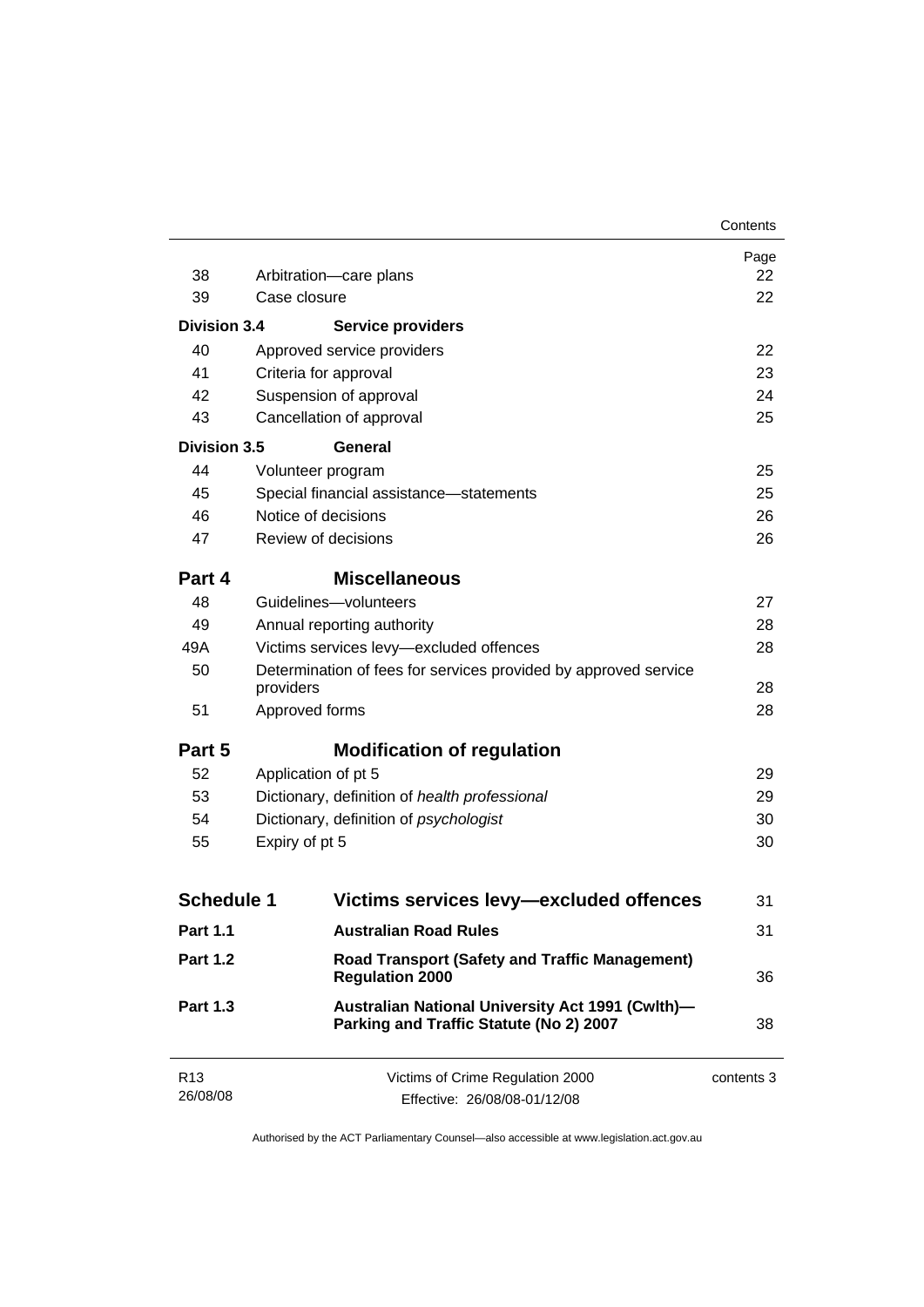**Contents** 

# **Dictionary** [41](#page-46-0)

#### **Endnotes**

|   | About the endnotes     | 45 |
|---|------------------------|----|
| 2 | Abbreviation key       | 45 |
| 3 | Legislation history    | 46 |
| 4 | Amendment history      | 48 |
| 5 | Earlier republications | 51 |

contents 4 Victims of Crime Regulation 2000 Effective: 26/08/08-01/12/08

R13 26/08/08

Page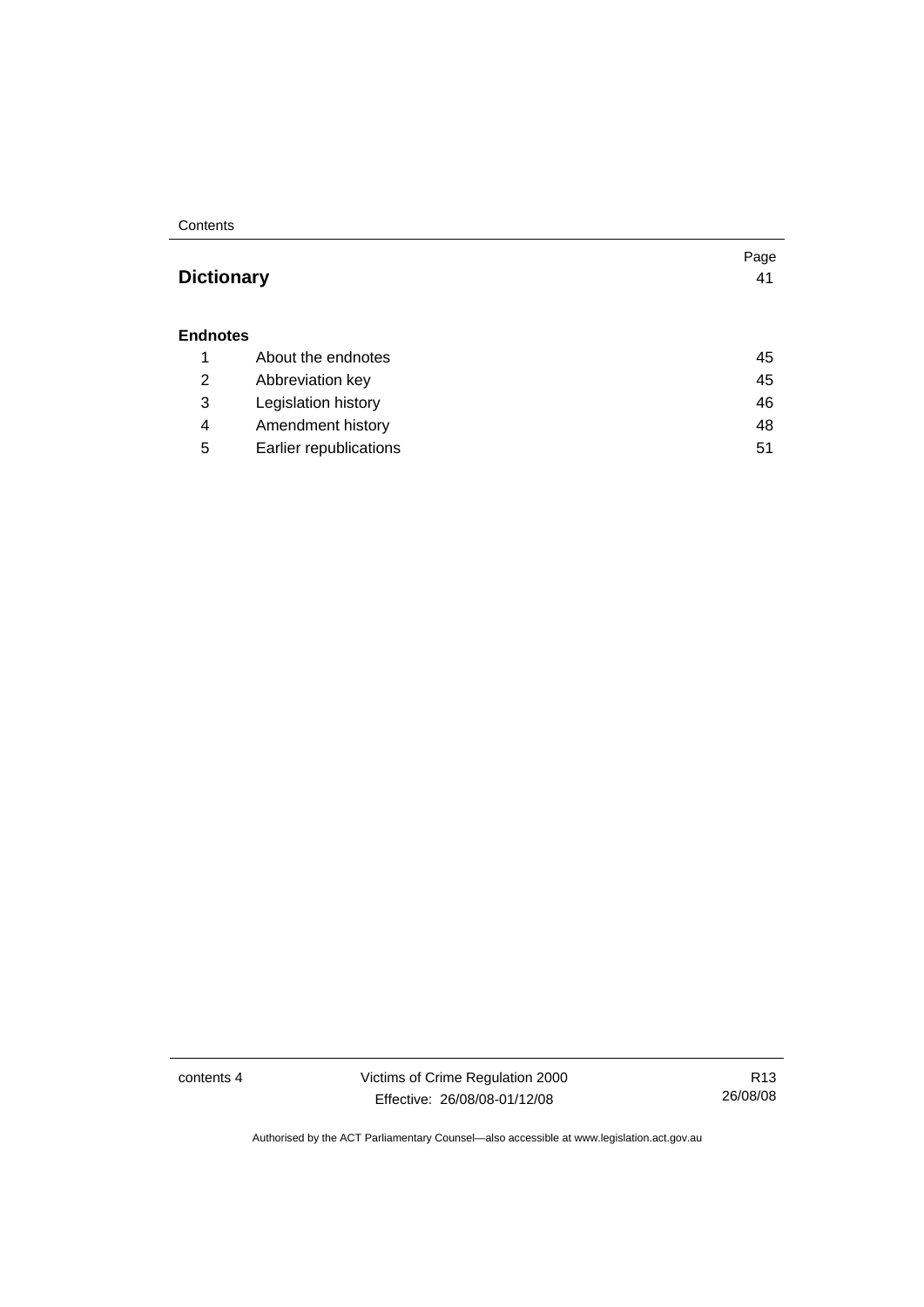<span id="page-6-0"></span>

# **Victims of Crime Regulation 2000**

made under the

I

**Victims of Crime Act 1994** 

R13 26/08/08 Victims of Crime Regulation 2000 Effective: 26/08/08-01/12/08

page 1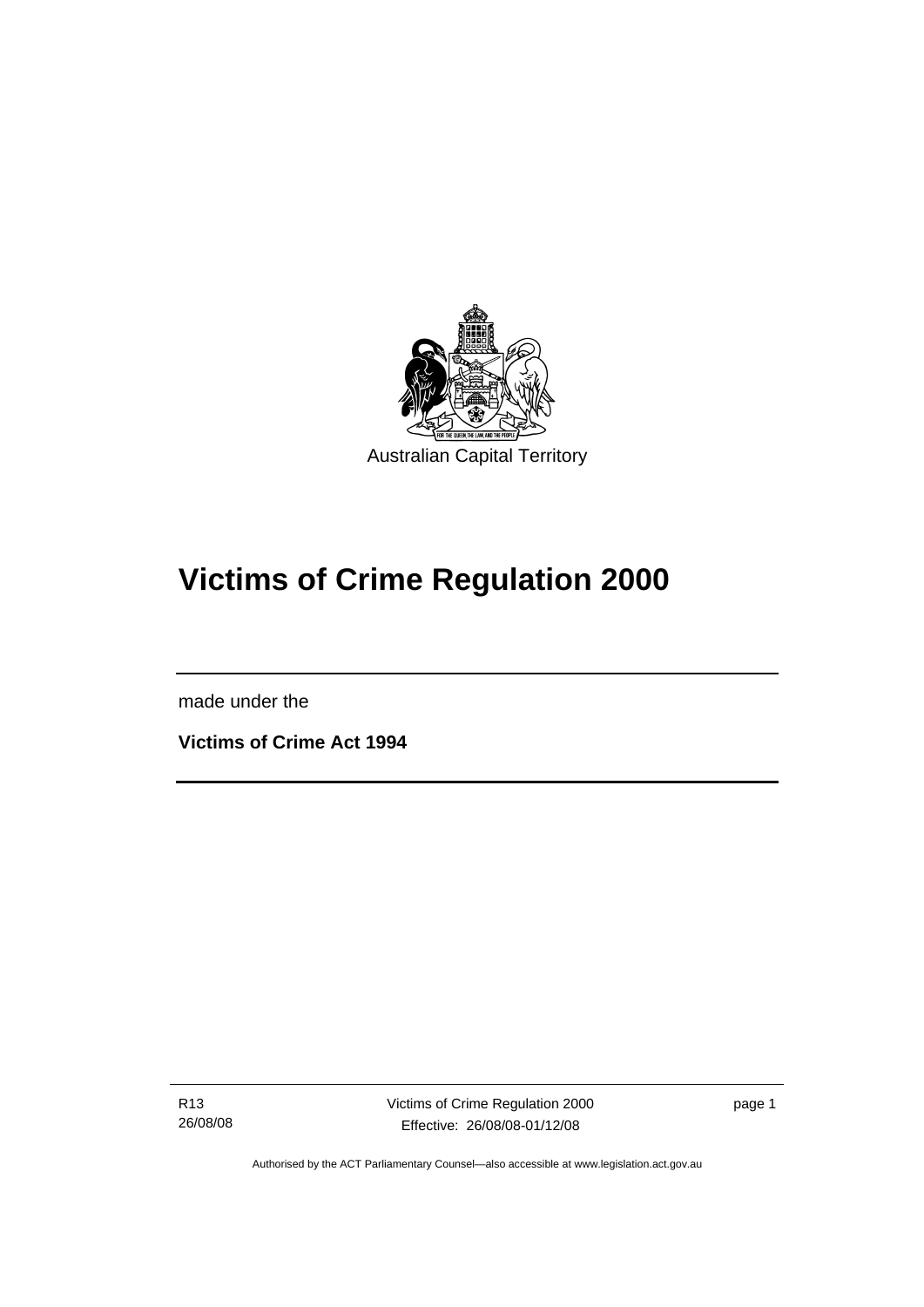#### <span id="page-7-0"></span>Part 1 **Preliminary**

Section 1

# **Part 1** Preliminary

#### **1 Name of regulation**

This regulation is the *Victims of Crime Regulation 2000*.

#### **3 Dictionary**

The dictionary at the end of this regulation is part of this regulation.

*Note 1* The dictionary at the end of this regulation defines certain terms used in this regulation and includes references (*signpost definitions*) to other terms defined elsewhere.

> For example, the signpost definition '*serious crime*—see the *Victims of Crime (Financial Assistance) Act 1983*, section 2' means that the term 'serious crime' is defined in that section and the definition applies to this regulation.

*Note 2* A definition in the dictionary (including a signpost definition) applies to the entire regulation unless the definition, or another provision of this regulation, provides otherwise or the contrary intention otherwise appears (see Legislation Act, s 155 and s 156 (1)).

#### **4 Notes**

A note included in this regulation is explanatory and is not part of this regulation.

*Note* See the Legislation Act, s 127 (1), (4) and (5) for the legal status of notes.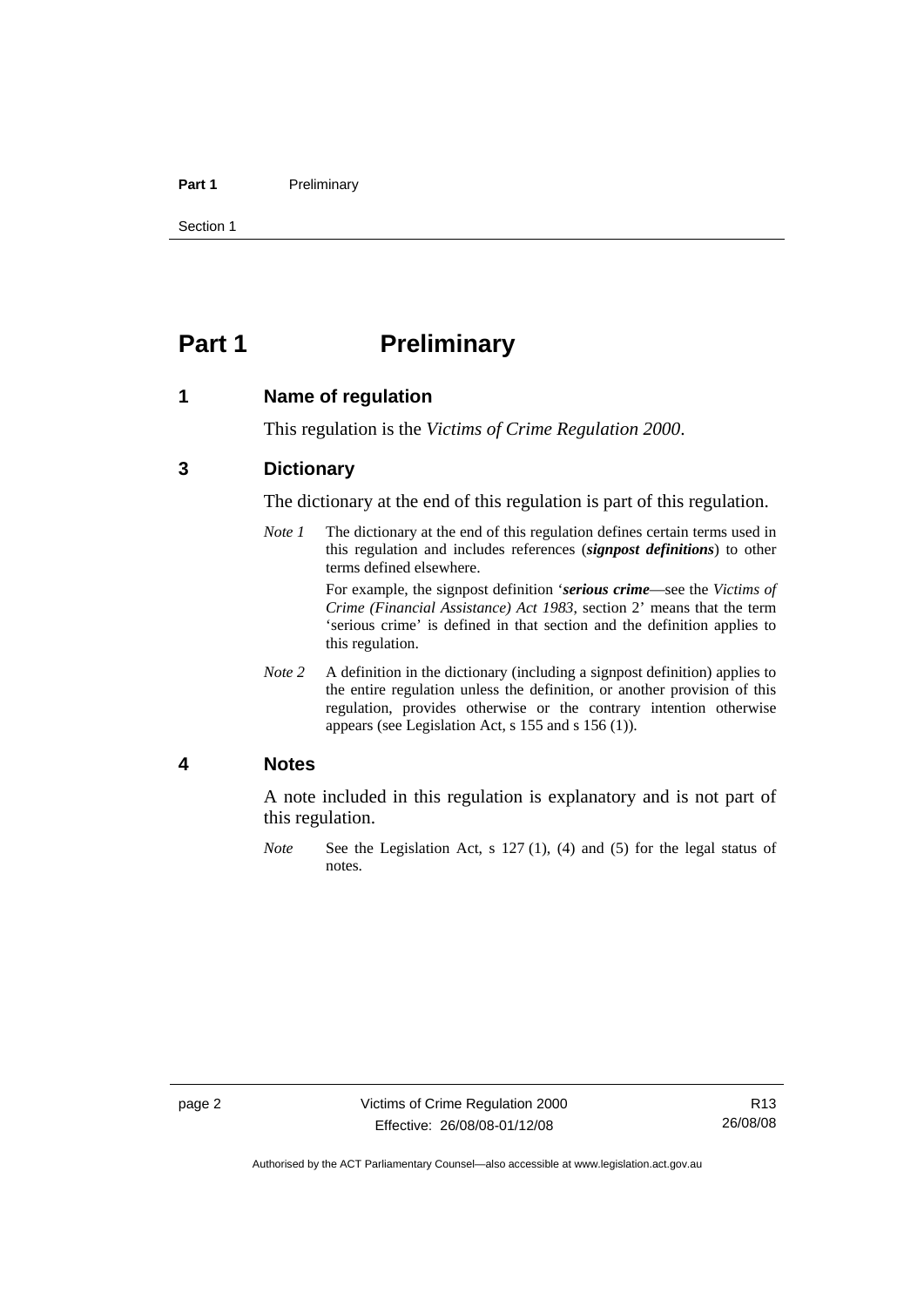# <span id="page-8-0"></span>**Part 2 Victims assistance board**

# **Division 2.1 Establishment and membership**

# **5 Establishment**

The Victims Assistance Board is established.

# **6 Functions**

The functions of the board are—

- (a) to monitor and evaluate the responsible service agency's management of the victims services scheme; and
- (b) to approve service providers; and
- (c) to prepare guidelines for the management of the victims services scheme; and
- (d) to make recommendations to the Minister about fees for services under the victims services scheme; and
- (e) to supervise the keeping by the responsible service agency of a statistical database about the operation of the victims services scheme; and
- (f) to approve independent arbitrators to resolve any disagreements between case coordinators for eligible victims and approved service providers; and
- (g) to advise the Minister on the operation of the victims services scheme and any change to the scheme it considers desirable; and
- (h) when asked by the coordinator, to give advice or information to the coordinator on issues about victims generally; and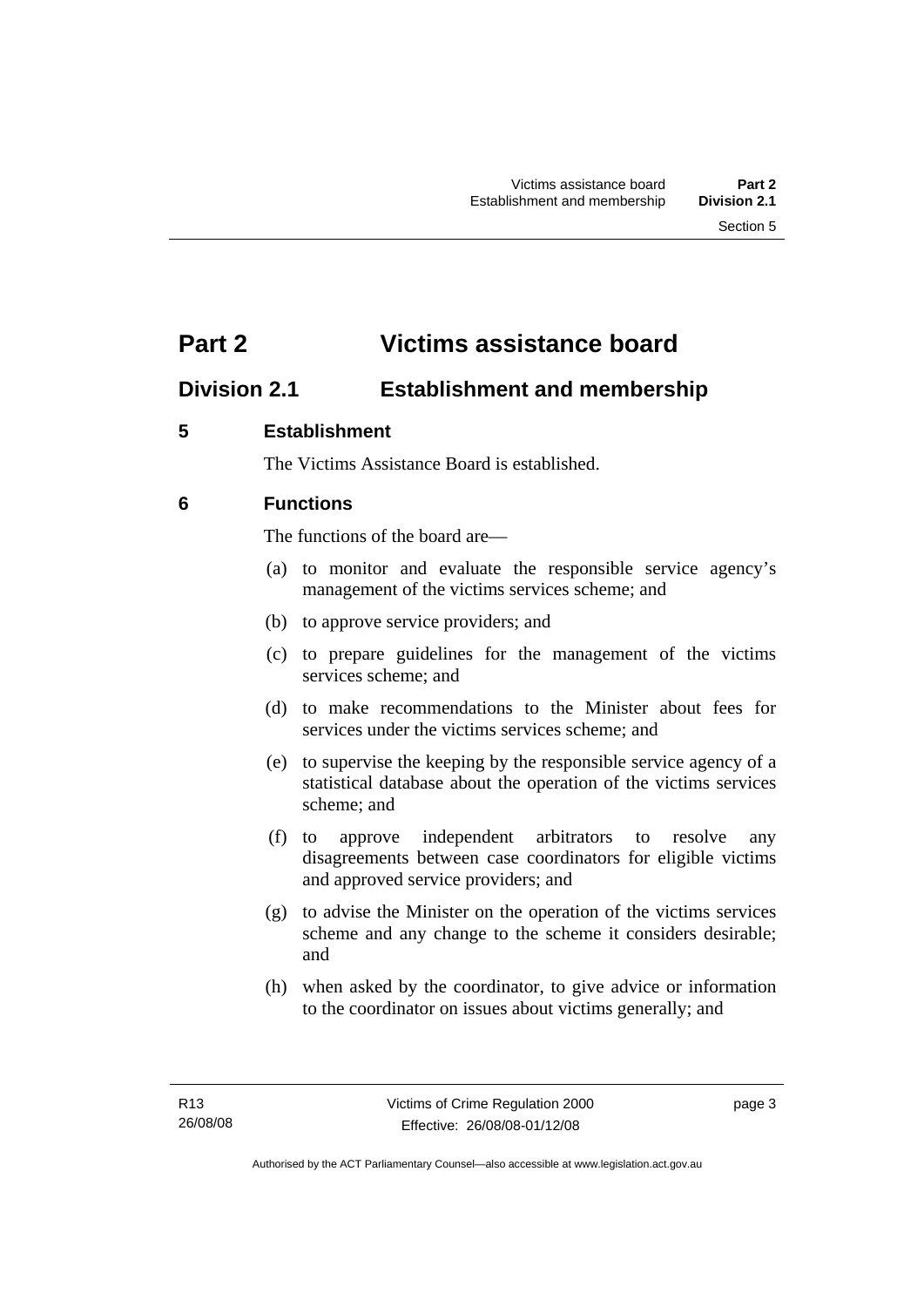(i) to exercise any other function given to the board under the Act or any other Territory law.

#### <span id="page-9-0"></span>**7 Membership of board**

- (1) The board consists of—
	- (a) the coordinator; and
	- (b) the appointed members.
- (2) The appointed members are to be appointed by the Minister.
	- *Note 1* For the making of appointments (including acting appointments), see the Legislation Act, pt 19.3.
	- *Note 2* Certain Ministerial appointments require consultation with an Assembly committee and are disallowable (see Legislation Act, div 19.3.3).

### **8 Appointed members of board**

- (1) The Minister must appoint as members—
	- (a) a representative of each of the following:
		- (i) the DPP (the *DPP member*);
		- (ii) the Australian Federal Police (the *AFP member*);
		- (iii) ACT courts (the *courts member*);
		- (iv) the administrative unit allocated responsibility for the administration of justice (the *justice member*);
		- (v) the administrative unit allocated responsibility for the administration of community support services (the *community support member*);
		- (vi) the administrative unit allocated responsibility for the administration of youth policy and services (the *youth policy and services member*); and
	- (b) a person who, in the Minister's opinion, represents the interests of the indigenous communities (the *indigenous member*); and

Authorised by the ACT Parliamentary Counsel—also accessible at www.legislation.act.gov.au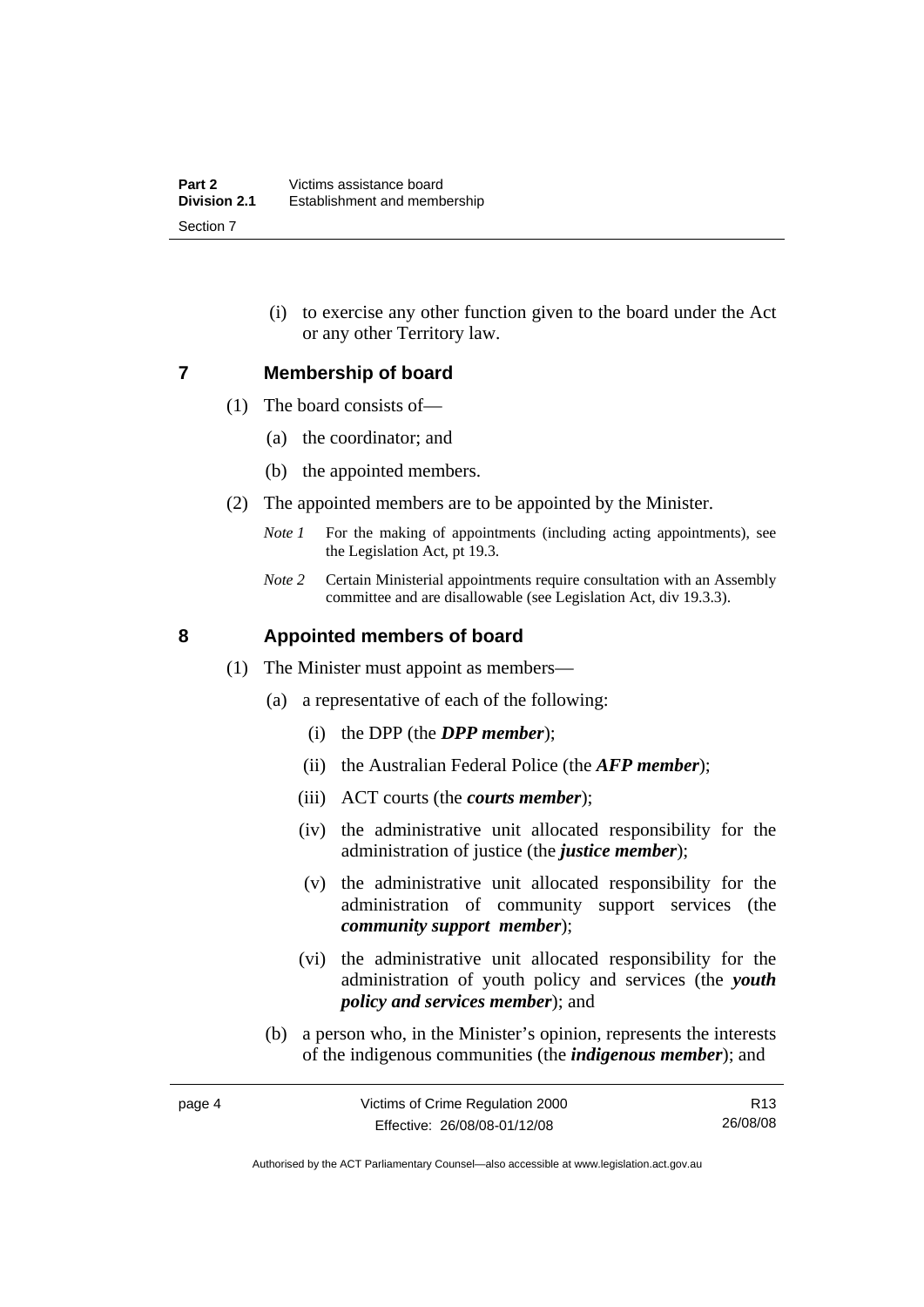Section 8

- (c) a person who, in the Minister's opinion, represents the interests of other persons of non-English speaking background (the
- (d) a person who is a lawyer (the *legal profession member*); and

*migrant member*); and

- (e) a person who, in the Minister's opinion, represents the interests of health professions (other than a doctor or dentist) (the *health professions member*); and
- (f) a person who, in the Minister's opinion, represents the interests of victims services groups (the *victims groups member*); and
- (g) a psychiatrist or psychologist who, in the Minister's opinion, has experience in dealing with victims (the *psychiatrist/psychologist member*).
- (2) The courts member must be the registrar or a deputy registrar of the Supreme Court or the Magistrates Court.
- (3) A member must be employed, practise, or live, in the ACT.
- (4) The Minister must not appoint a public servant as a member mentioned in subsection  $(1)$  (b) to  $(g)$ .
	- *Note 1* For the making of appointments (including acting appointments), see the Legislation Act, pt 19.3.
	- *Note 2* In particular, an appointment may be made by naming a person or nominating the occupant of a position (see Legislation Act, s 207).
	- *Note 3* Certain Ministerial appointments require consultation with an Assembly committee and are disallowable (see Legislation Act, div 19.3.3).
	- *Note 4* A person may be reappointed to a position if the person is eligible to be appointed to the position (see Legislation Act, s 208 and dict, pt 1, def *appoint*).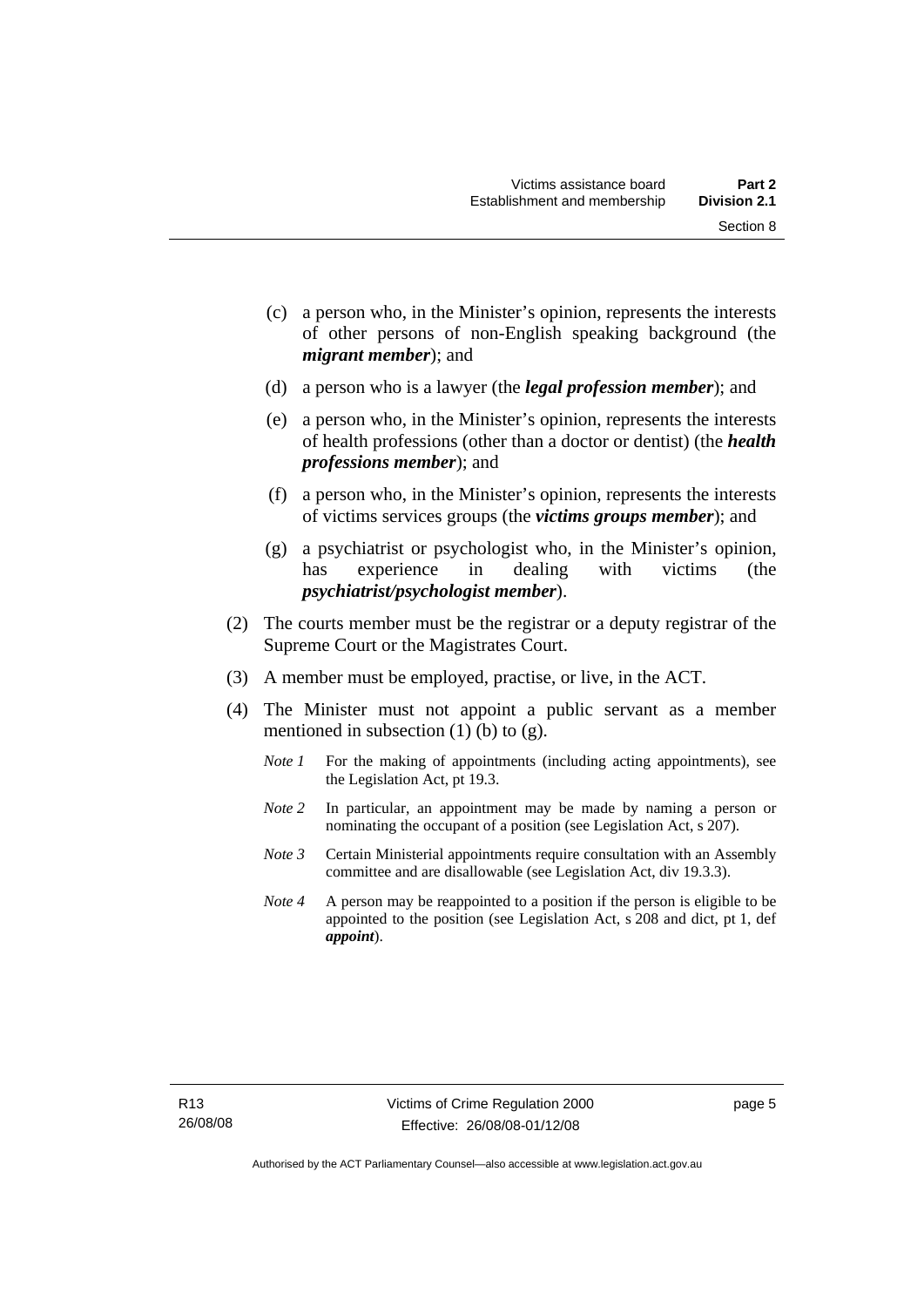### <span id="page-11-0"></span>**9 Conditions of appointment generally**

- (1) An appointed member holds the position on a part-time basis.
- (2) An appointed member holds the position on the conditions not provided by this regulation or another territory law that are decided by the Minister.

### **10 Chairperson and deputy chairperson**

- (1) The members of the board must, whenever necessary, elect—
	- (a) an appointed member to be chairperson; and
	- (b) another appointed member to be deputy chairperson.
- (2) The board must tell the Minister of the election of a member as chairperson or deputy chairperson.

# **11 Duration of appointment**

- (1) An appointed member must not be appointed for longer than 2 years.
- (2) The Minister must end the appointment of—
	- (a) the DPP member, the AFP member, the courts member, the justice member, the community support member or the youth policy and services member if the Minister is satisfied that the member is no longer the representative of the relevant entity mentioned in section 8 (1) (a) (Appointed members of board); or
	- (b) the indigenous member, the migrant member, the health professions member or the victims groups member if the Minister is satisfied that the member no longer represents the interests of the relevant communities, professions or groups mentioned in section  $8(1)$  (b), (c), (e) or (f); or
	- (c) any member if the member ceases to be eligible for appointment.

R13 26/08/08

Authorised by the ACT Parliamentary Counsel—also accessible at www.legislation.act.gov.au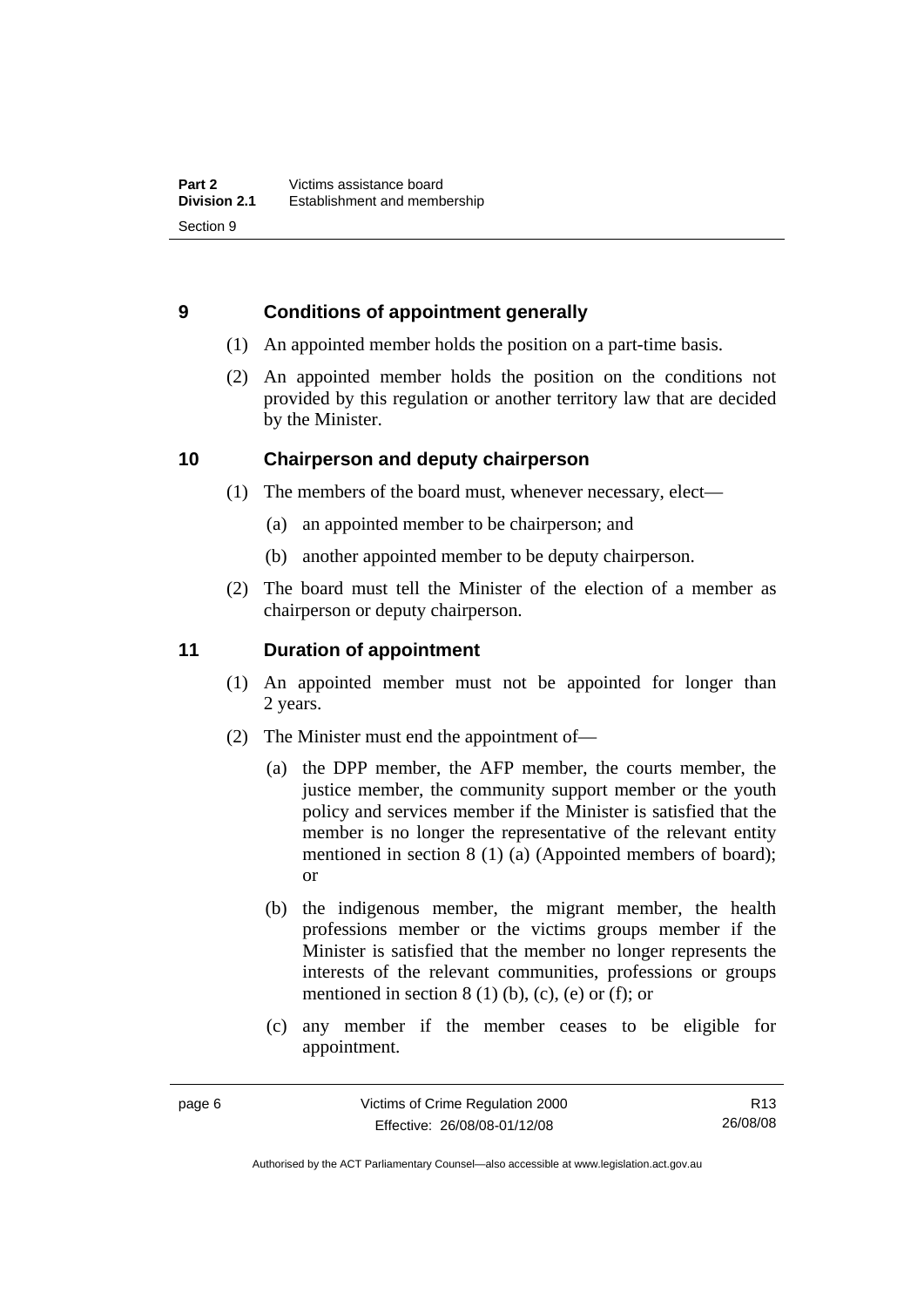- <span id="page-12-0"></span> (3) The Minister may end the appointment of an appointed member—
	- (a) for misbehaviour or physical or mental incapacity; or
	- (b) if the member becomes bankrupt, executes a personal insolvency agreement or otherwise applies to take the benefit of any law for the relief of bankrupt or insolvent debtors; or
	- (c) if the member is absent for 3 consecutive meetings; or
	- (d) if the member is convicted of an indictable offence; or
	- (e) if the member fails to comply with section 15 (Disclosure of interests) without reasonable excuse.
	- *Note* A person's appointment also ends if the person resigns (see Legislation Act, s 210).

# **Division 2.2 Proceedings of board**

#### **13 Time and place of meetings**

- (1) Meetings of the board are to be held at the times and places it decides.
- (2) However, the board must meet at least once every 3 months.
- (3) The chairperson—
	- (a) may at any time call a meeting of the board; and
	- (b) must call a meeting if asked by the Minister or at least 6 members.

#### **14 Procedures governing conduct of meetings**

- (1) The chairperson presides at all meetings at which the chairperson is present.
- (2) If the chairperson is absent, the deputy chairperson presides.
- (3) If the chairperson and deputy chairperson are both absent, the member chosen by the members present presides.

page 7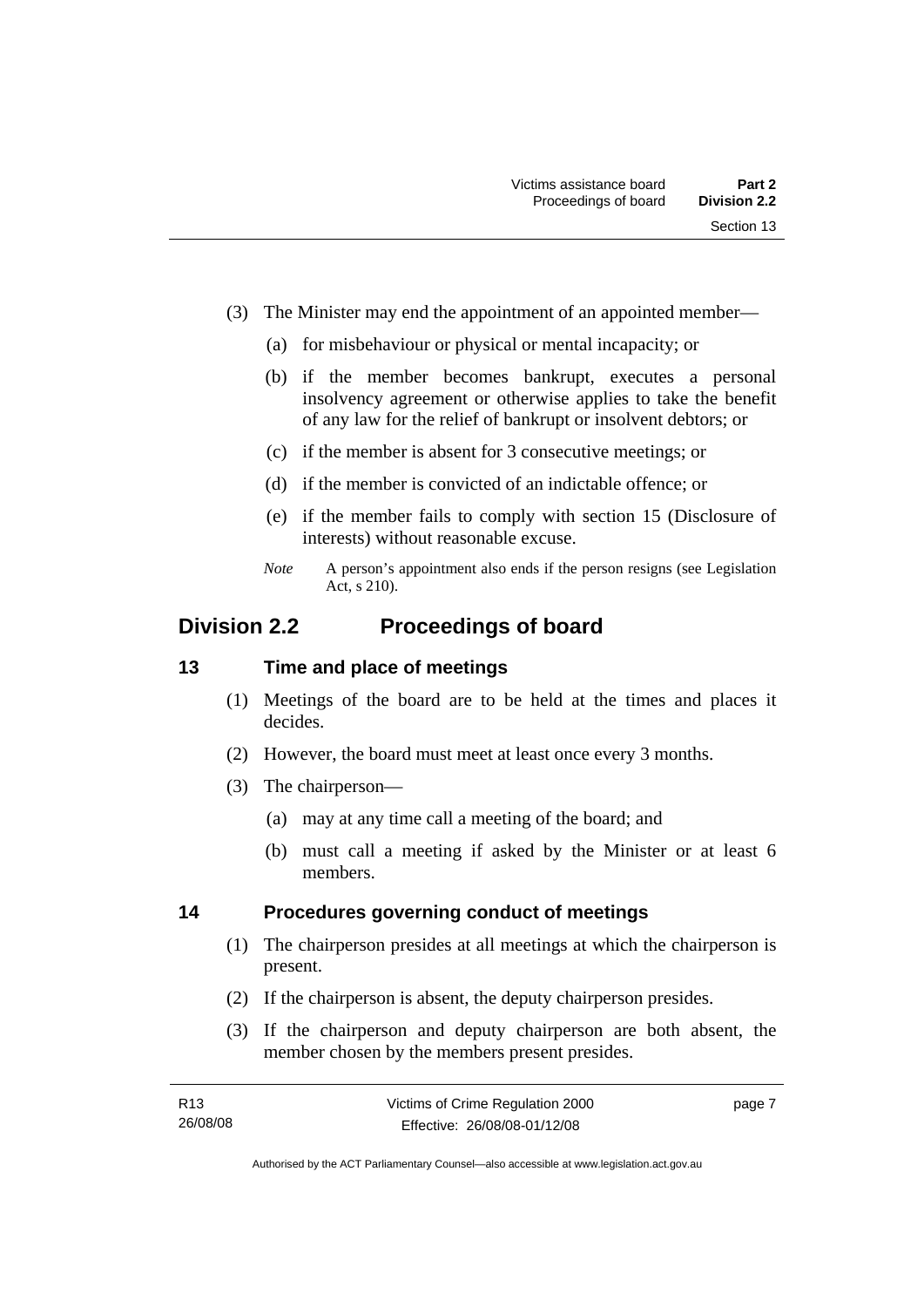- <span id="page-13-0"></span>(4) The board may decide the procedure to be followed for a meeting.
- (5) At a meeting of the board—
	- (a) 6 members form a quorum; and
	- (b) each member (other than the coordinator) has a vote on each question to be decided; and
	- (c) a question is to be decided by a majority of the votes of the members present and voting but, if the votes are equal, the member presiding has a casting vote.
- (6) The board must keep minutes of its meetings.

#### **15 Disclosure of interests**

- (1) This section applies to a member of the board if—
	- (a) the member has a direct or indirect financial interest in an issue being considered, or about to be considered, by the board; and
	- (b) the interest could conflict with the proper exercise of the member's functions in relation to the board's consideration of the issue.
- (2) As soon as practicable after the relevant facts come to the member's knowledge, the member must disclose the nature of the interest to a meeting of the board.
- (3) The disclosure must be recorded in the board's minutes and, unless the board otherwise decides, the member must not—
	- (a) be present when the board considers the issue; or
	- (b) take part in a decision of the board on the issue.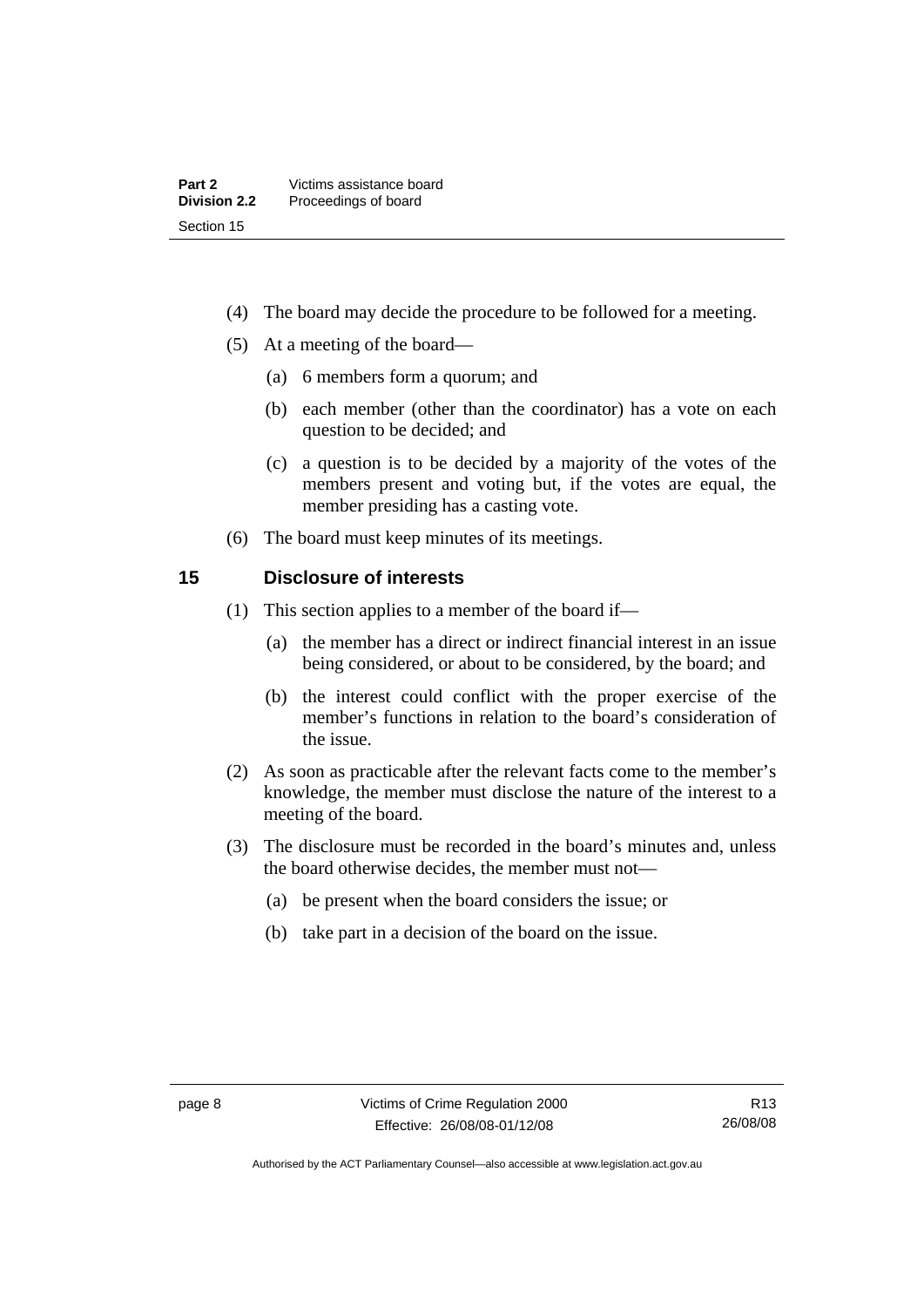- <span id="page-14-0"></span> (4) Any other member who also has a direct or indirect financial interest in the issue must not—
	- (a) be present when the board is considering its decision under subsection (3); or
	- (b) take part in making the decision.

### **16 Staff of the board**

The staff of the board are to be employed under the *Public Sector Management Act 1994*.

# **17 Guidelines**

The board may make guidelines about—

- (a) the way a victim is assessed for eligibility to use the victims services scheme; and
- (b) the employment or engagement of people who will have contact with eligible victims; and
- (c) the preparation, content and implementation of care plans; and
- (d) the eligibility of entities to be approved as service providers; and
- (e) the referral of victims to approved service providers or other entities dealing with victims of crime; and
- (f) the establishment and operation of volunteer programs; and
- (g) the internal review of decisions made by the responsible service agency; and
- (h) the holding of indemnity insurance by approved service providers; and
- (i) other matters necessary or convenient to be decided with respect to the victims services scheme.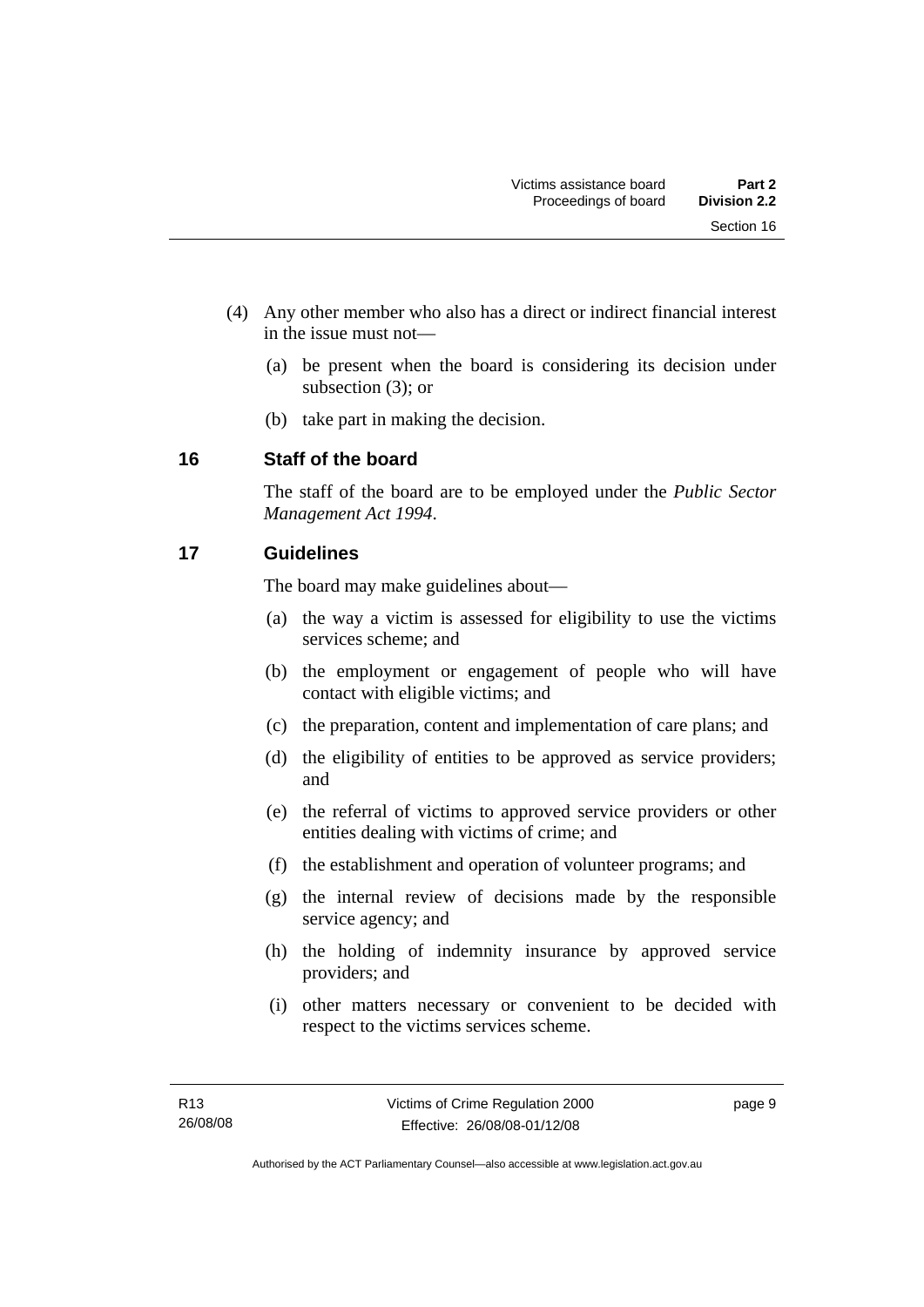#### <span id="page-15-0"></span>**18 Independent arbitrators**

- (1) The board may approve independent arbitrators for this regulation.
- (2) A person is eligible to be approved as an independent arbitrator only if the person is an approved service provider.
- (3) The board must keep a list of approved independent arbitrators.
- (4) The board must keep the list open for inspection (without charge) by an eligible victim.
- (5) If asked by an eligible victim, the board must give a copy of the list (without charge) to the victim.

page 10 Victims of Crime Regulation 2000 Effective: 26/08/08-01/12/08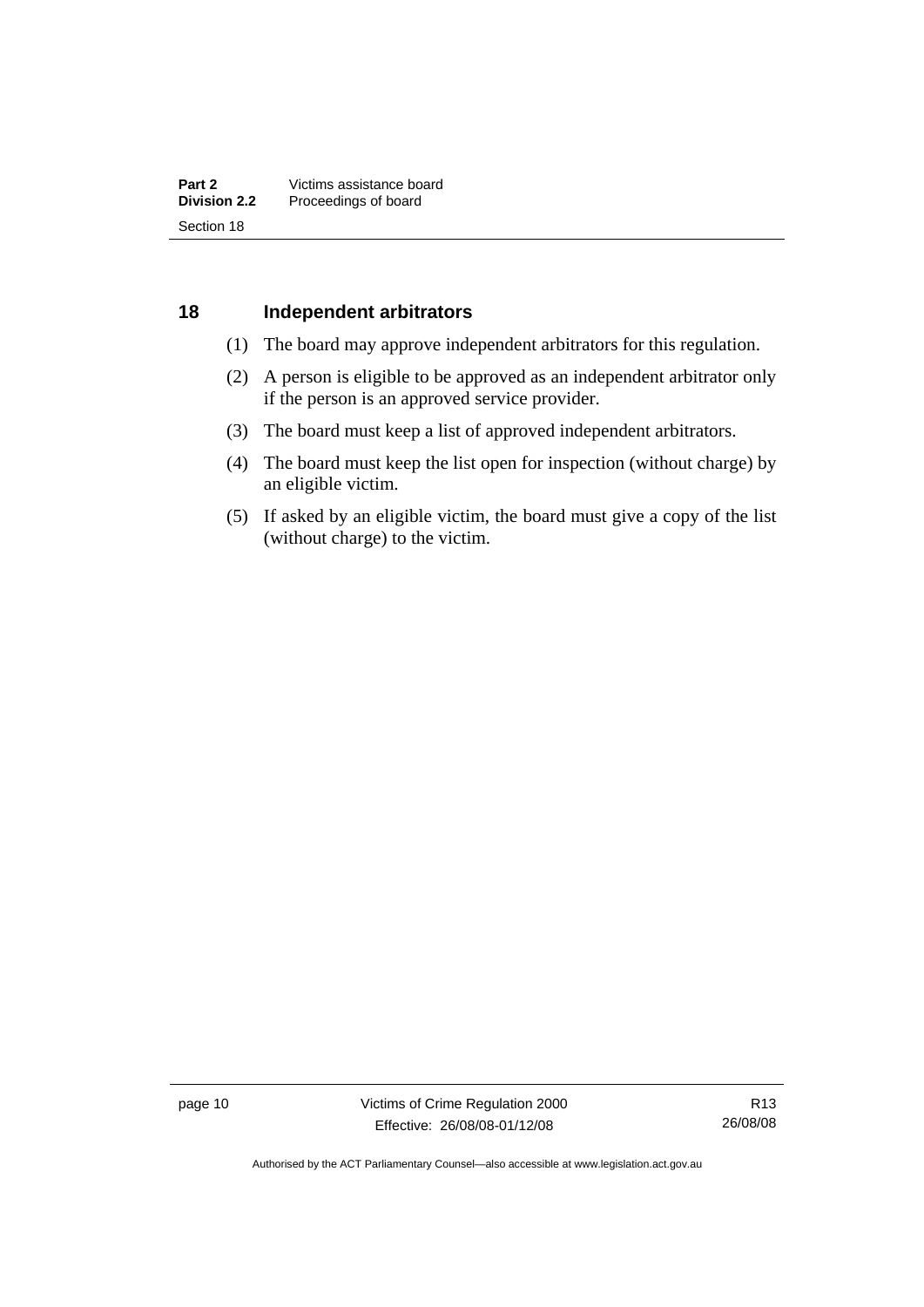# <span id="page-16-0"></span>**Part 3 Victims services scheme**

# **Division 3.1 The victims services scheme**

### **19 Victims services scheme**

A victims services scheme is established.

# **20 Objects of the victims services scheme**

The objects of the victims services scheme are—

- (a) to provide assistance to victims of crime that will—
	- (i) promote their recovery from the harm suffered because of crime; and
	- (ii) allow them to take part in the social, economic and cultural life of their community; and
- (b) to provide the assistance to victims of crime using a multidisciplinary approach; and
- (c) to provide the assistance to victims of crime in ways that are—
	- (i) timely; and
	- (ii) accessible; and
	- (iii) solution-focused; and
	- (iv) professional; and
	- (v) individualised; and
	- (vi) appropriate to the victim.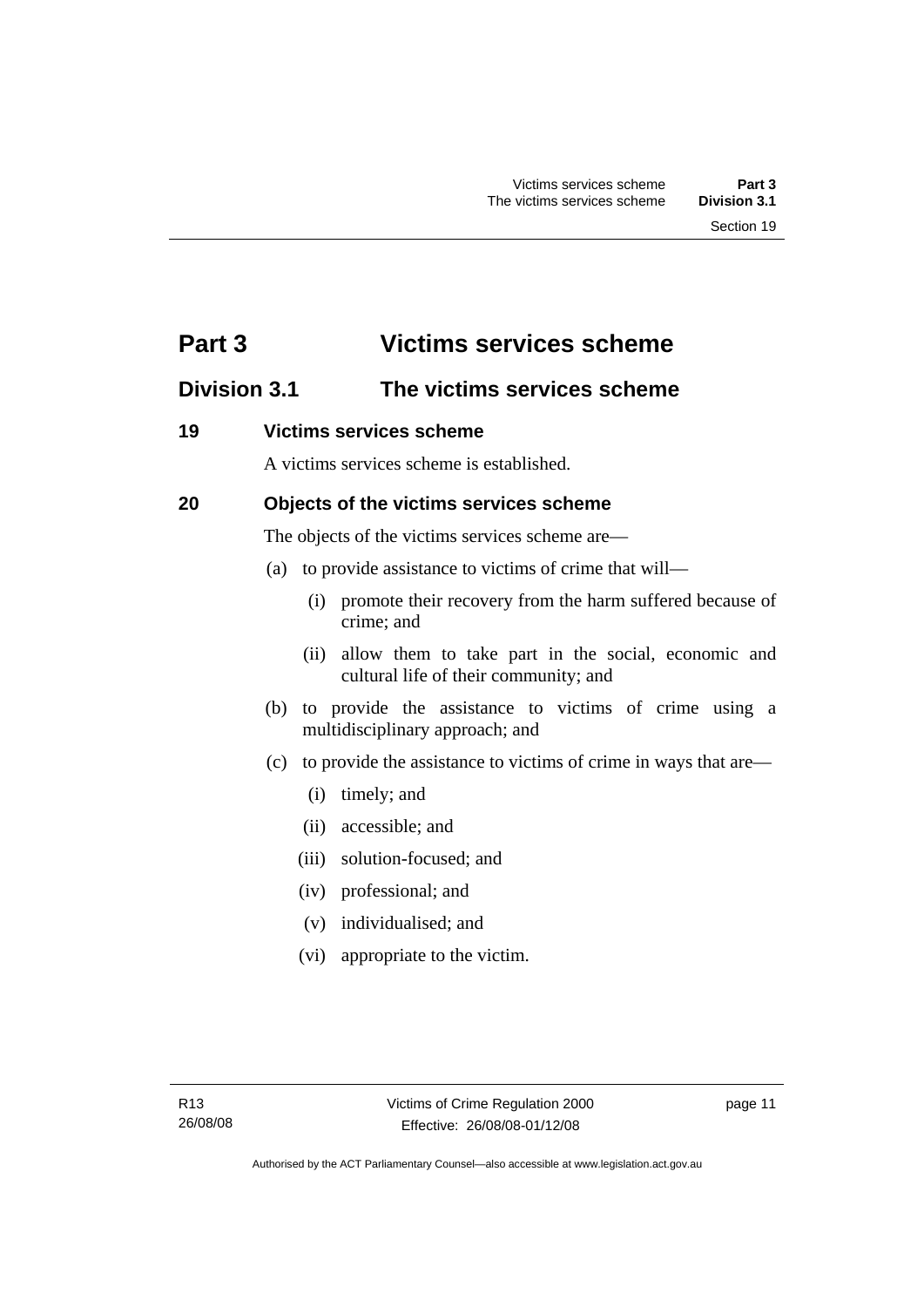### <span id="page-17-0"></span>**21 Responsible service agency**

For the Act, section 19 (2) (a), the chief executive is nominated as the service agency responsible for the management of the victims services scheme.

#### **22 Responsible service agency—functions**

The functions of the responsible service agency are—

- (a) to decide the eligibility of people for the different levels of services under the victims services scheme; and
- (b) to provide, or arrange for the provision of, professional services for victims in accordance with this regulation and the guidelines made under section 17 (Guidelines); and
- (c) as appropriate, to refer victims to other entities who provide other assistance and support to victims; and
- (d) to keep records about victims for which services are provided; and
- (e) to train and supervise people engaged by it to provide services; and
- (f) to report to the board on the services it provides and the provision of services it arranges; and
- (g) to evaluate the day-to-day operation of the victims services scheme; and
- (h) to establish a victims support network in consultation with community organisations and other entities that deal with victims; and
- (i) to provide a telephone contact for people seeking information about, or services under, the victims services scheme; and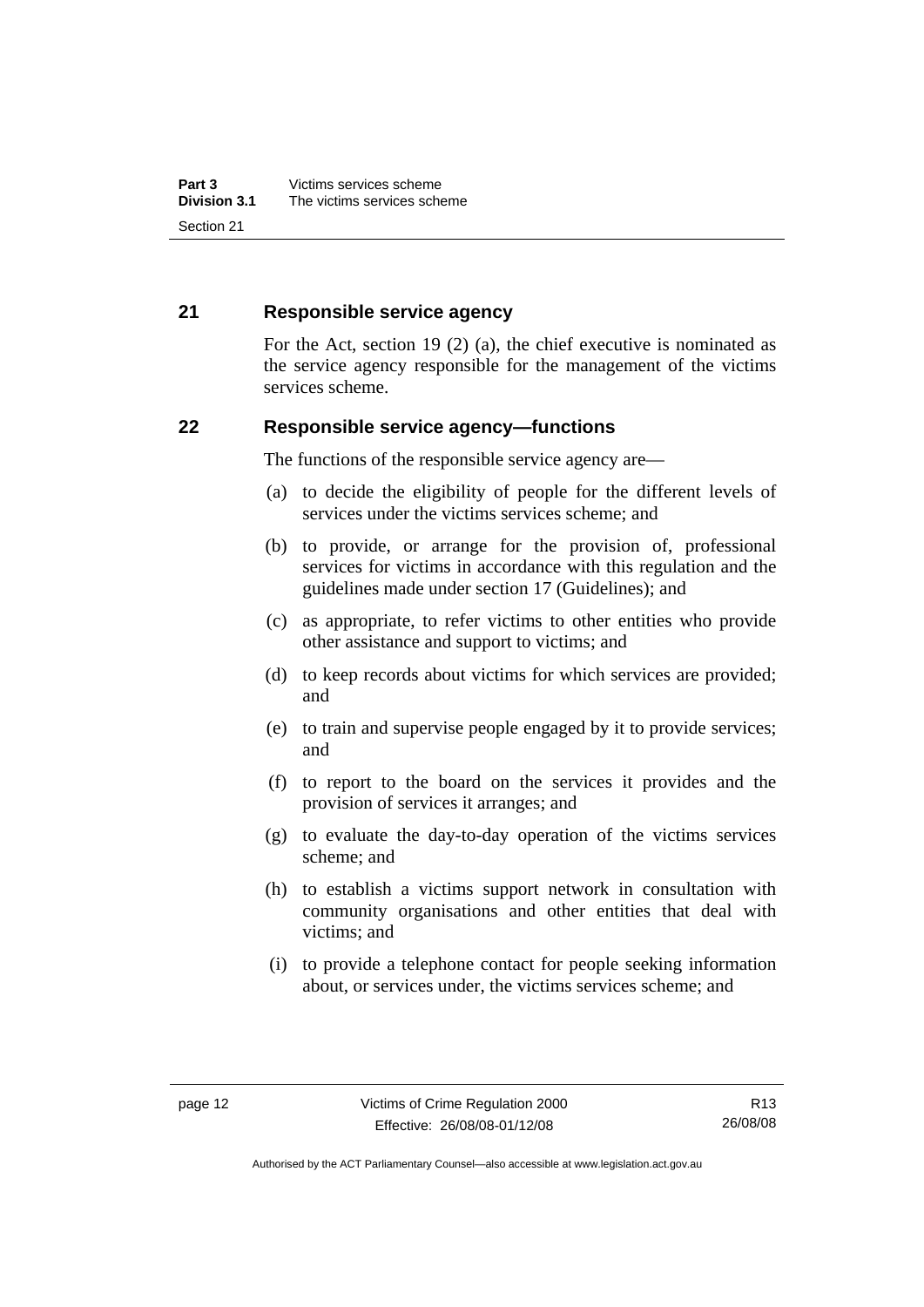- <span id="page-18-0"></span> (j) to develop and maintain a volunteer program to provide practical assistance and support to victims and to train and supervise volunteers for the program; and
- (k) to provide victims with information about the criminal justice system, the operation of the victims services scheme and complaint procedures; and
- (l) to keep financial records of its operations under the victims services scheme.

# **23 Responsible service agency—obligations**

- (1) The responsible service agency must comply with the guidelines made under section 17 (Guidelines) about the employment or engagement of people who will have contact with eligible victims.
- (2) Without limiting subsection (1), the responsible service agency must—
	- (a) be satisfied that a person who will have contact with eligible victims has—
		- (i) qualifications or experience in working with victims and with people from a diversity of ethnic and cultural backgrounds; and
		- (ii) experience or knowledge of working in a multidisciplinary team environment; and
	- (b) assess and evaluate the victims services it provides; and
	- (c) encourage the people it engages or employs to provide those services to undertake continuing education in the provision of services to victims; and
	- (d) take steps to ensure the people engaged or employed by it are familiar with the *Human Rights Commission Act 2005*.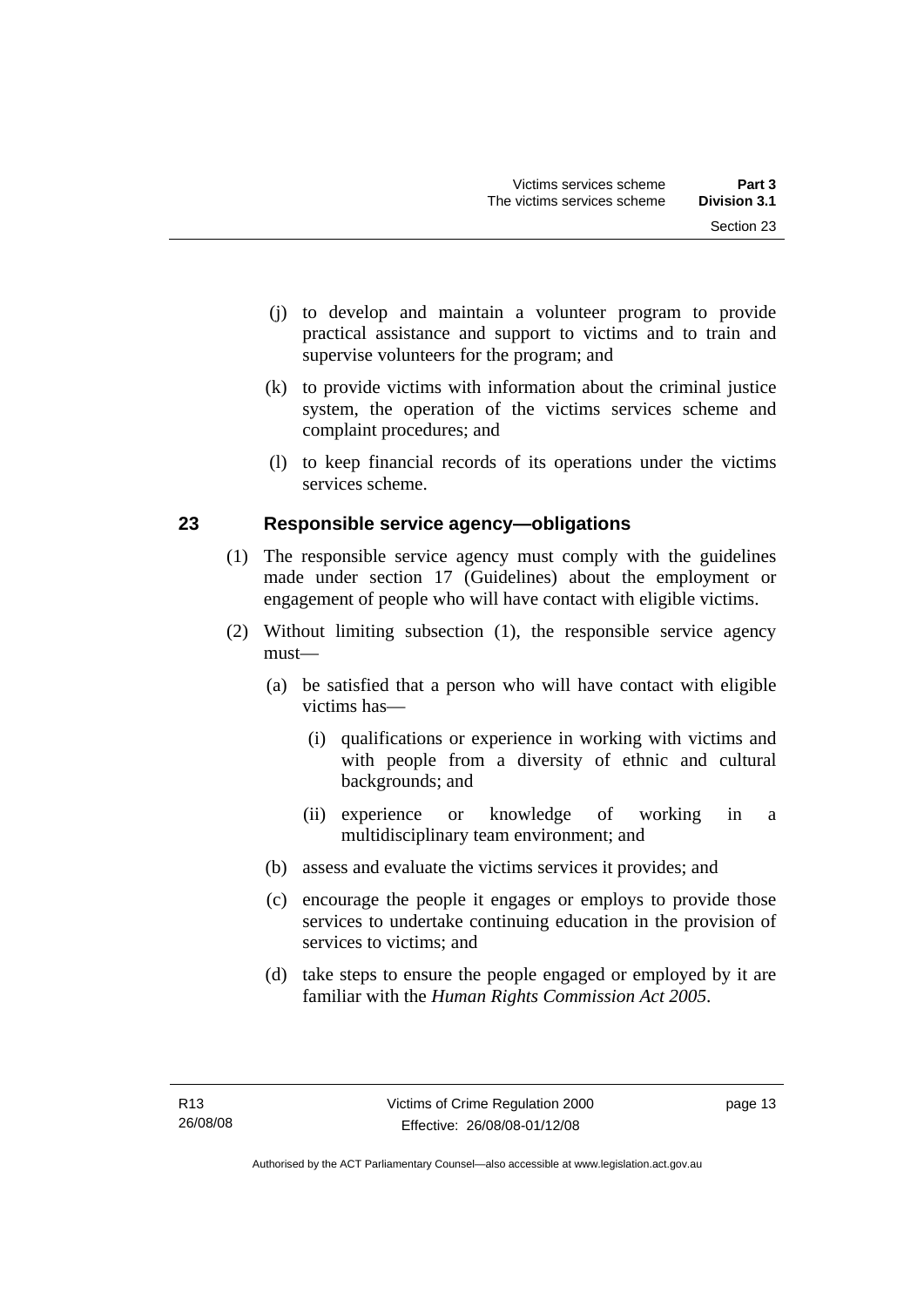<span id="page-19-0"></span> (3) The responsible service agency must take reasonable steps to ensure that a person employed or engaged by it who has been convicted of a serious crime does not have contact with an eligible victim.

#### **24 Eligible victims under the victims services scheme**

- (1) An eligible victim may use the victims services scheme.
- (2) An *eligible victim* is a victim other than a victim—
	- (a) who suffers harm caused by, or arising out of the use of, a motor vehicle; or
	- (b) who suffers harm (directly or indirectly) as a result of committing an offence.
- (3) In deciding whether a person is an eligible victim, the responsible service agency may—
	- (a) have regard to statements made by or on behalf of the person; and
	- (b) ask the chief police officer, the DPP or the registrar of the Supreme Court or the Magistrates Court for information about whether or not the person is a suspect or has been convicted or found guilty of an offence arising from the circumstances in which the person suffered harm.
- (4) The chief police officer, the DPP and the registrar of the Supreme Court or the Magistrates Court may give the responsible service agency information of the kind mentioned in subsection (3) (b).
- (5) In this section:

*motor vehicle*—see the *Road Transport (General) Act 1999*, dictionary.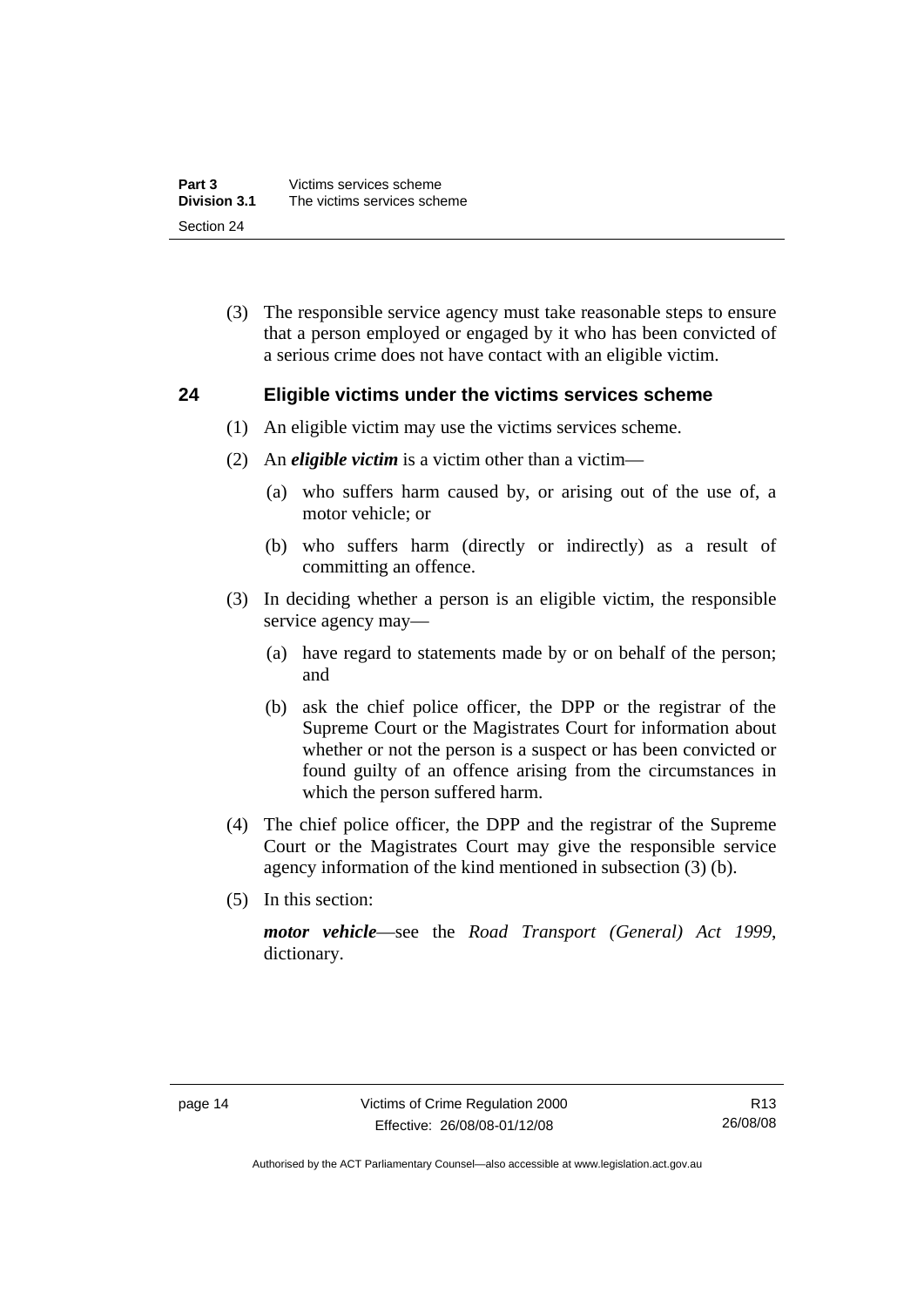# <span id="page-20-0"></span>**Division 3.2 Review of eligibility decisions**

# **25 Notice to be given of eligibility decisions**

- (1) If the responsible service agency decides that a person is not eligible for the victims services scheme (the *reviewable decision*), it must give written notice of the decision to the person (the *affected person*).
- (2) The notice must be in accordance with the requirements of the code of practice in force under the *Administrative Appeals Tribunal Act 1989*, section 25B (1) and, in particular, the notice must tell the person—
	- (a) that the person has the right—
		- (i) to apply for internal review of the reviewable decision by an internal reviewer; and
		- (ii) to apply to the committee for a review of the decision of the internal reviewer; and
		- (iii) to apply to the administrative appeals tribunal for a review of the decision of the committee; and
	- (b) how an application must be made; and
	- (c) about options available under other ACT laws to have the decision reviewed by a court or the ombudsman.

# **26 Who may apply for internal review of decisions**

- (1) If the affected person is dissatisfied with the reviewable decision, the affected person may apply in writing to the responsible service agency for an internal review of the reviewable decision.
- (2) The responsible service agency must arrange for a person not involved in making the decision (the *internal reviewer*) to review the decision.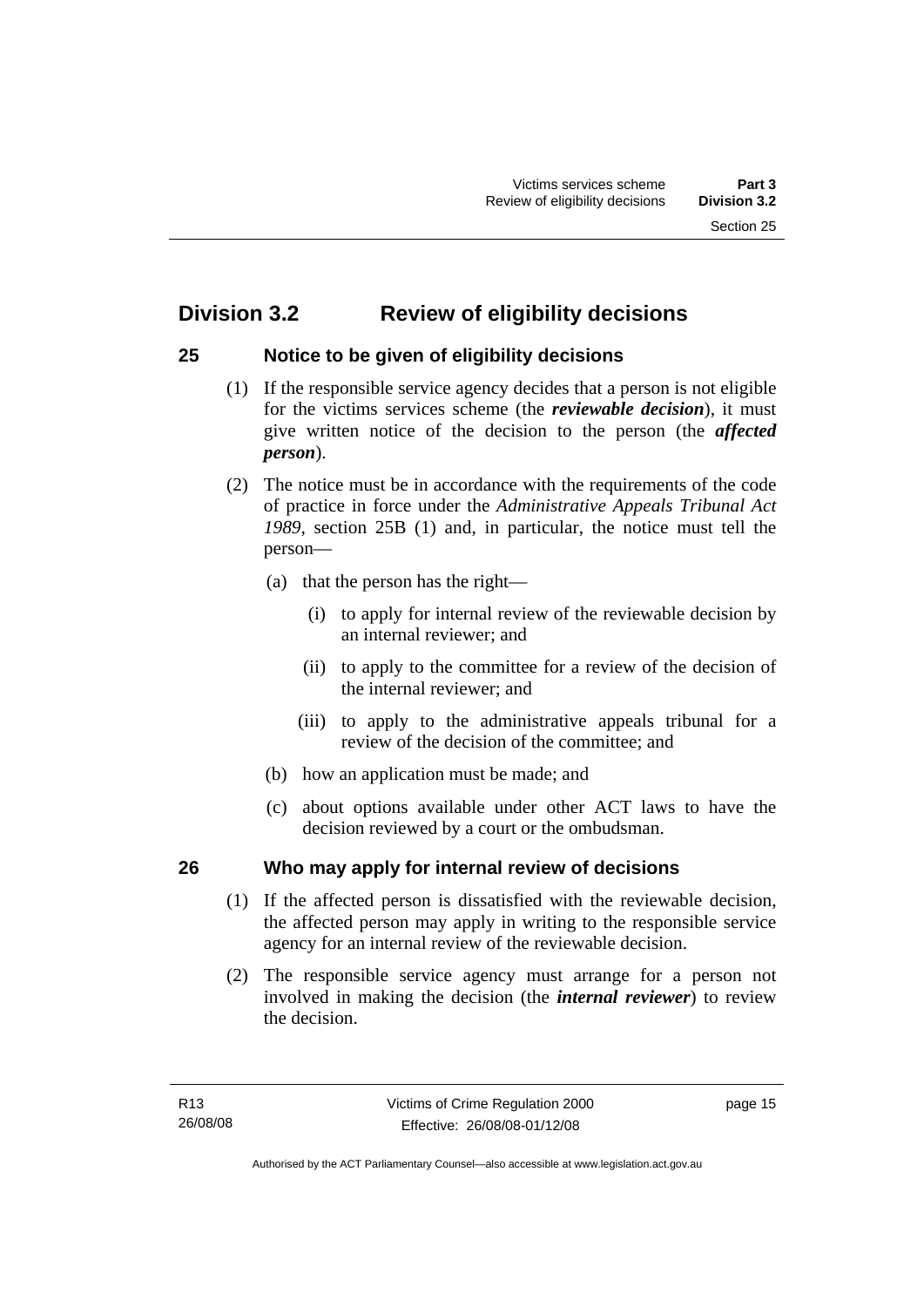# <span id="page-21-0"></span>**27 Applications for internal review**

- (1) Application for internal review of the reviewable decision must be made within—
	- (a) 28 days after the day when the person is told about the decision by the responsible service agency; or
	- (b) any longer period allowed by the internal reviewer, either before or after the end of the 28 days.
- (2) The application must set out the grounds on which internal review of the decision is sought.

### **28 Internal review**

- (1) The internal reviewer must review the reviewable decision, and confirm, vary or revoke the decision, within 28 days after the responsible service agency receives the application for internal review of the decision.
- (2) If the decision is not varied or revoked within the 28 days, the decision is taken to have been confirmed by the internal reviewer.
- (3) As soon as practicable after reviewing the decision, the internal reviewer must give written notice of the decision on the internal review to the affected person.
- (4) The notice must be in accordance with the requirements of the code of practice in force under the *Administrative Appeals Tribunal Act 1989*, section 25B (1).

#### **29 Eligibility Review Committee**

- (1) An Eligibility Review Committee (the *committee*) is established.
- (2) The committee consists of the DPP member, the courts member and the legal profession member.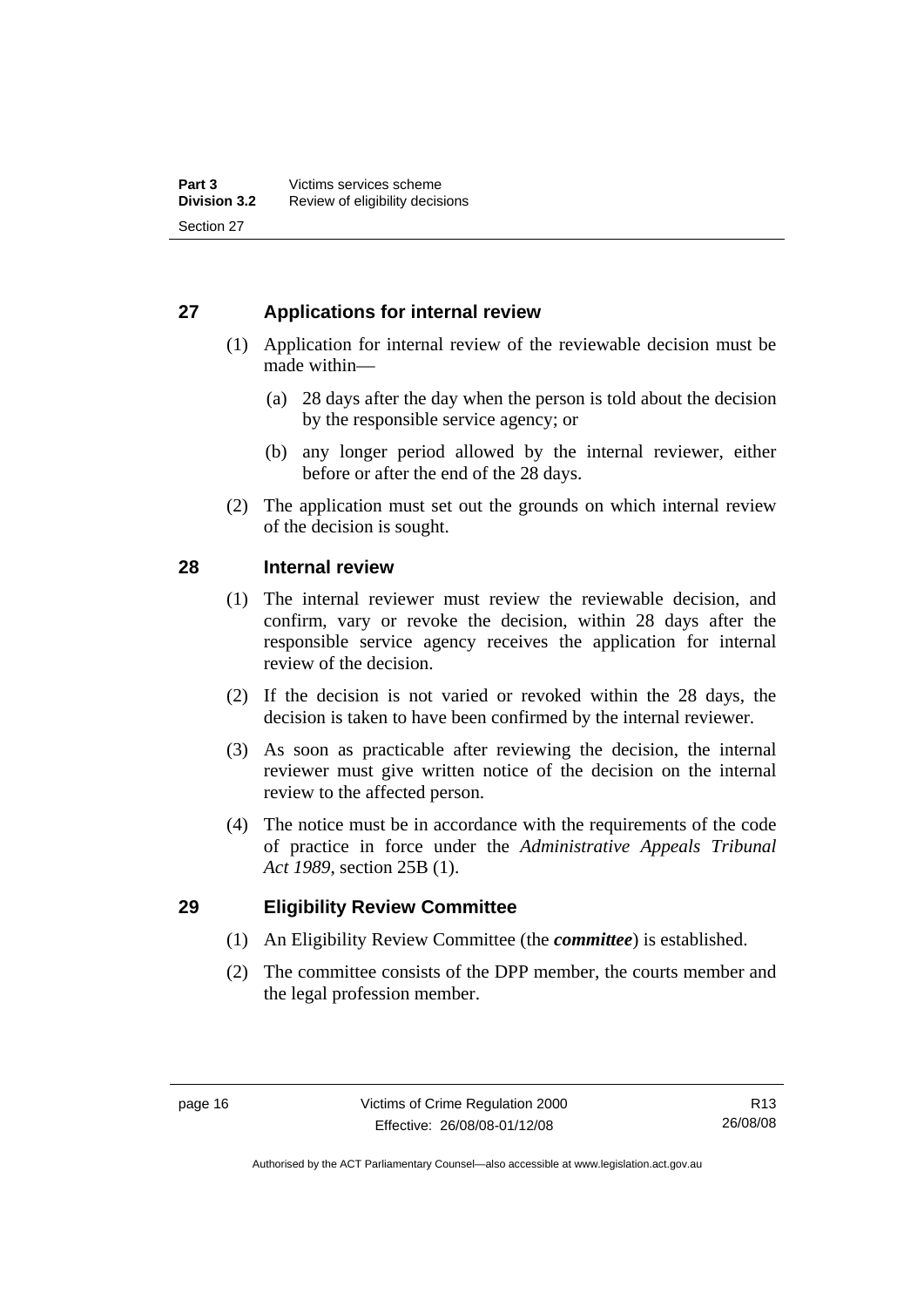# <span id="page-22-0"></span>**30 Review by committee**

If the affected person is dissatisfied with the decision of the internal reviewer, the affected person may apply in writing to the committee for review of the decision.

#### **31 Committee review**

- (1) The committee must review the decision of the internal reviewer, and confirm, vary or revoke the decision, within 28 days after the committee receives the application for review of that decision.
- (2) If the decision is not varied or revoked within the 28 days, the decision is taken to have been confirmed by the committee.
- (3) As soon as practicable after reviewing the decision, the committee must give written notice of the decision on its review to the affected person.
- (4) The notice must be in accordance with the requirements of the code of practice in force under the *Administrative Appeals Tribunal Act 1989*, section 25B (1).

#### **32 Review by administrative appeals tribunal**

If the affected person is dissatisfied with the decision of the committee, the affected person may apply to the administrative appeals tribunal for review of the committee's decision.

# **Division 3.3 Levels of service under the victims services scheme**

#### **33 Level 1 service**

- (1) All eligible victims are entitled to receive level 1 service under the victims services scheme.
- (2) Level 1 service consists of not more than 2 contact hours.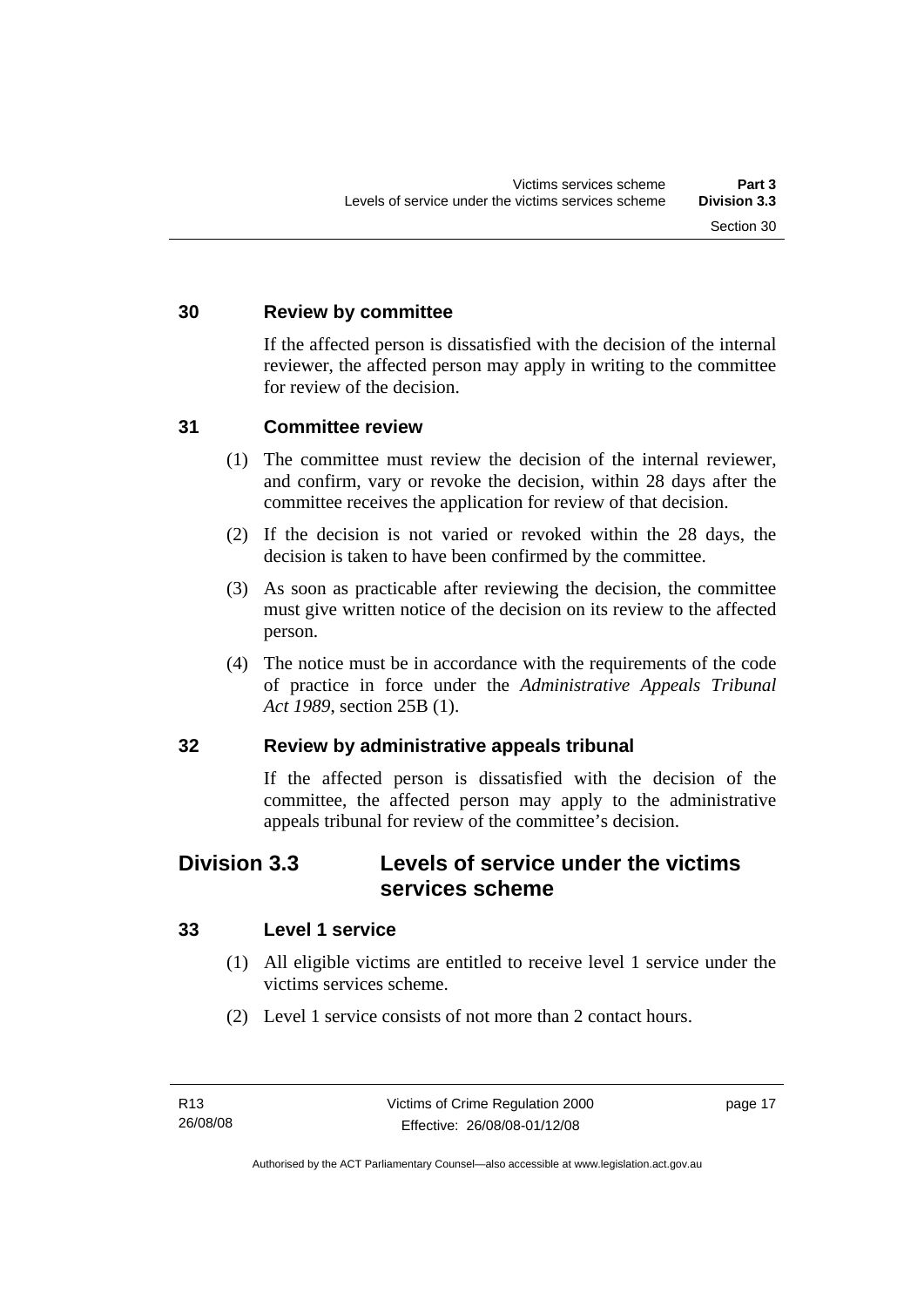<span id="page-23-0"></span> (3) The responsible service agency may, but is not required to, prepare a care plan for an eligible victim receiving level 1 service.

#### **34 Level 2 service**

- (1) An eligible victim is entitled to receive level 2 service under the victims services scheme if the victim has completed level 1 service under the victims services scheme for the crime concerned and the victim—
	- (a) is a primary victim; or
	- (b) is a related victim; or
	- (c) would have been a related victim if the primary victim had died; or
	- (d) is a witness to a violent crime in circumstances in which it is probable that the witness would suffer harm.
- (2) Level 2 service consists of not more than 6 contact hours in addition to the level 1 service contact hours.
- (3) The responsible service agency must appoint a case coordinator to an eligible victim receiving level 2 service.
- (4) The case coordinator is responsible for managing the delivery of services to the eligible victim under this regulation.
- (5) The case coordinator must develop a care plan in consultation with the eligible victim.
- (6) The care plan must state—
	- (a) the rehabilitation goals for the eligible victim; and
	- (b) the number of contact hours and particular services to be provided to the victim for achieving those goals
- (7) Level 2 service is to be given in accordance with the care plan.

R13 26/08/08

Authorised by the ACT Parliamentary Counsel—also accessible at www.legislation.act.gov.au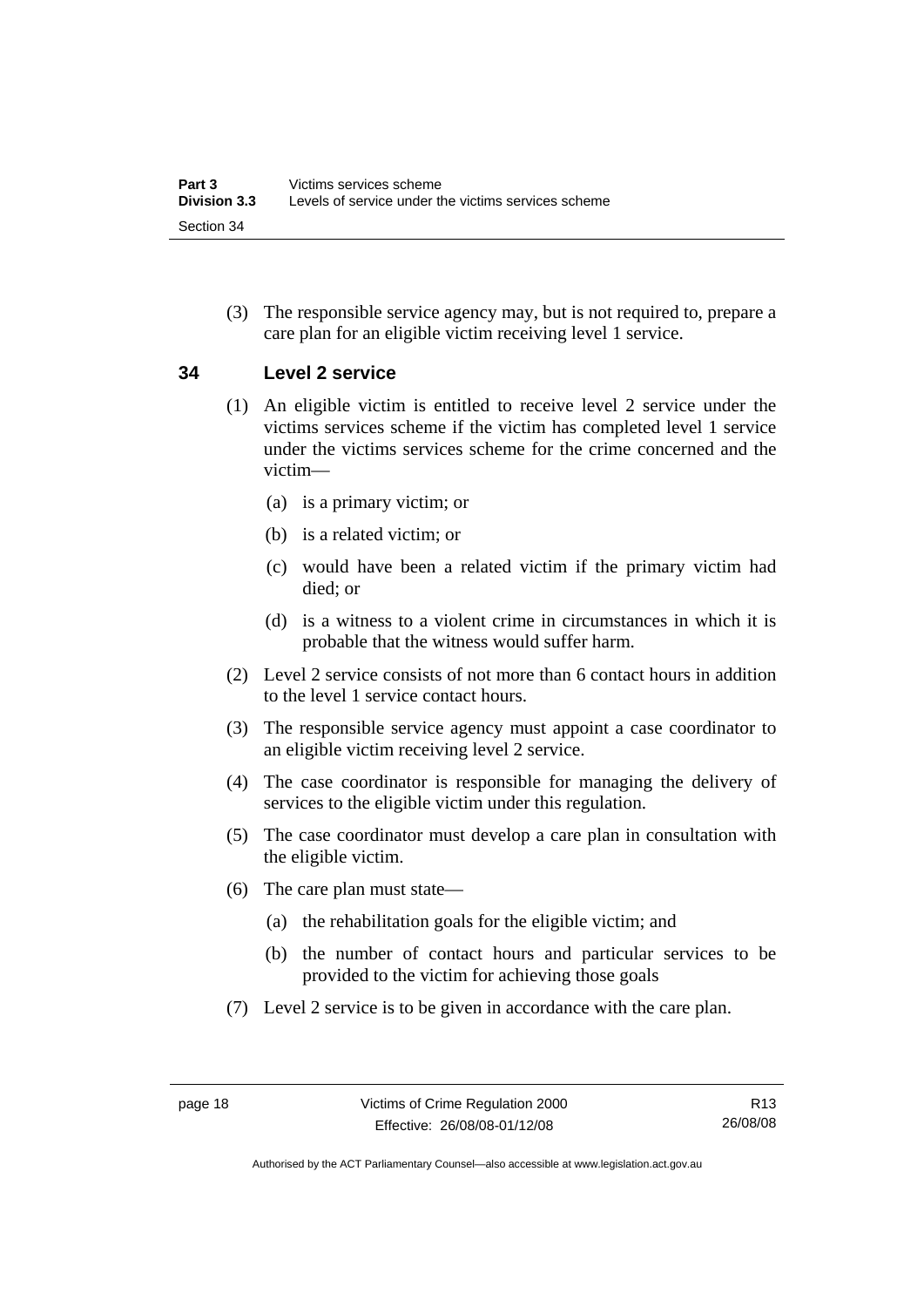- <span id="page-24-0"></span> (8) After the level 2 service contact hours have been given in accordance with the care plan, the responsible service agency or approved service provider who provided the level 2 contact hours must prepare and give a closure report to the case coordinator.
- (9) The closure report must include particulars of the number of contact hours and the extent to which the rehabilitation goals of the care plan were achieved.
- (10) On receiving the closure report for the eligible victim, if the case coordinator decides that the eligible victim would not receive therapeutic benefit from receiving level 3 service, the case coordinator must carry out case closure in relation to the victim.
- (11) In this section:

*related victim*—see the *Victims of Crime (Financial Assistance) Act 1983*, section 16.

*violent crime*—see the *Victims of Crime (Financial Assistance) Act 1983*, section 3.

# **35 Level 3 service**

- (1) An eligible victim entitled to receive level 2 service is entitled to receive level 3 service under the victims services scheme if—
	- (a) the victim has completed level 2 service for the crime concerned in accordance with the care plan; and
	- (b) the victim's case coordinator has decided under section 34 (8) (Level 2 services) that the victim would receive therapeutic benefit from receiving level 3 service.
- (2) Level 3 service consists of not more than 12 contact hours in addition to the level 1 and level 2 contact hours.
- (3) The case coordinator must develop a revised care plan for level 3 service contact hours in consultation with the eligible victim.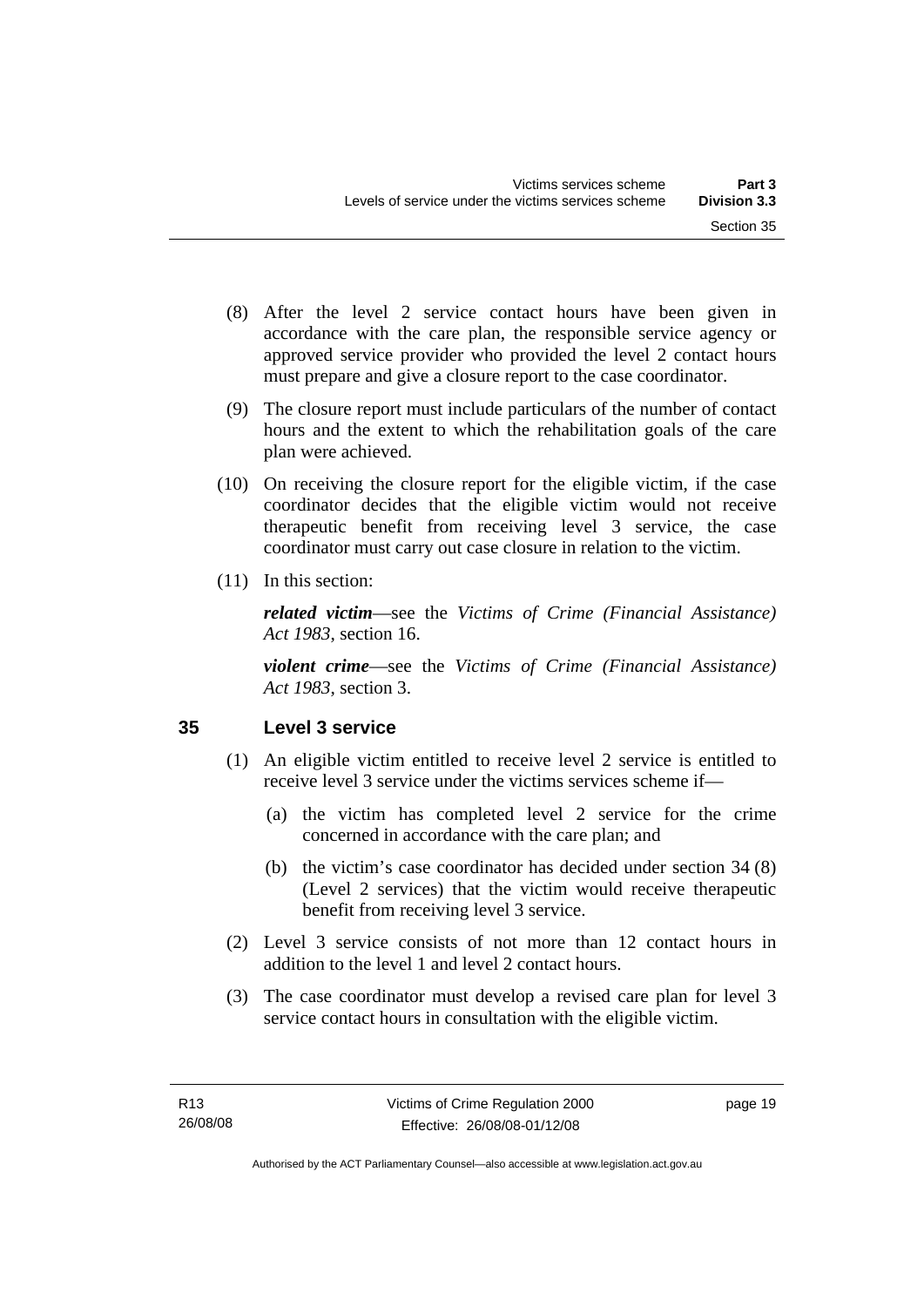- <span id="page-25-0"></span> (4) The revised care plan must state—
	- (a) the rehabilitation goals for the eligible victim; and
	- (b) the number of contact hours and particular services to be provided to the victim for achieving the goals.
- (5) After the level 3 service contact hours have been given in accordance with the revised care plan, the responsible service agency, or the approved service provider who provided the level 3 service contact hours, must prepare and give a closure report to the case coordinator.
- (6) The closure report must include particulars of the number of contact hours and the extent to which the rehabilitation goals of the revised care plan were achieved.
- (7) Subject to section 36, on receiving the closure report for the eligible victim, the case coordinator must carry out case closure in relation to the victim.

#### **36 Exceptional cases**

- (1) This section applies if the case coordinator for an eligible victim makes a written recommendation to the manager of the responsible service agency that—
	- (a) on information available to the case coordinator, further contact hours in addition to level 3 service contact hours would give substantial therapeutic benefit to the victim; and
	- (b) the further contact hours cannot be provided under a scheme or program other than the victims services scheme.
- (2) The manager of the responsible service agency may refer the recommendation to the chief executive.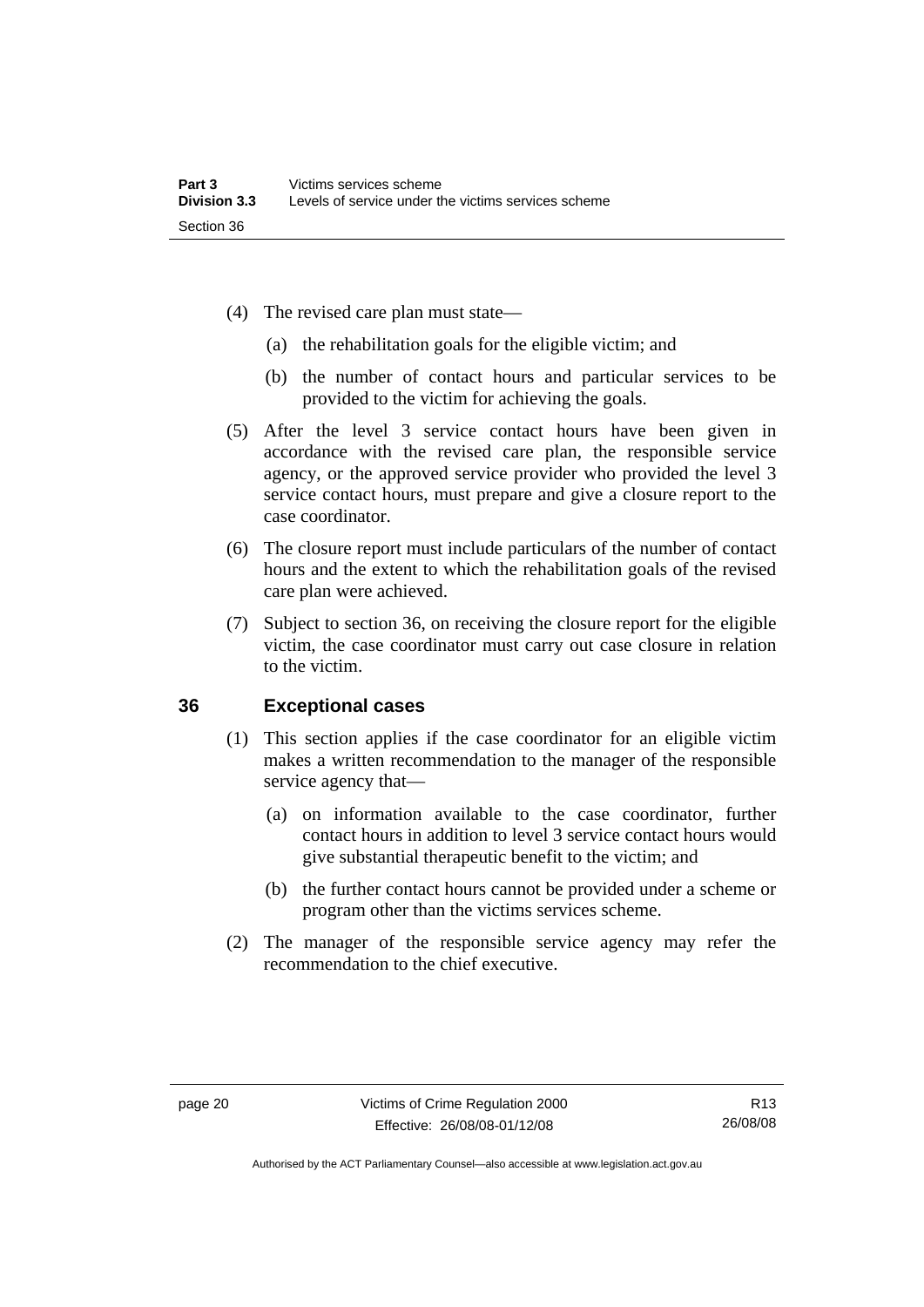- <span id="page-26-0"></span> (3) If the responsible service agency refers the recommendation to the chief executive, the chief executive must consider it and, by written notice, tell the responsible service agency whether or not the recommendation, or a variation of it, is to be carried out.
- (4) If the chief executive tells the responsible service agency that the recommendation or a variation of it is to be carried out, the responsible service agency must arrange for the provision of the further contact hours in accordance with the notice.
- (5) After the further contact hours have been given, the responsible service agency, or the approved service provider who provided the service, must prepare and give a closure report to the case coordinator.
- (6) The closure report must include particulars of the number of contact hours and the extent to which the rehabilitation goals of the revised care plan were achieved.
- (7) On receiving the closure report for the victim, the case coordinator must carry out case closure in relation to the victim.

# **37 How contact hours are provided**

- (1) Contact hours for an eligible victim who lives in the ACT must be provided by the responsible service agency or an approved service provider.
- (2) Contact hours for an eligible victim who lives outside the ACT may, with the written approval of the responsible service agency, be provided by a person that is not an approved service provider.
- (3) Contact hours under level 2 or level 3 service are to be given to an eligible victim in a way that, as far as possible, gives the victim a choice of completing the contact hours with the responsible service agency or an approved service provider chosen by the victim.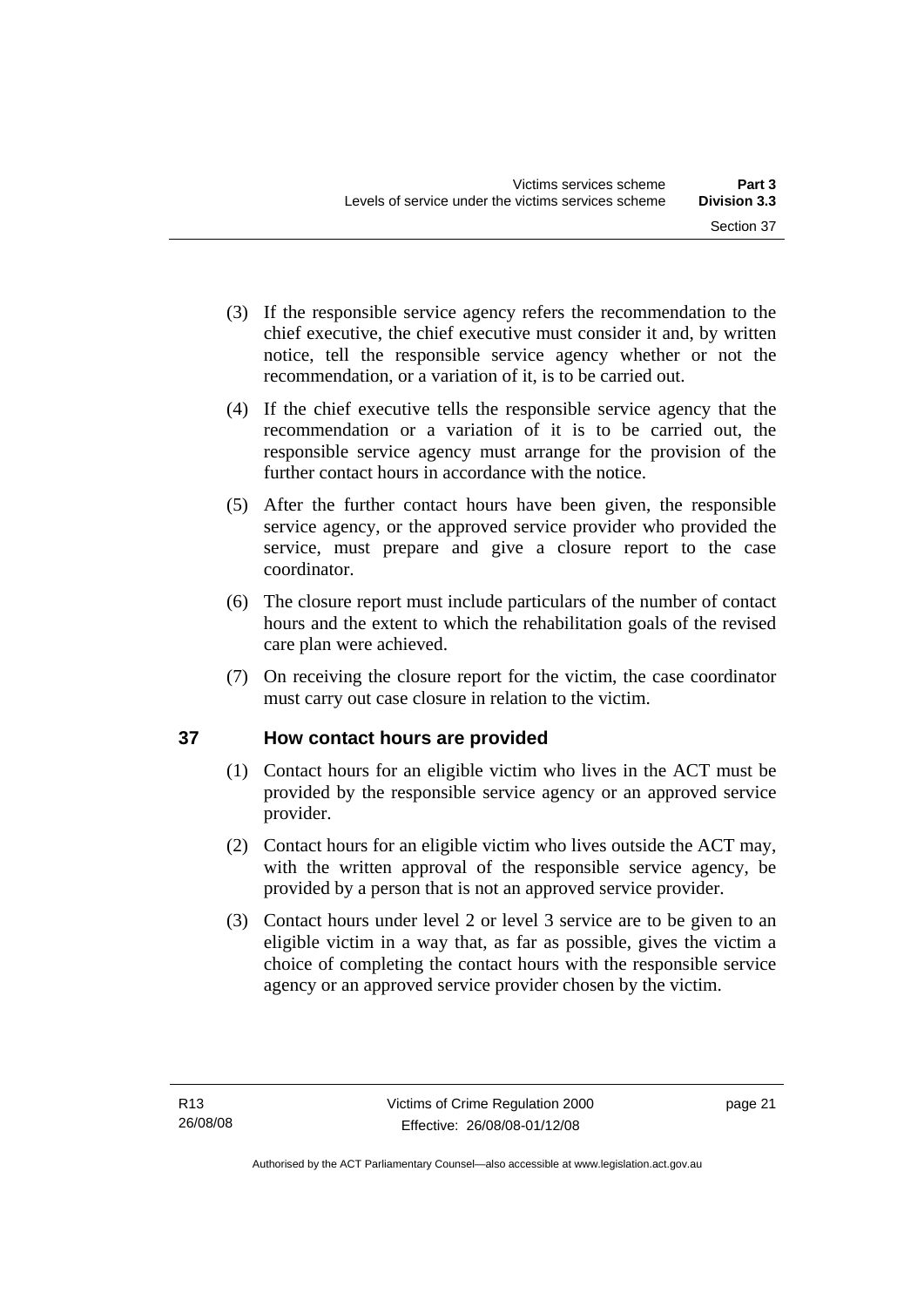### <span id="page-27-0"></span>**38 Arbitration—care plans**

If, for an eligible victim who is entitled to receive level 2 or level 3 service, the case coordinator and approved service provider do not agree about the content of a care plan, the need for additional contact hours or both, the case coordinator must refer the issue in writing to an independent arbitrator nominated by the manager of the responsible service agency.

### **39 Case closure**

Case closure for an eligible victim consists of the following procedure:

- (a) if the victim agrees—
	- (i) a discharge interview with the victim to measure the attainment of the victim's rehabilitation goals; and
	- (ii) the completion, by or on behalf of the victim, of a survey to evaluate the services received by the victim;
- (b) the completion by the victim's case coordinator of an evaluation of, and report about, the services provided to the victim.

# **Division 3.4 Service providers**

**40 Approved service providers** 

- (1) The board may approve service providers for this regulation.
- (2) The board must keep an up-to-date list of approved service providers.
- (3) The board may issue guidelines for using service providers that are not approved.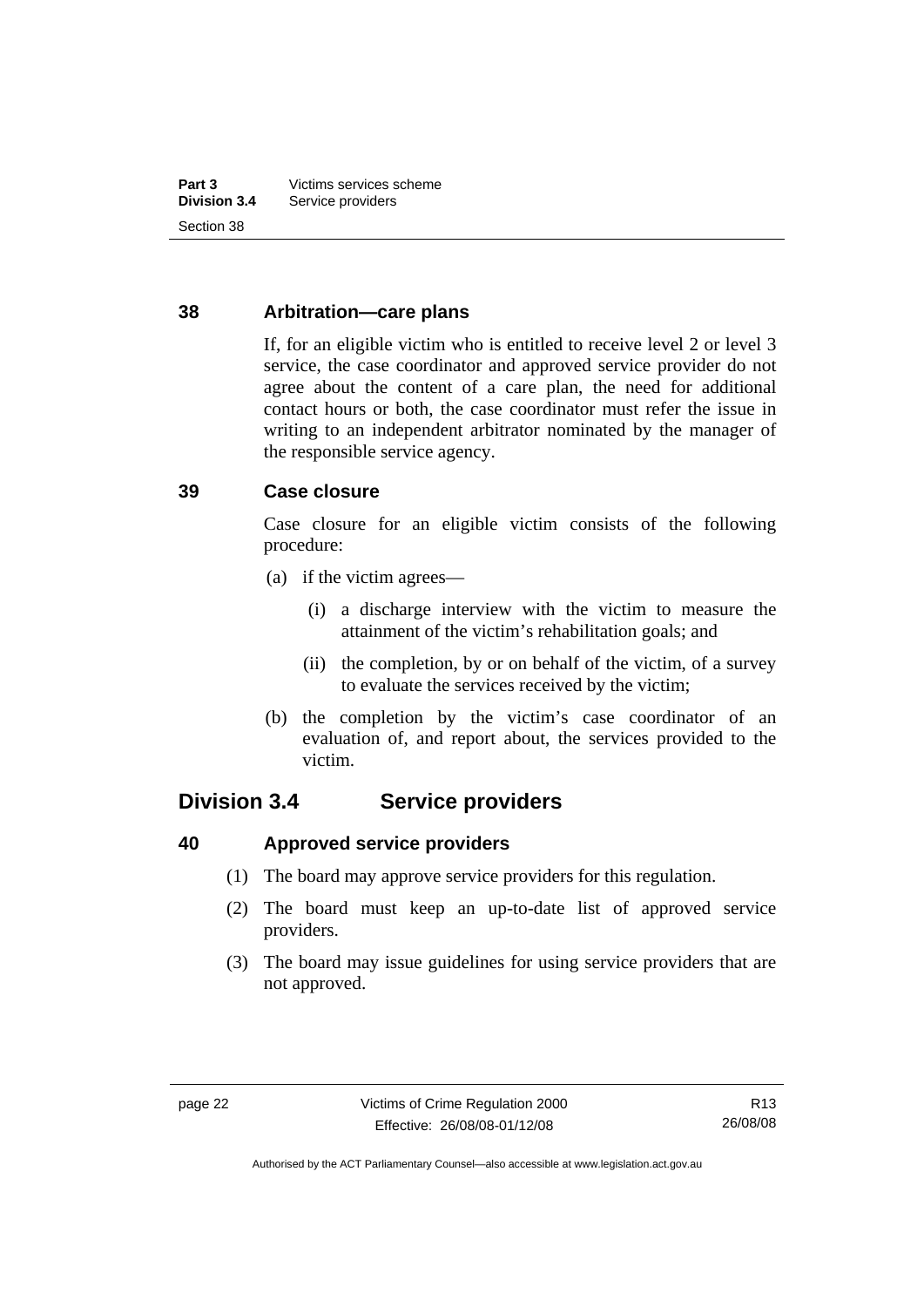### <span id="page-28-0"></span>**41 Criteria for approval**

The board may approve a person as a service provider only if satisfied that—

- (a) the person—
	- (i) is trained in the provision of services to victims; and
	- (ii) has experience or knowledge of working in a multidisciplinary team environment; and
	- (iii) holds an appropriate policy of indemnity insurance; and
- (b) if the service to be provided is a health professions service the person is an appropriately qualified health professional; and
- (c) the person has not been convicted of a serious crime; and
- (d) the person meets the guidelines made under section 17 (Guidelines) for approval as a service provider for the victims services scheme; and
- (e) the person is capable of satisfying the requirements of this regulation; and
- (f) the person will—
	- (i) undertake continuing education in the provision of services to victims; and
	- (ii) conduct an assessment and evaluation of the services it provides and ensure its services are subject to independent review; and
	- (iii) deal with eligible victims in a way that gives proper regard to their dignity, worth, independence, cultural diversity and human rights; and
	- (iv) provide services of appropriate quality with respect to safety, risk, health and community care outcomes and the interests of eligible victims; and

page 23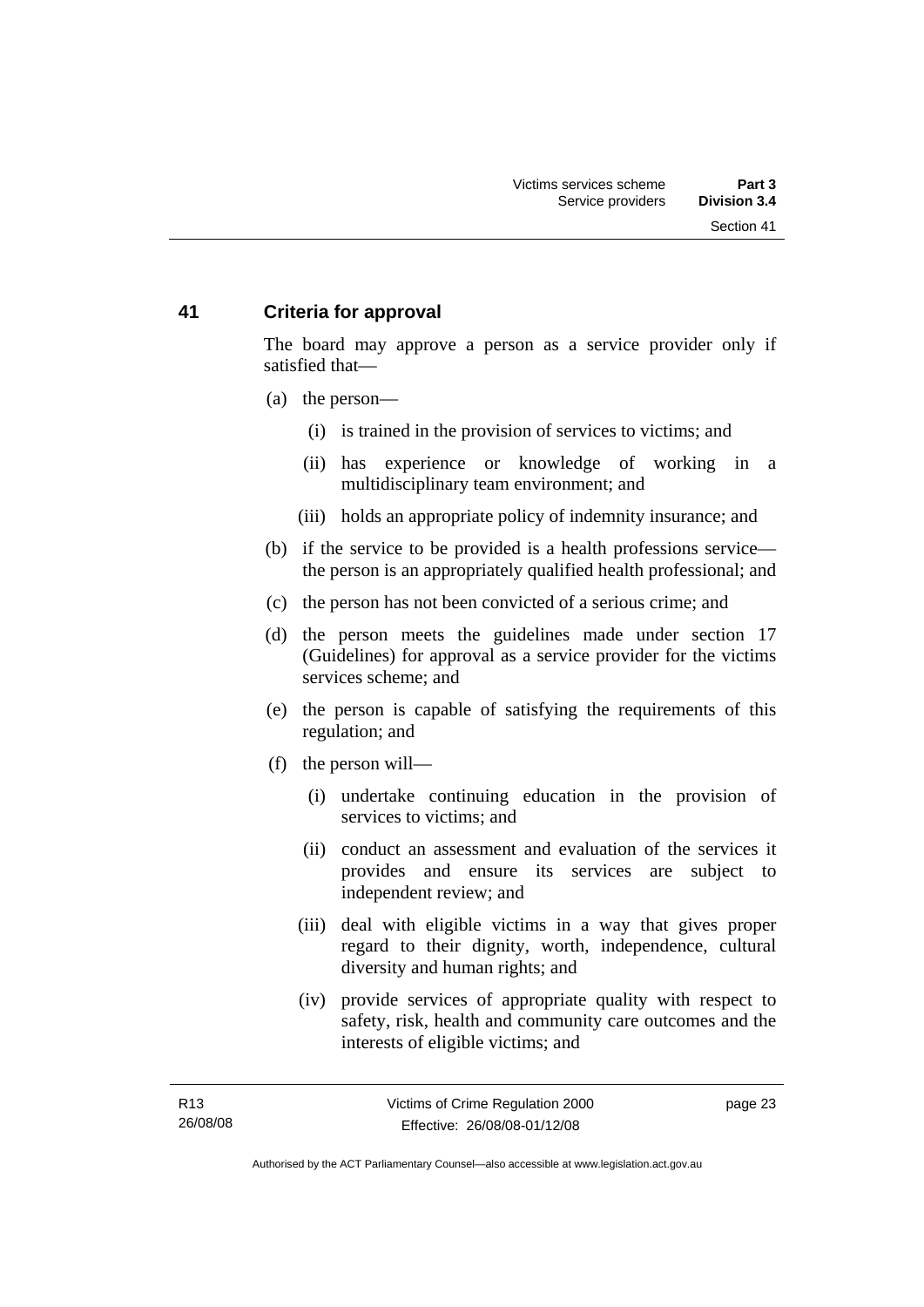- <span id="page-29-0"></span> (v) provide services that are consistent with best practice for the particular kind of service; and
- (vi) establish codes of conduct for people engaged or employed by it to promote the highest ethical and professional standards; and
- (vii) ensure premises used by people engaged or employed by it are secure, give eligible victims privacy and comply with occupational health and safety requirements; and
- (viii) take steps to ensure that people engaged or employed by it are familiar with the *Human Rights Commission Act 2005*; and
- (g) the person will not use contact hours for the preparation of reports for use in proceedings.

### **42 Suspension of approval**

- (1) The board may suspend the approval of a service provider if—
	- (a) the board is no longer satisfied, based on reasonable grounds, of the matters mentioned in section 41; or
	- (b) the service provider is a suspect in the commission of an indictable offence; or
	- (c) the service provider has been the subject of a complaint to the commission and the complaint has not been decided or is upheld.
- (2) In this section:

*commission* means the human rights commission.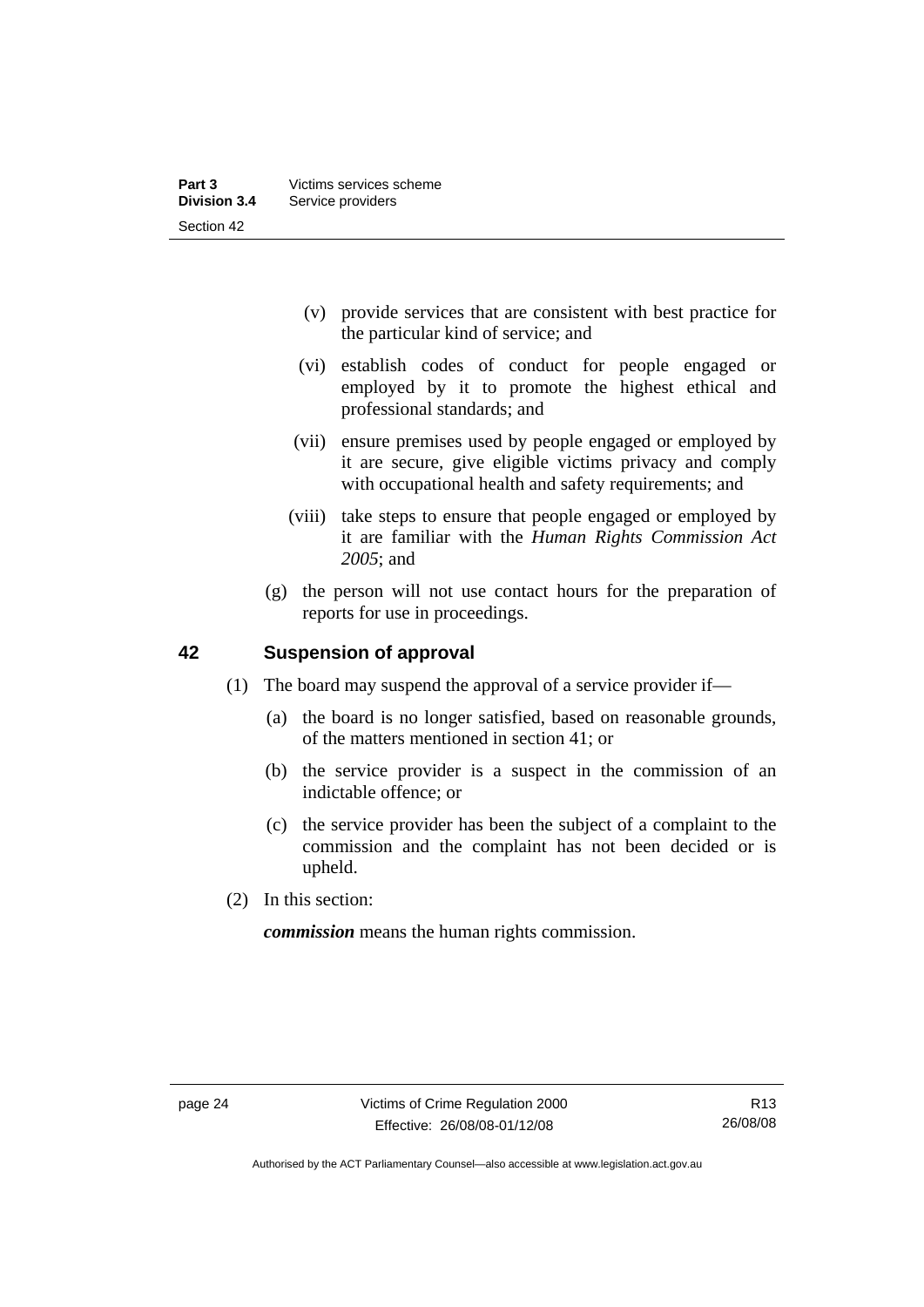# <span id="page-30-0"></span>**43 Cancellation of approval**

The board must cancel the approval of an approved service provider if—

- (a) on at least 3 occasions, a ground existed on which the board would have been entitled to suspend the approval of the provider; or
- (b) if the ground for suspension of the approval of the provider is a state of affairs—the state of affairs has existed for 3 months or longer; or
- (c) the approved service provider has been convicted or found guilty of an indictable offence; or
- (d) for an approved service provider who provides a health professions service—the provider has ceased to be registered as a health professional.

# **Division 3.5 General**

### **44 Volunteer program**

An eligible victim may use a volunteer program.

### **45 Special financial assistance—statements**

If a primary victim asks the responsible service agency for a statement and certificate under the *Victims of Crime (Financial Assistance) Act 1983*, section 27, the manager of the responsible service agency must provide the statement and certificate.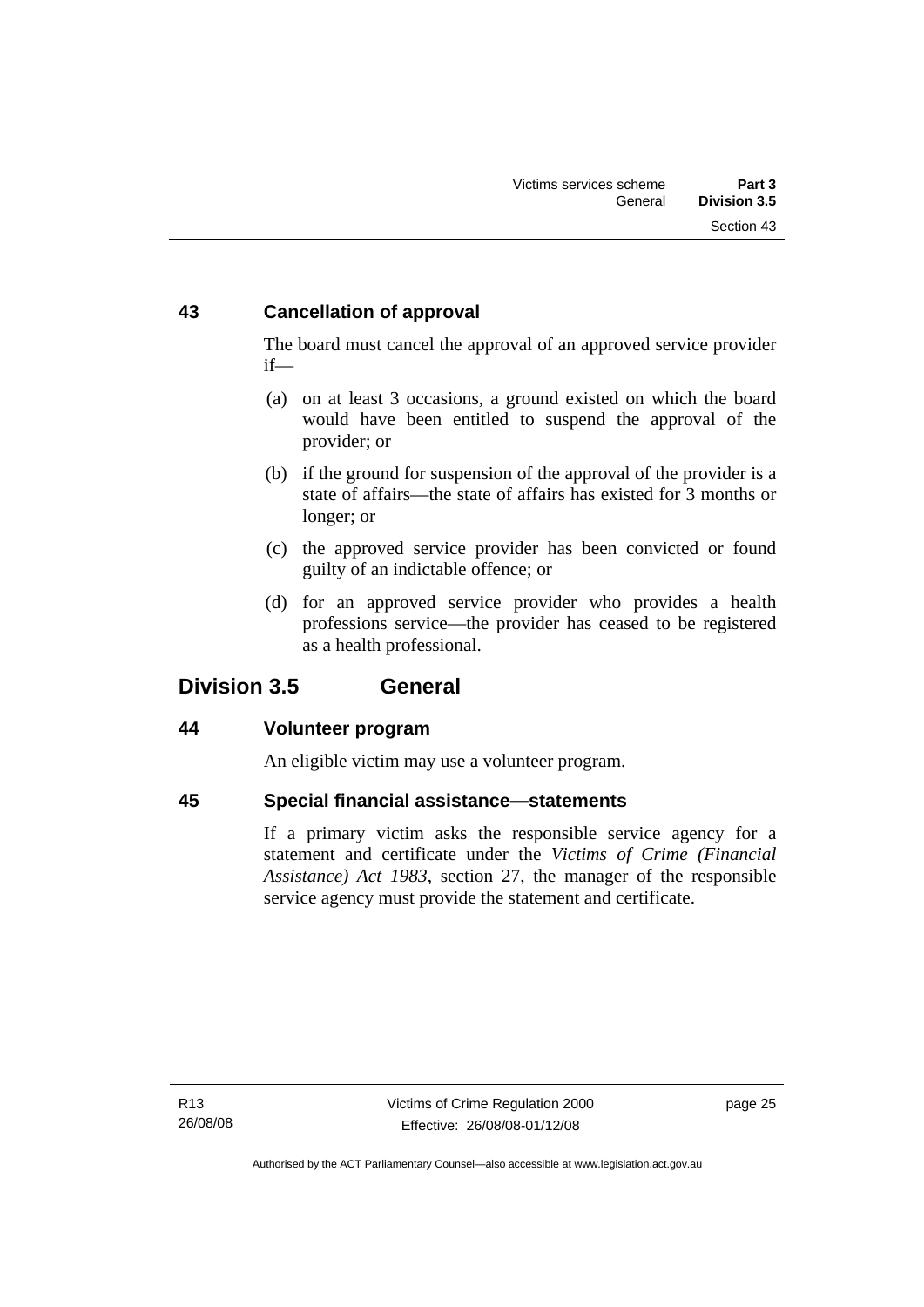#### <span id="page-31-0"></span>**46 Notice of decisions**

- (1) This section applies to a decision of the board—
	- (a) to refuse to approve a service provider under section 40 (Approved service providers); or
	- (b) to suspend an approved service provider under section 42 (Suspension of approval); or
	- (c) to cancel the approval of a service provider under section 43 (Cancellation of approval).
- (2) The board must give written notice of a decision to which this section applies to the person affected by the decision.
- (3) The notice must be in accordance with the requirements of the code of practice in force under the *Administrative Appeals Tribunal Act 1989*, section 25B (1).

#### **47 Review of decisions**

Application may be made to the administrative appeals tribunal for a review of a decision of the board mentioned in section 46 (1).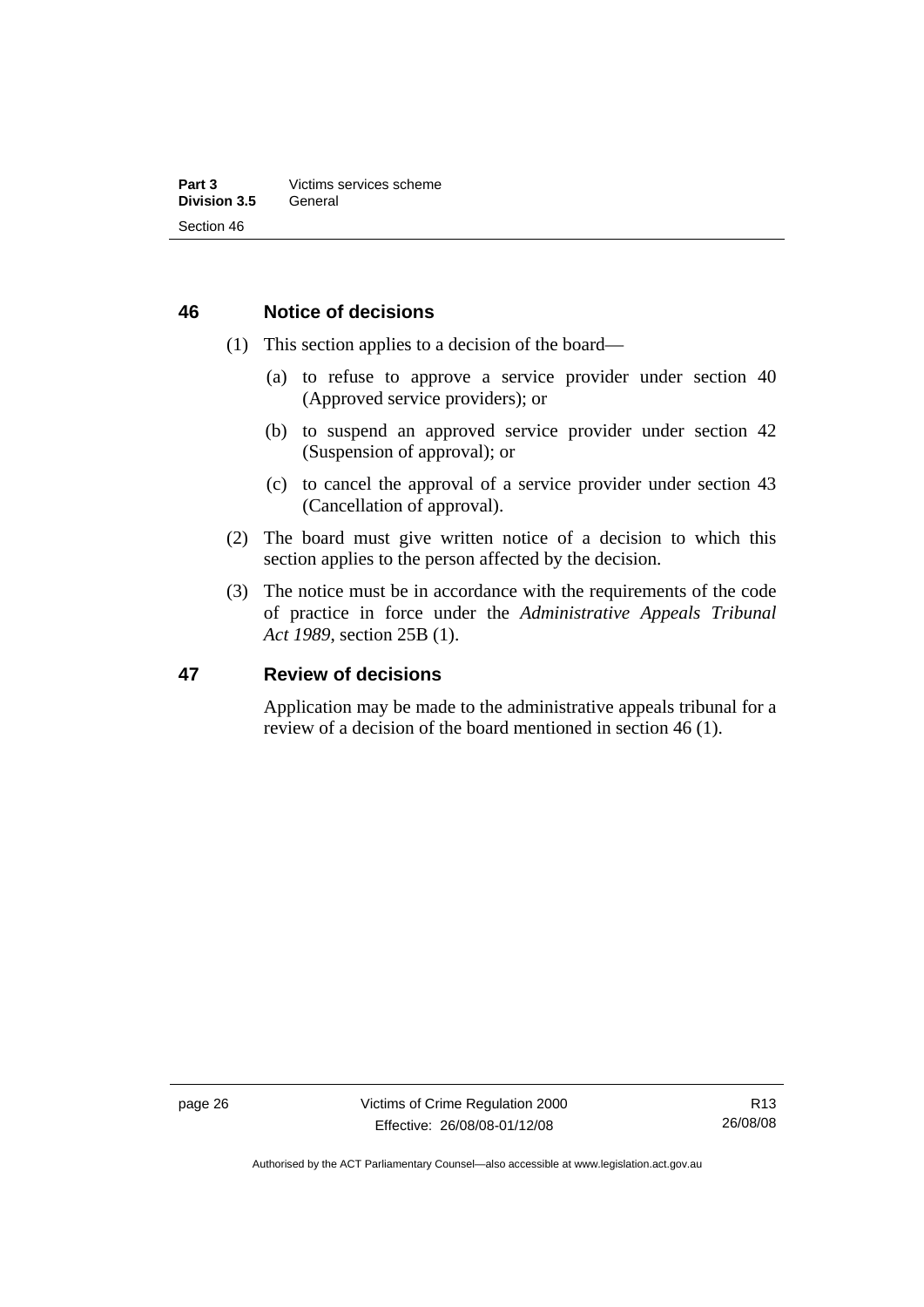# <span id="page-32-0"></span>**Part 4 Miscellaneous**

#### **48 Guidelines—volunteers**

The board may make guidelines about the following:

- (a) fixing minimum standards of qualifications or experience for people who volunteer to provide practical assistance and support to victims;
- (b) the experience or knowledge required by a volunteer;
- (c) the undertaking by a volunteer of continuing education in the provision of services to victims;
- (d) the undertaking by a volunteer of training courses about dealing with people from a diversity of ethnic and cultural backgrounds;
- (e) the use of people who have committed a serious crime as volunteers;
- (f) the supervision of volunteers and the conducting of assessments and evaluations of the services provided by volunteers;
- (g) the occupational health and safety of volunteers;
- (h) indemnity insurance for the acts or omissions of volunteers;
- (i) the debriefing of volunteers;
- (j) other matters necessary or convenient to be decided with respect to volunteers.
- *Note* Under the *Occupational Health and Safety Act 1989*, s 8, the Minister administering that Act can declare people included in specified classes of people to be taken to be employed by the person to whom their services are voluntary given. The effect of the declaration is that an employer who must take all reasonably practicable steps to protect the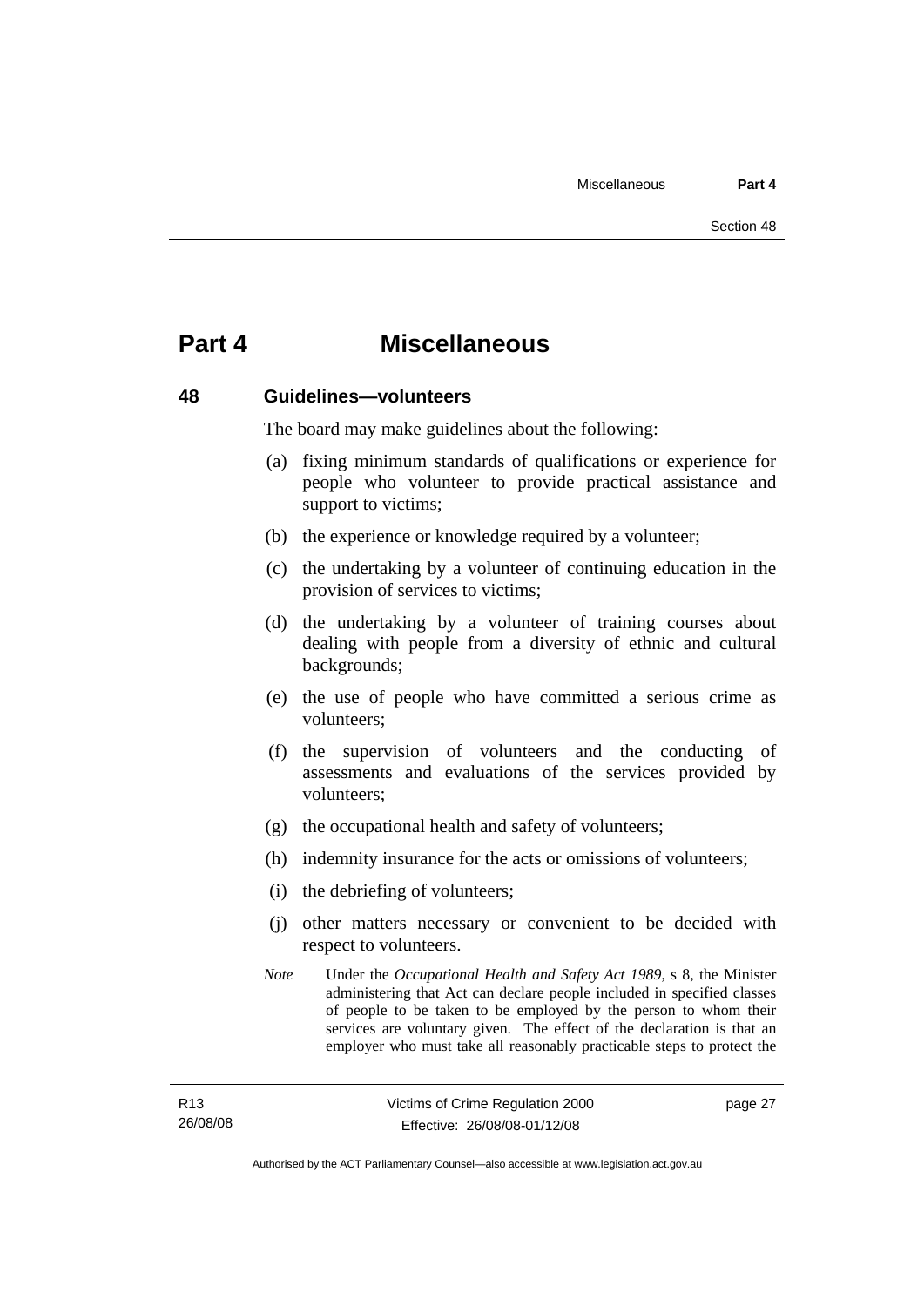#### <span id="page-33-0"></span>**Part 4** Miscellaneous

Section 49

health, safety and welfare of the employer's employees must give the same protection to a volunteer.

#### **49 Annual reporting authority**

For the Act, section 19 (2) (f), the chief executive is the annual reporting authority for the victims services scheme.

#### **49A Victims services levy—excluded offences**

For the Act, section 23, the offences mentioned in schedule 1 are prescribed offences to which the victims services levy does not apply.

#### **50 Determination of fees for services provided by approved service providers**

- (1) The Minister may, in writing, determine the fees that are payable for services provided to an eligible victim under this regulation by an approved service provider.
- (2) A determination is a disallowable instrument.
	- *Note* A disallowable instrument must be notified, and presented to the Legislative Assembly, under the Legislation Act.

### **51 Approved forms**

(1) The Minister may, in writing, approve forms for this regulation.

*Note* For other provisions about forms, see the Legislation Act, s 255.

- (2) If the Minister approves a form for a particular purpose, the approved form must be used for that purpose.
- (3) An approved form is a notifiable instrument.

Note A notifiable instrument must be notified under the Legislation Act.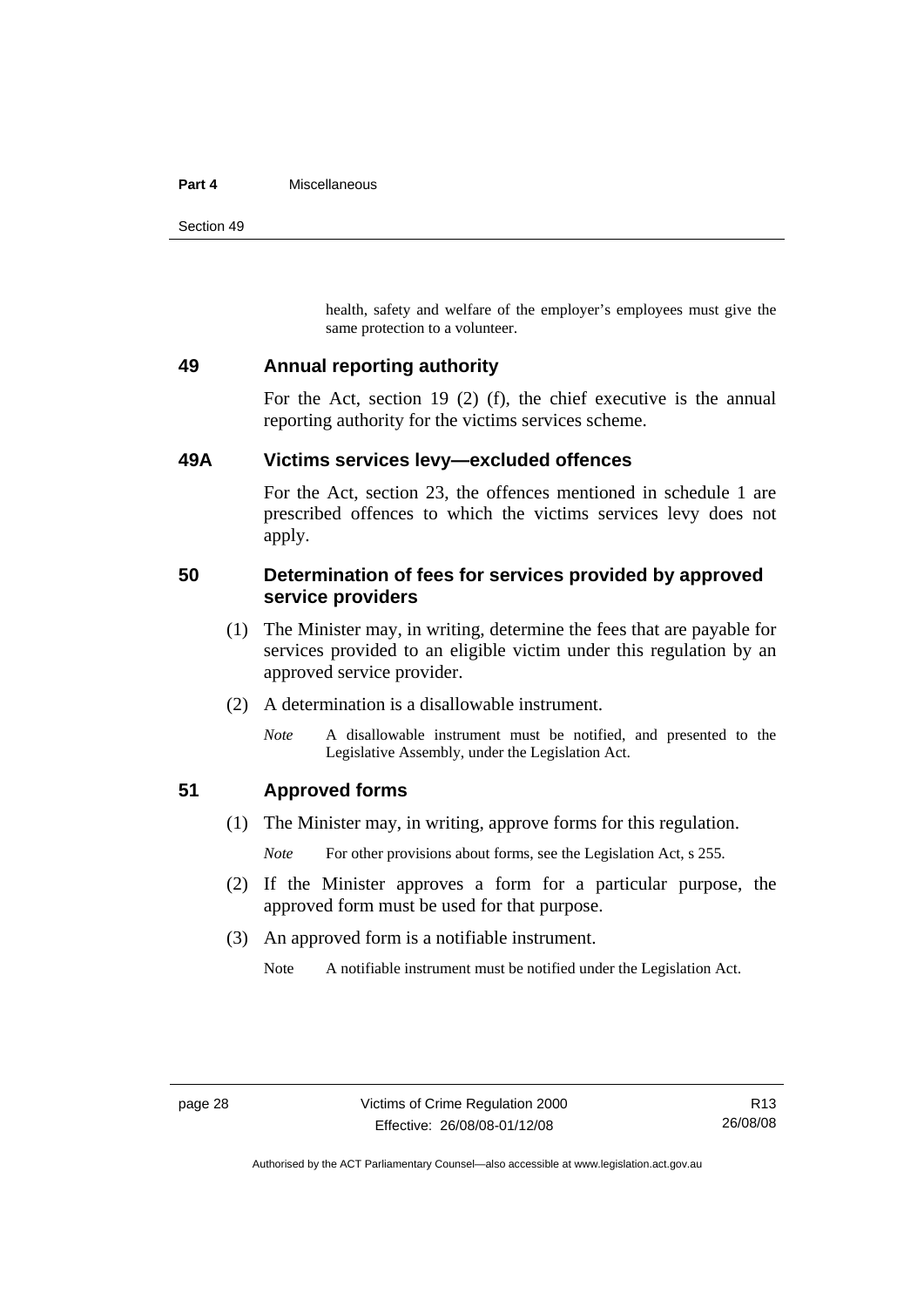# <span id="page-34-0"></span>**Part 5 Modification of regulation**

### **52 Application of pt 5**

This part modifies this regulation.

#### **53 Dictionary, definition of** *health professional*

#### *substitute*

#### *health professional*—

- (a) means a person registered under the *Health Professionals Act 2004*; and
- (b) includes a person registered under 1 of the following Acts (unless repealed):
	- (i) *Chiropractors and Osteopaths Act 1983*;
	- (ii) *Dental Technicians and Dental Prosthetists Registration Act 1988*;
	- (iii) *Dentists Act 1931*;
	- (iv) *Nurses Act 1988*;
	- (v) *Optometrists Act 1956*;
	- (vi) *Pharmacy Act 1931*;
	- (vii) *Physiotherapists Act 1977*;
	- (viii) *Podiatrists Act 1994*;
		- (ix) *Psychologists Act 1994*.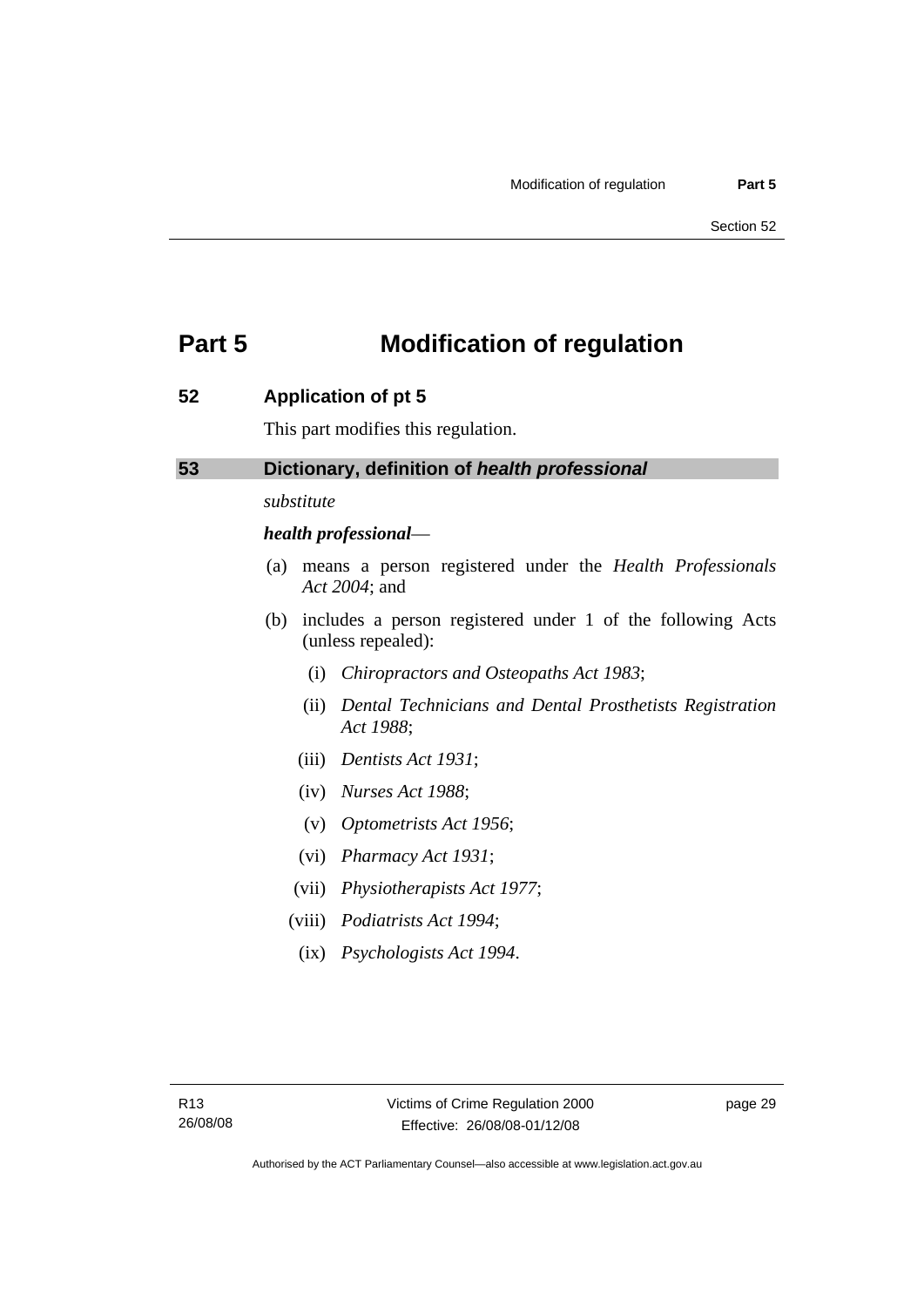#### <span id="page-35-0"></span>**Part 5 Modification of regulation**

Section 54

### **54 Dictionary, definition of** *psychologist*

*substitute* 

*psychologist* means—

- (a) a person registered as a psychologist under the *Health Professionals Act 2004*; and
- (b) a person registered under the *Psychologists Act 1994* (unless repealed).

#### **55 Expiry of pt 5**

This part expires on the day the *Health Professionals Act 2004*, section 136 (Repeals) expires.

page 30 Victims of Crime Regulation 2000 Effective: 26/08/08-01/12/08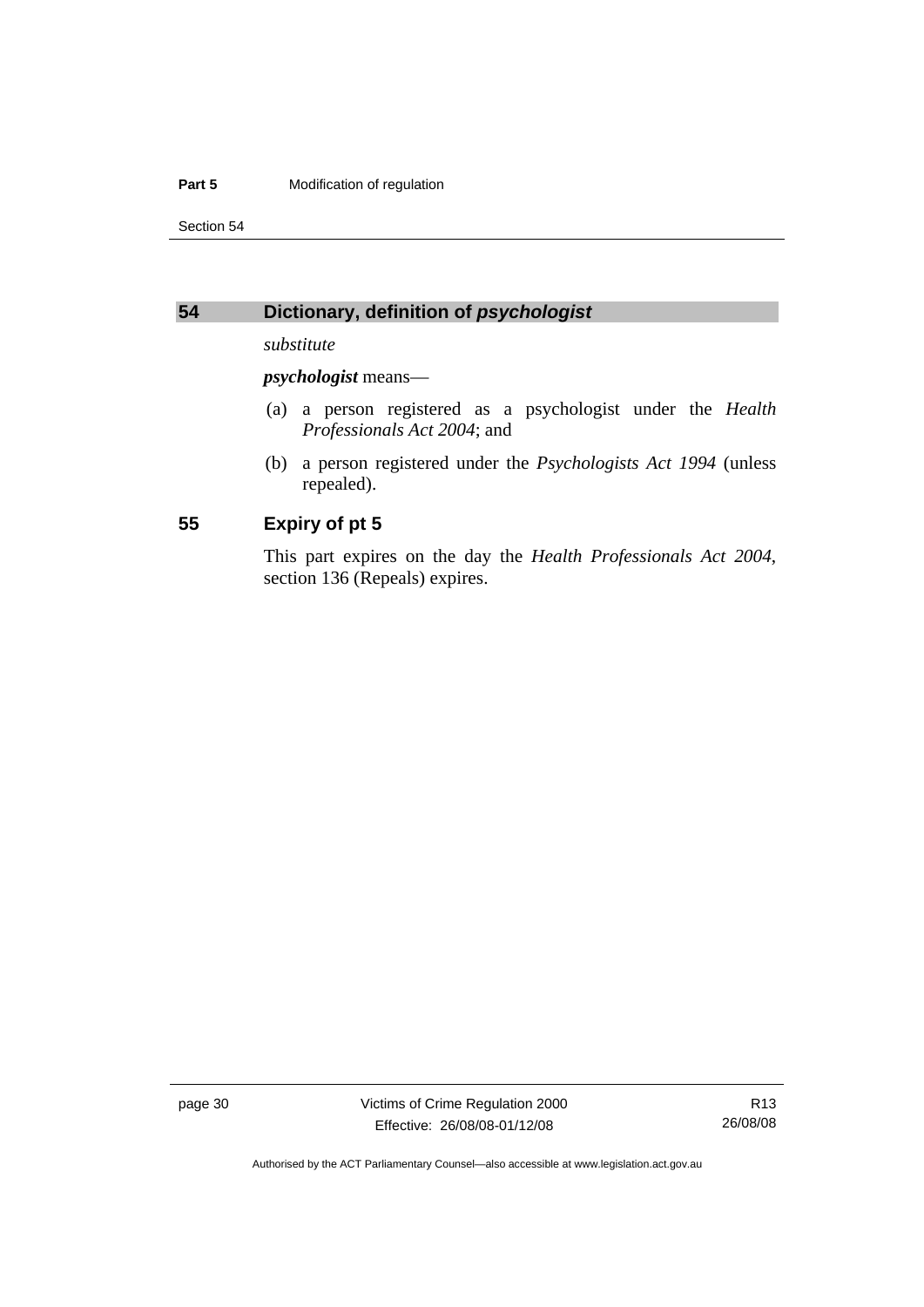# <span id="page-36-0"></span>**Schedule 1 Victims services levy excluded offences**

(s 49A)

# **Part 1.1 Australian Road Rules**

| column 1       | column 2                                    | column 3                                                 |
|----------------|---------------------------------------------|----------------------------------------------------------|
| item           | offence provision and, if<br>relevant, case | short description                                        |
| $\mathbf{1}$   | 167                                         | disobey no stopping sign                                 |
| $\overline{2}$ | 168(1)                                      | disobey no parking sign                                  |
| 3              | 169                                         | stop at side of road with continuous yellow<br>edge line |
| $\overline{4}$ | 170(2)                                      | stop on/near intersection (traffic lights)               |
| 5              | 170(3)                                      | stop on/near intersection (no traffic lights)            |
| 6              | 171(1)                                      | stop on/near children's crossing                         |
| 7              | 172(1)                                      | stop on/near pedestrian crossing                         |
| 8              | 173(1)                                      | stop on/near marked foot crossing                        |
| 9              | 174(2)                                      | stop near bicycle crossing lights                        |
| 10             | 175(1)                                      | stop on/near level crossing                              |
| 11             | 176(1)                                      | stop on clearway                                         |
| 12             | 177(1)                                      | stop on freeway                                          |
| 13             | 178                                         | stop in emergency stopping lane                          |
| 14             | 179(1)                                      | stop in loading zone                                     |
| 15             | 179(2)(a)                                   | stop in loading zone longer than $\frac{1}{2}$ hour      |
| 16             | $179(2)$ (b)                                | stop in loading zone longer than indicated               |
| 17             | 179(2)(c)                                   | stop in loading zone longer than permitted               |
|                |                                             |                                                          |

R13 26/08/08 page 31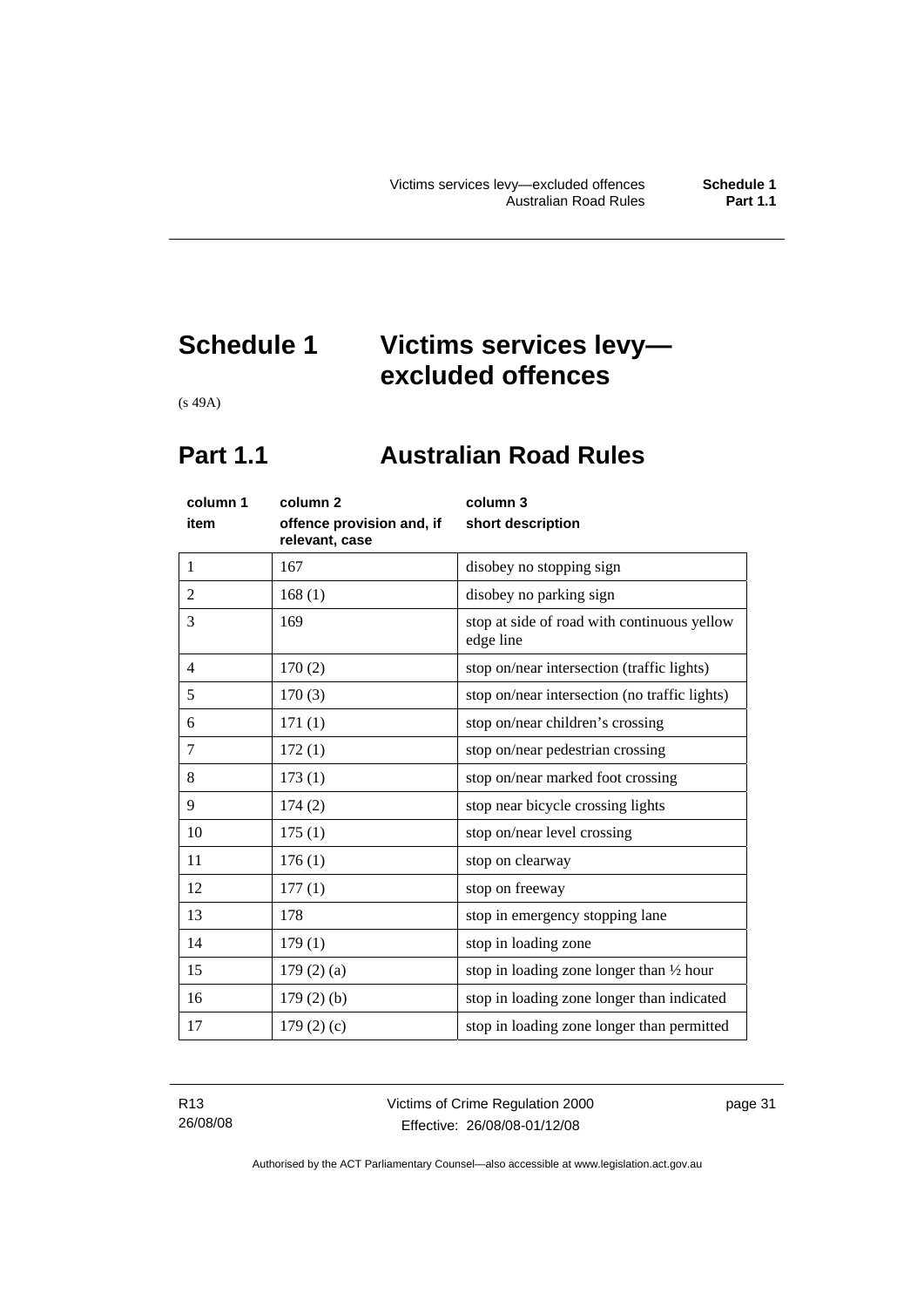#### **Schedule 1** Victims services levy—excluded offences **Part 1.1 Australian Road Rules**

| column 1 | column <sub>2</sub>                                                                     | column 3                                                     |
|----------|-----------------------------------------------------------------------------------------|--------------------------------------------------------------|
| item     | offence provision and, if<br>relevant, case                                             | short description                                            |
| 18       | 180(1)                                                                                  | stop in truck zone                                           |
| 19       | 181(1)                                                                                  | stop in works zone                                           |
| 20       | 182(1)                                                                                  | stop in taxi zone                                            |
| 21       | 183(1)                                                                                  |                                                              |
| 21.1     | for a bus zone in a<br>clearway, transit lane<br>or bus lane                            | stop in bus zone (clearway/transit lane/bus<br>lane)         |
| 21.2     | other than for a bus<br>$\bullet$<br>zone in a clearway,<br>transit lane or bus<br>lane | stop in bus zone (not clearway/transit lane/<br>bus lane)    |
| 22       | 184(1)                                                                                  |                                                              |
| 22.1     | for a minibus zone in<br>a clearway, transit<br>lane or bus lane                        | stop in minibus zone (clearway/transit lane/<br>bus lane)    |
| 22.2     | other than for a<br>minibus zone in a<br>clearway, transit lane<br>or bus lane          | stop in minibus zone (not clearway/transit<br>lane/bus lane) |
| 23       | 185(1)                                                                                  | stop in permit zone                                          |
| 24       | 186(1)                                                                                  | stop in mail zone                                            |
| 25       | 187                                                                                     | stop in/on bus/transit/truck/bicycle/tram<br>lane/tracks     |
| 26       | 188                                                                                     | stop in shared zone                                          |
| 27       | 189(1)                                                                                  | double park                                                  |
| 28       | 190(1)                                                                                  | stop in/near safety zone                                     |
| 29       | 191                                                                                     | stop near obstruction so as to obstruct<br>traffic           |
| 30       | 192(1)                                                                                  | stop on structure                                            |

page 32 Victims of Crime Regulation 2000 Effective: 26/08/08-01/12/08

R13 26/08/08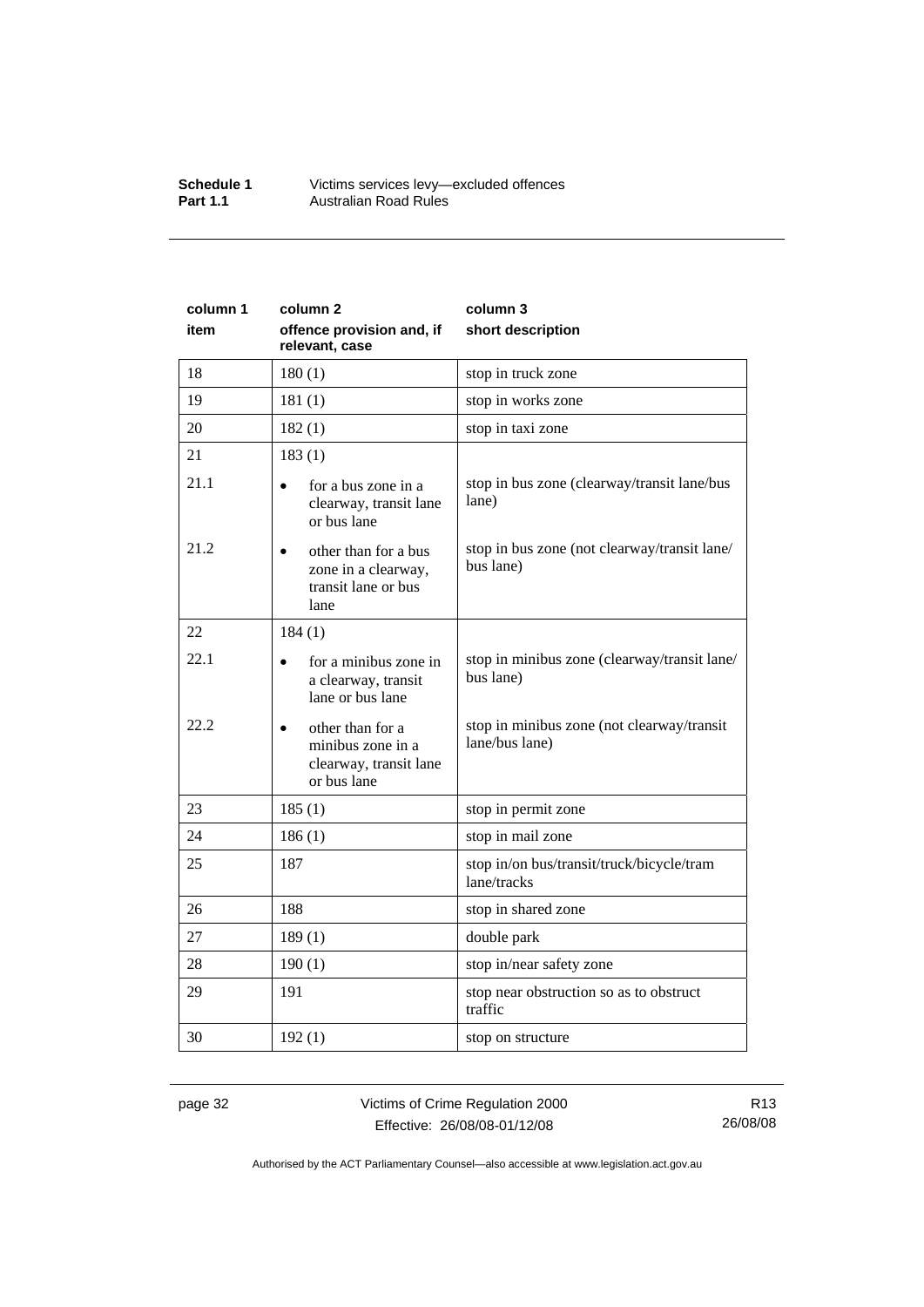| column 1<br>item | column 2<br>offence provision and, if<br>relevant, case | column 3<br>short description                        |
|------------------|---------------------------------------------------------|------------------------------------------------------|
| 31               | 192(2)                                                  | stop in tunnel/underpass                             |
| 32               | 193(1)                                                  | stop on crest/curve outside built-up area            |
| 33               | 194(1)                                                  | stop near fire hydrant/indicator/plug<br>indicator   |
| 34               | 195(1)                                                  | stop at/near bus stop                                |
| 35               | 196(1)                                                  | stop at/near tram stop                               |
| 36               | 197(1)                                                  | stop on path/strip in built-up area                  |
| 37               | 198(1)                                                  | obstruct access to ramp/path/passageway              |
| 38               | 198(2)                                                  | stop on/across driveway/other access<br>to/from land |
| 39               | 199(1)                                                  | stop near postbox                                    |
| 40               | 200(1)                                                  | not stop heavy/long vehicle on road<br>shoulder      |
| 41               | 200(2)                                                  | stop heavy/long vehicle longer than 1 hr             |
| 42               | 201                                                     | disobey bicycle parking sign                         |
| 43               | 202                                                     | disobey motorbike parking sign                       |
| 44               | 203(1)                                                  | stop in parking area for disabled                    |
| 45               | 203A                                                    | stop in slip lane                                    |
| 46               | 205                                                     | park continuously for longer than permitted          |
| 47               | 208(1)                                                  |                                                      |
| 47.1             | by contravening<br>208(2)                               | not parallel park in direction of travel             |
| 47.2             | by contravening<br>208(3)                               | not parallel park near left                          |
| 47.3             | by contravening<br>208(4)                               | not parallel park near road side                     |

R13 26/08/08 page 33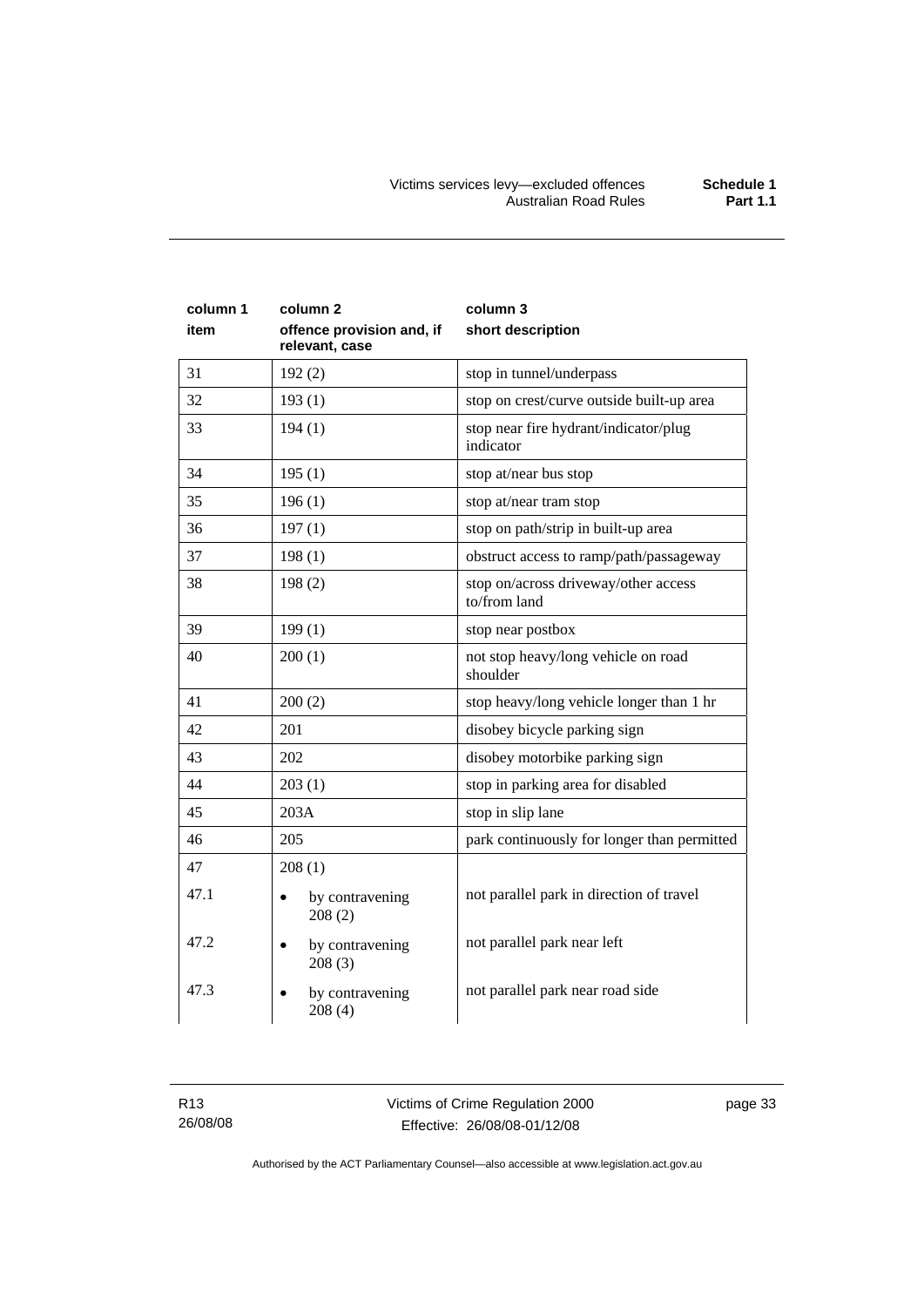#### **Schedule 1** Victims services levy—excluded offences **Part 1.1 Australian Road Rules**

| column 1<br>item | column <sub>2</sub><br>offence provision and, if<br>relevant, case | column 3<br>short description                    |
|------------------|--------------------------------------------------------------------|--------------------------------------------------|
| 47.4             | by contravening<br>$\bullet$<br>208(5)                             | parallel park close to front/back of vehicle     |
| 47.5             | by contravening<br>208(6)                                          | parallel park close to dividing line/strip       |
| 47.6             | by contravening<br>208(7)                                          | parallel park close if no dividing line/strip    |
| 47.7             | by contravening<br>208(8)                                          | park so as to obstruct vehicles/pedestrians      |
| 48               | 209(2)(a)                                                          | not parallel park in direction of travel         |
| 49               | 209(2)(b)                                                          | not parallel park near centre of median<br>strip |
| 50               | 209(2)(c)                                                          | parallel park close to front/back of vehicle     |
| 51               | 210(1)                                                             |                                                  |
| 51.1             | by contravening<br>210(2)(a)                                       | not park at specified angle                      |
| 51.2             | by contravening<br>210(2)(b)                                       | not park rear out at specified angle             |
| 51.3             | by contravening<br>210(2A)(a)                                      | not park at 45° (no angle specified)             |
| 51.4             | by contravening<br>210(2A)(b)                                      | not park rear out at 45°                         |
| 51.5             | by contravening<br>210(3)(a)                                       | not park at 90°                                  |
| 51.6             | by contravening<br>$210(3)$ (b) (i)                                | not park rear in/front in at 90° as specified    |
| 51.7             | by contravening<br>$210(4)(a)$ (i)                                 | not park rear in at specified angle              |
| 51.8             | by contravening<br>$210(4)$ (a) (ii)                               | not park rear in at 45° (no angle specified)     |

page 34 Victims of Crime Regulation 2000 Effective: 26/08/08-01/12/08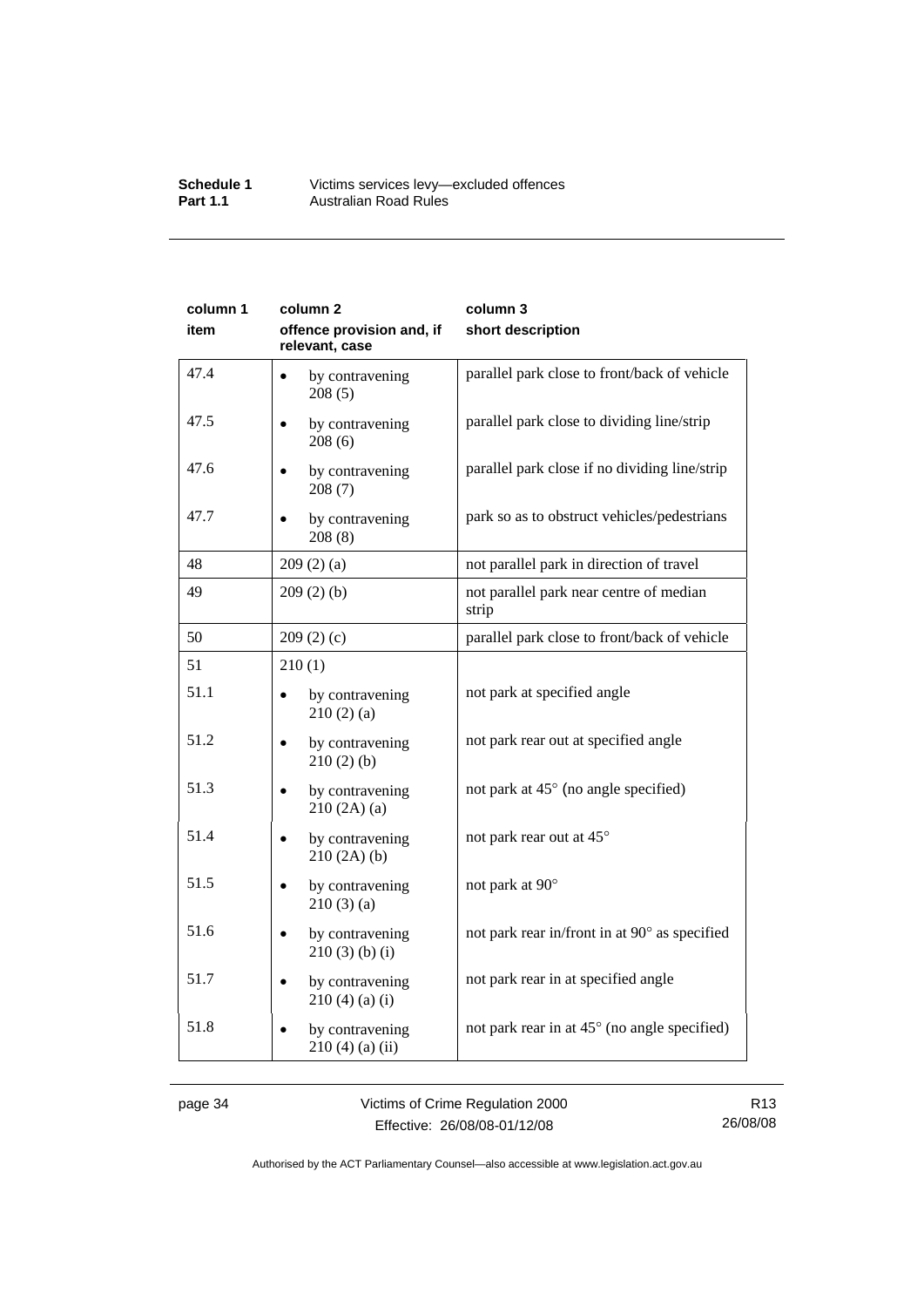| column 1<br>item | column 2<br>offence provision and, if<br>relevant, case | column 3<br>short description        |
|------------------|---------------------------------------------------------|--------------------------------------|
| 52               | 211(1)                                                  | disobey park in bays only sign       |
| 53               | 211(2)                                                  | not park wholly within parking bay   |
| 54               | 211(3)                                                  | use more parking bays than necessary |

R13 26/08/08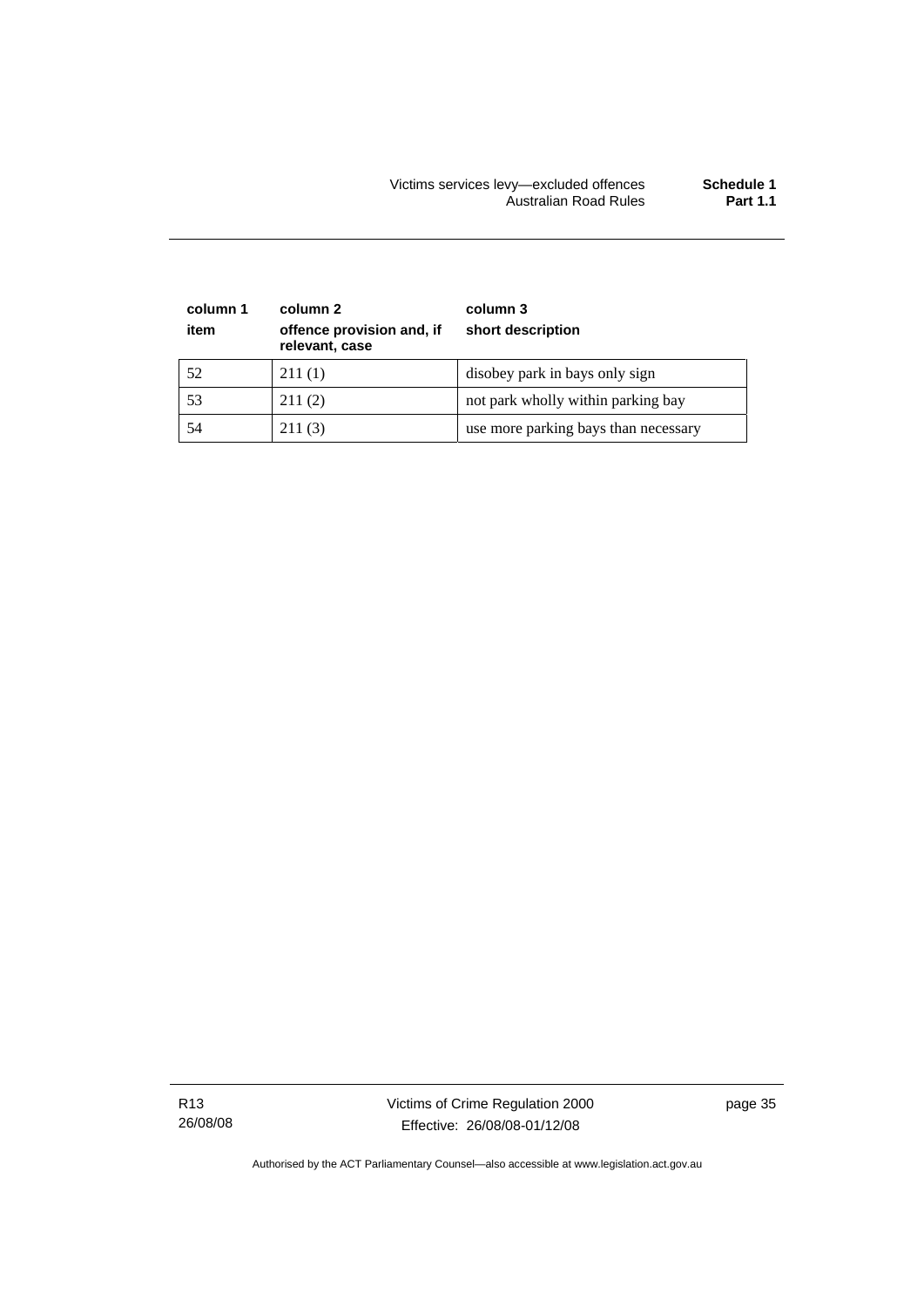# <span id="page-41-0"></span>**Part 1.2** Road Transport (Safety and **Traffic Management) Regulation 2000**

|      | column 1 | column <sub>2</sub>                         | column 3                                                                       |
|------|----------|---------------------------------------------|--------------------------------------------------------------------------------|
| item |          | offence provision and, if<br>relevant, case | short description                                                              |
| 1    |          | 44 (1)                                      | park outside metered space                                                     |
| 2    |          | 44(2)                                       | park in occupied metered space                                                 |
| 3    |          | 44(3)                                       | park not completely in metered space                                           |
| 4    |          | 44A(1)                                      | park without paying meter fee                                                  |
| 5    |          | 44B(1)                                      | park after meter expired                                                       |
| 6    |          | 44B (2)                                     | park for longer than allowed by meter signs                                    |
| 7    |          | 46(2)                                       | park in closed metered space                                                   |
| 8    |          | 49(1)                                       | park outside ticket space                                                      |
| 9    |          | 49(3)                                       | park in occupied ticket space                                                  |
| 10   |          | 49(4)                                       | park not completely in ticket space                                            |
| 11   |          | 49A(1)                                      | park without current/current equivalent<br>ticket displayed/properly displayed |
| 12   |          | 49B(1)                                      | park after ticket expired                                                      |
| 13   |          | 49B(2)                                      | park for longer than allowed by ticket signs                                   |
| 14   |          | 51(3)                                       | park in closed ticket area/space                                               |
| 15   |          | 52 $(2)$ $(a)$                              | display thing falsely resembling parking<br>ticket                             |
| 16   |          | 52(2)(b)                                    | display changed/damaged/defaced parking<br>ticket                              |

page 36 Victims of Crime Regulation 2000 Effective: 26/08/08-01/12/08

R13 26/08/08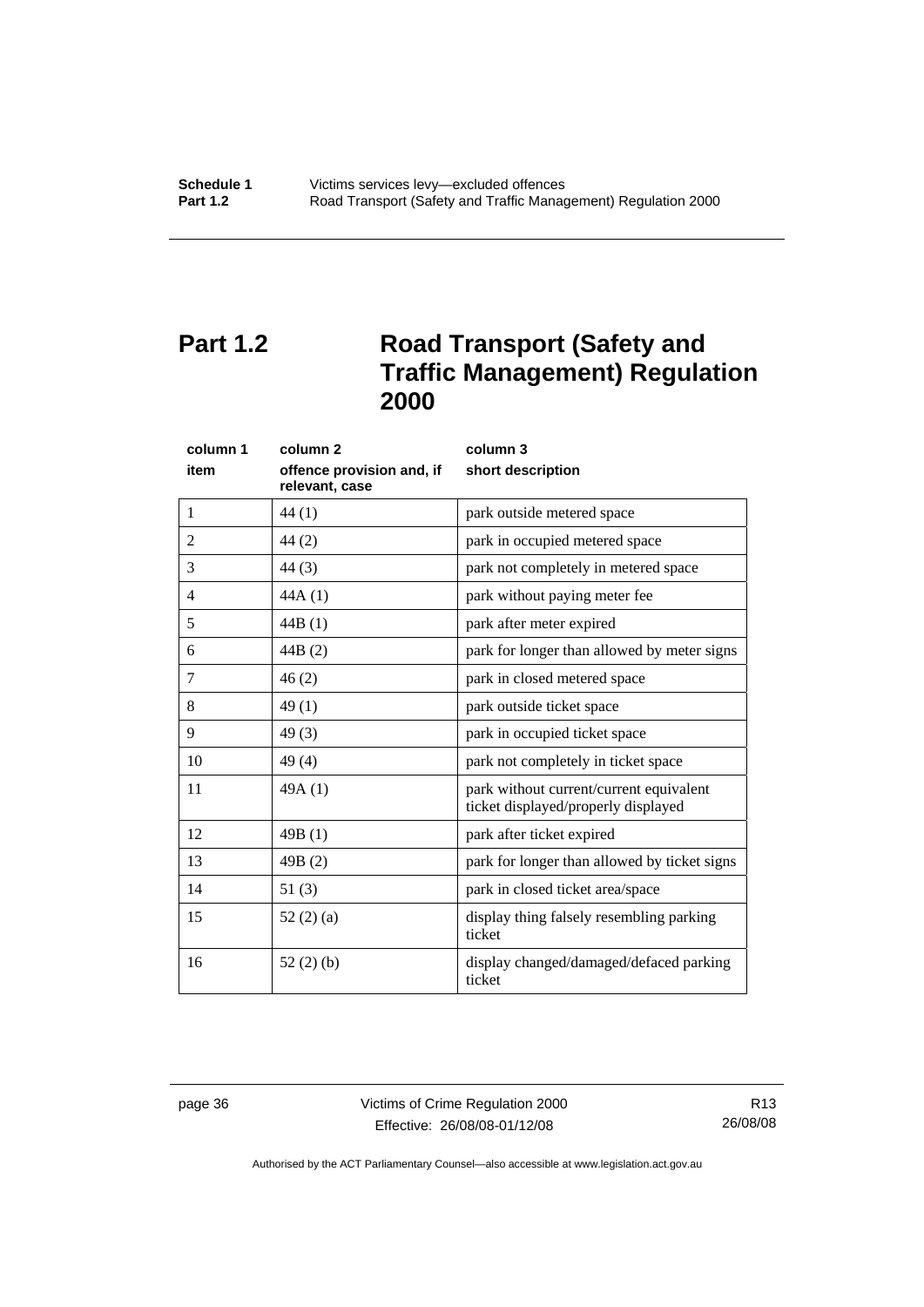| column 1<br>item | column <sub>2</sub><br>offence provision and, if<br>relevant, case         | column 3<br>short description                                                                                                     |
|------------------|----------------------------------------------------------------------------|-----------------------------------------------------------------------------------------------------------------------------------|
| 17               | 57A(1)                                                                     |                                                                                                                                   |
| 17.1             | for a bus zone in a<br>clearway, transit lane<br>or bus lane               | stop public bus in bus zone<br>(clearway/transit lane/bus lane)                                                                   |
| 17.2             | other than for a bus<br>zone in a clearway,<br>transit lane or bus<br>lane | stop public bus in bus zone (not<br>clearway/transit lane/bus lane)                                                               |
| 18               | 57A(3)                                                                     | stop public bus at/near bus stop                                                                                                  |
| 19               | 85(2)                                                                      | park stock truck/enclosed<br>semitrailer/commercial vehicle with<br>height $> 3.6$ m on residential land                          |
| 20               | 86(2)                                                                      | park vehicle/combination with<br>length $>$ 7.5m and GVM $>$ 4.5t on land<br>adjoining residential land longer than<br>1 hour     |
| 21               | 87(2)                                                                      | park commercial vehicle with length $> 6m/$<br>height $> 2.6$ m/GVM $> 3.75$ t on residential<br>land with multi-unit development |

R13 26/08/08 Victims of Crime Regulation 2000 Effective: 26/08/08-01/12/08

page 37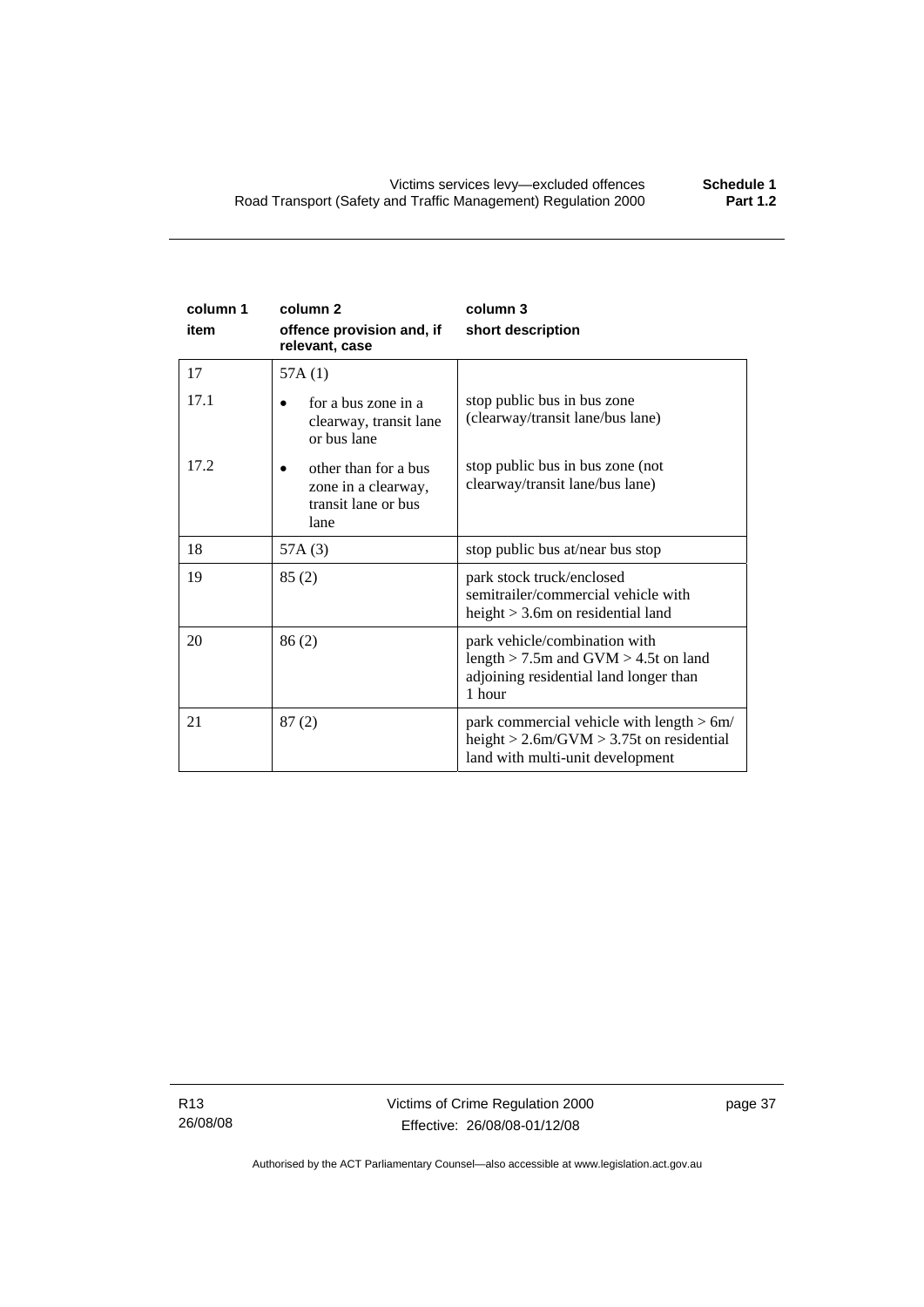<span id="page-43-0"></span>**Schedule 1 Victims services levy—excluded offences**<br>**Part 1.3 Australian National University Act 1991 (C Part 1.3** Australian National University Act 1991 (Cwlth)—Parking and Traffic Statute (No 2) 2007

# **Part 1.3 Australian National University Act 1991 (Cwlth)—Parking and Traffic Statute (No 2) 2007**

| column 1       | column <sub>2</sub>                         | column 3                                                                                           |  |
|----------------|---------------------------------------------|----------------------------------------------------------------------------------------------------|--|
| item           | offence provision and, if<br>relevant, case | short description                                                                                  |  |
| $\mathbf{1}$   | 16(1)                                       | stand or park without voucher displayed                                                            |  |
| 2              | 16(2)                                       | stand or park after voucher expired                                                                |  |
| 3              | 29(3)(a)                                    | park outside marked parking bay                                                                    |  |
| $\overline{4}$ | 29(3)(b)                                    | park on or across bay road marking                                                                 |  |
| 5              | 29(4)(a)                                    | park in a way that obstructs other drivers                                                         |  |
| 6              | 29(4)(b)                                    | park in a way that impedes other drivers                                                           |  |
| 7              | 29(4)(c)                                    | park in a way that inconveniences other<br>drivers                                                 |  |
| 8              | 30(3)                                       | park in loading zone                                                                               |  |
| 9              | 30(4)(a)                                    | park in loading zone after unloading or<br>loading completed                                       |  |
| 10             | 30(4)(b)                                    | park in loading zone longer than signs<br>indicate                                                 |  |
| 11             | 31(1)                                       |                                                                                                    |  |
| 11.1           | in the case of parking<br>a vehicle         | park in area other than road or off-street<br>parking area without permission                      |  |
| 12             | 32(1)                                       | stop or park other than adjacent to<br>left-hand road boundary                                     |  |
| 13             | 32(2)                                       | stop or park adjacent to right-hand road<br>boundary other than in accordance with<br>parking sign |  |
| 14             | 33(1)                                       | park contrary to road marking or parking<br>sign                                                   |  |

page 38 Victims of Crime Regulation 2000 Effective: 26/08/08-01/12/08

R13 26/08/08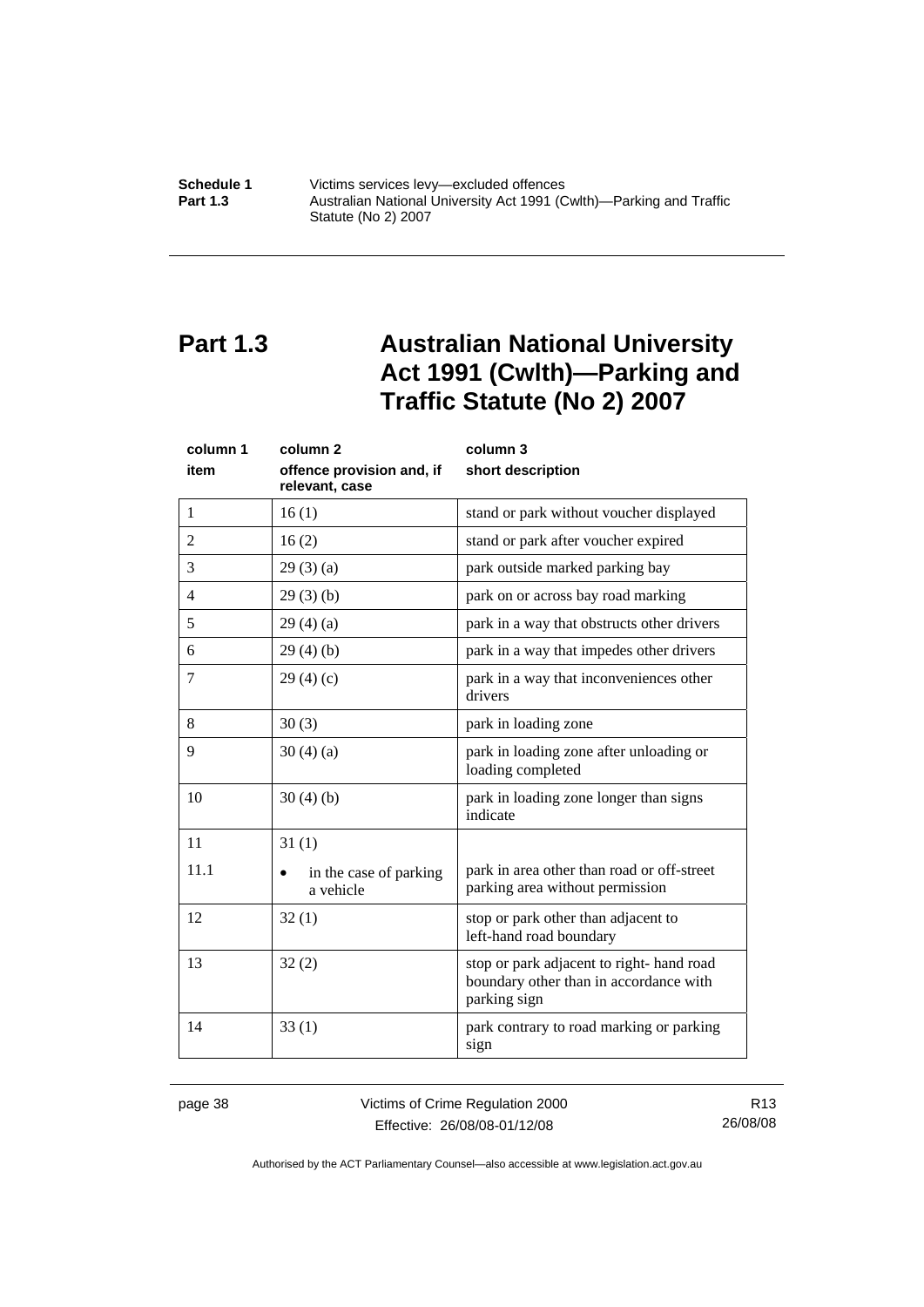Victims services levy—excluded offences **Schedule 1**  Australian National University Act 1991 (Cwlth)—Parking and Traffic Statute (No 2) 2007

| column 1 | column <sub>2</sub>                         | column 3                                                                            |
|----------|---------------------------------------------|-------------------------------------------------------------------------------------|
| item     | offence provision and, if<br>relevant, case | short description                                                                   |
| 15       | 33(2)                                       | stop or park contrary to no stopping sign                                           |
| 16       | 33(3)(a)                                    | stop or park alongside red kerb or barrier                                          |
| 17       | 33(3)(b)                                    | stop or park over red kerb or red part of<br>road                                   |
| 18       | 33(4)                                       | park contrary to no parking sign                                                    |
| 19       | 33(5)(a)                                    | park alongside yellow kerb or barrier                                               |
| 20       | 33(5)(b)                                    | park over yellow kerb or yellow part of<br>road                                     |
| 21       | 33(6)                                       | park adjacent to road side or parking area<br>marked with continuous yellow line    |
| 22       | 33 $(7)(a)$                                 | park contrary to time period indicated on<br>parking sign                           |
| 23       | 33(7)(b)                                    | not park at specified angle indicated on<br>parking sign                            |
| 24       | 33 $(7)(c)(i)$                              | park unauthorised vehicle in authorised<br>vehicle area contrary to parking sign    |
| 25       | 33 $(7)$ (c) (ii)                           | park in authorised vehicle area without<br>displaying label                         |
| 26       | 33 $(7)(d)(i)$                              | park in permit parking area without permit                                          |
| 27       | 33 $(7)$ $(d)$ $(ii)$                       | park in permit parking area without<br>displaying permit parking label              |
| 28       | 34(1)                                       | stop or park in bus stop                                                            |
| 29       | 35(1)                                       | park or stop in off-road parking area<br>contrary to no parking or no stopping sign |
| 30       | 35(2)                                       | park or stop in off-road parking area<br>contrary to time period indicated on sign  |
| 31       | 35(3)(a)                                    | park unauthorised vehicle in off-road<br>authorised vehicle area contrary to sign   |

**Part 1.3**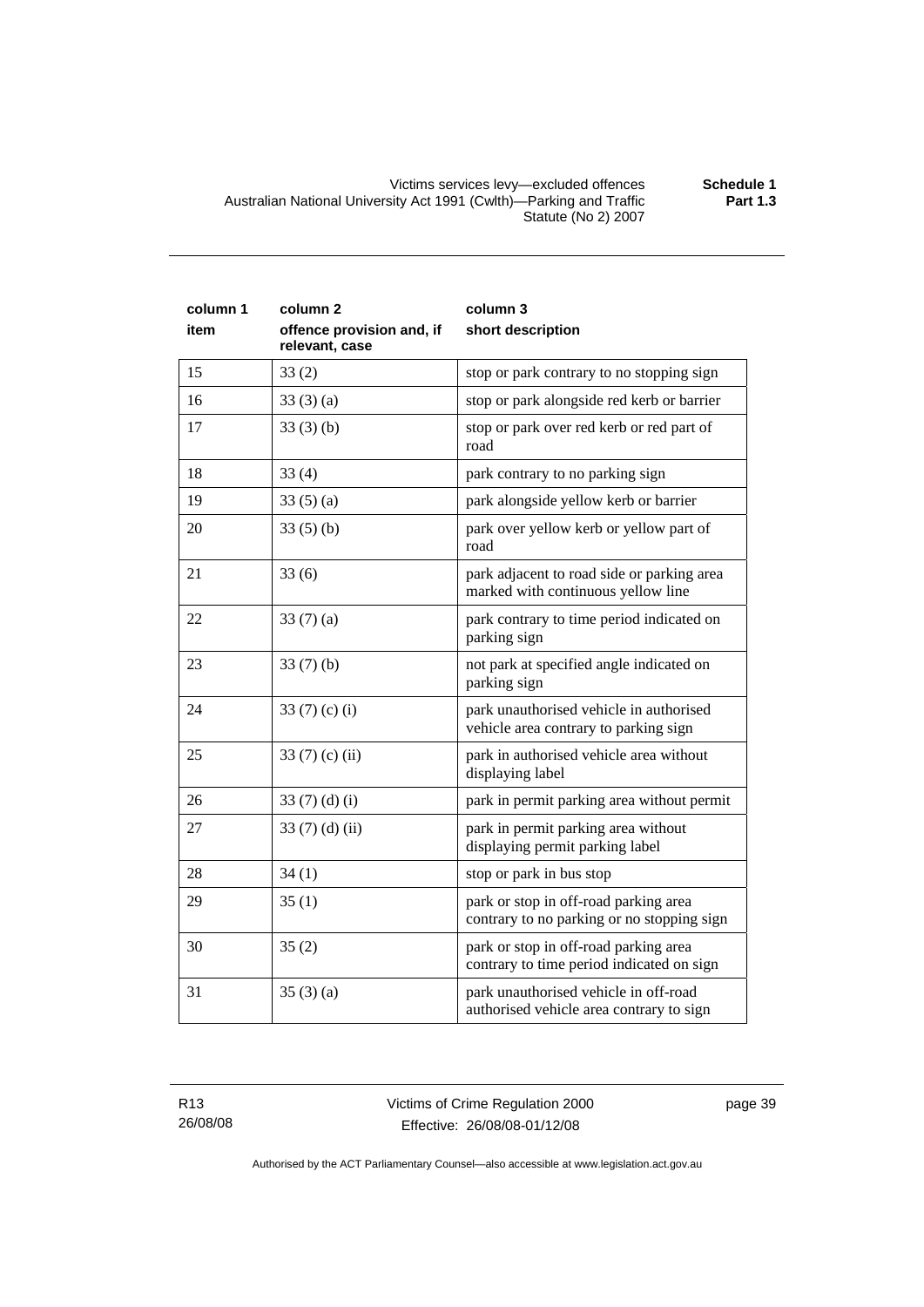| Schedule 1      | Victims services levy—excluded offences                                                    |  |
|-----------------|--------------------------------------------------------------------------------------------|--|
| <b>Part 1.3</b> | Australian National University Act 1991 (Cwlth)—Parking and Traffic<br>Statute (No 2) 2007 |  |

| column 1<br>item | column 2<br>offence provision and, if<br>relevant, case | column 3<br>short description                                                                  |
|------------------|---------------------------------------------------------|------------------------------------------------------------------------------------------------|
| 32               | 35(3)(b)                                                | park in off-road authorised vehicle area<br>without displaying label                           |
| 33               | 35(3)(c)                                                | park in off-road disabled driver vehicle<br>area without displaying valid disability<br>permit |
| 34               | 35(4)                                                   | park in off-road permit parking area<br>without displaying permit parking label                |
| 35               | 36(1)                                                   | stop or park so as to cause<br>danger/obstruction/inconvenience                                |

page 40 Victims of Crime Regulation 2000 Effective: 26/08/08-01/12/08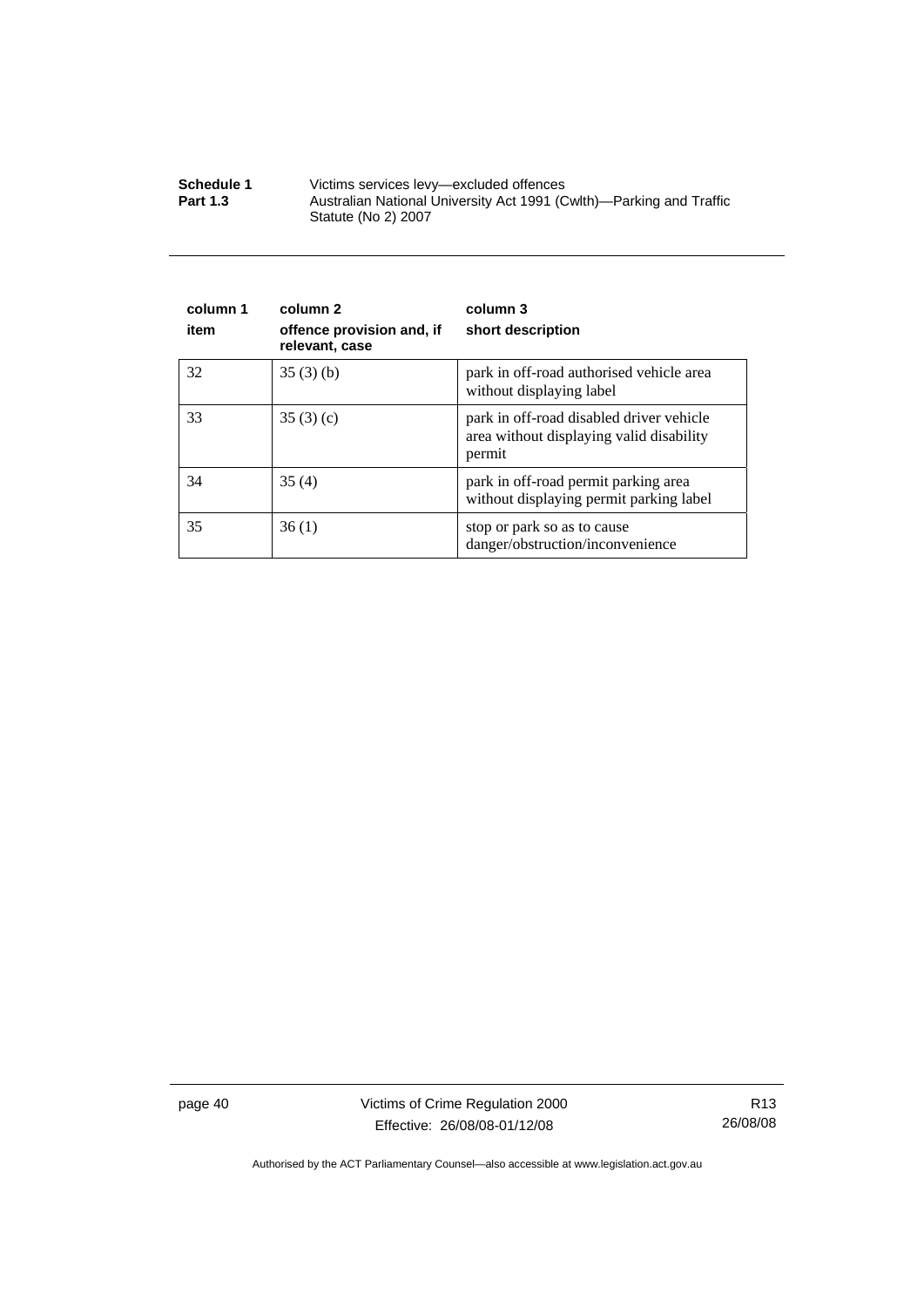# <span id="page-46-0"></span>**Dictionary**

(see s 3)

*Note 1* The Legislation Act contains definitions and other provisions relevant to this Act.

*Note 2* For example, the Legislation Act, dict, pt 1, defines the following terms:

- administrative appeals tribunal
- chief executive
- chief police officer
- dentist
- disallowable instrument
- doctor
- DPP
- entity
- found guilty
- human rights commission
- lawyer
- **Magistrates Court**
- **Minister**
- Supreme Court.
- *Note 3* Terms used in this regulation have the same meaning that they have in the *Victims of Crime Act 1994* (see Legislation Act, s 148). For example, the following terms are defined in the *Victims of Crime Act 1994*, dict:
	- harm
	- victim.

*affected person*, in relation to a reviewable decision—see section 25 (1) (Notice to be given of eligibility decisions).

*AFP member*—see section 8 (1) (a) (ii) (Appointed members of board).

*appointed member*, of the board, means a member of the board other than the coordinator.

| R <sub>13</sub> | Victims of Crime Regulation 2000 | page 41 |
|-----------------|----------------------------------|---------|
| 26/08/08        | Effective: 26/08/08-01/12/08     |         |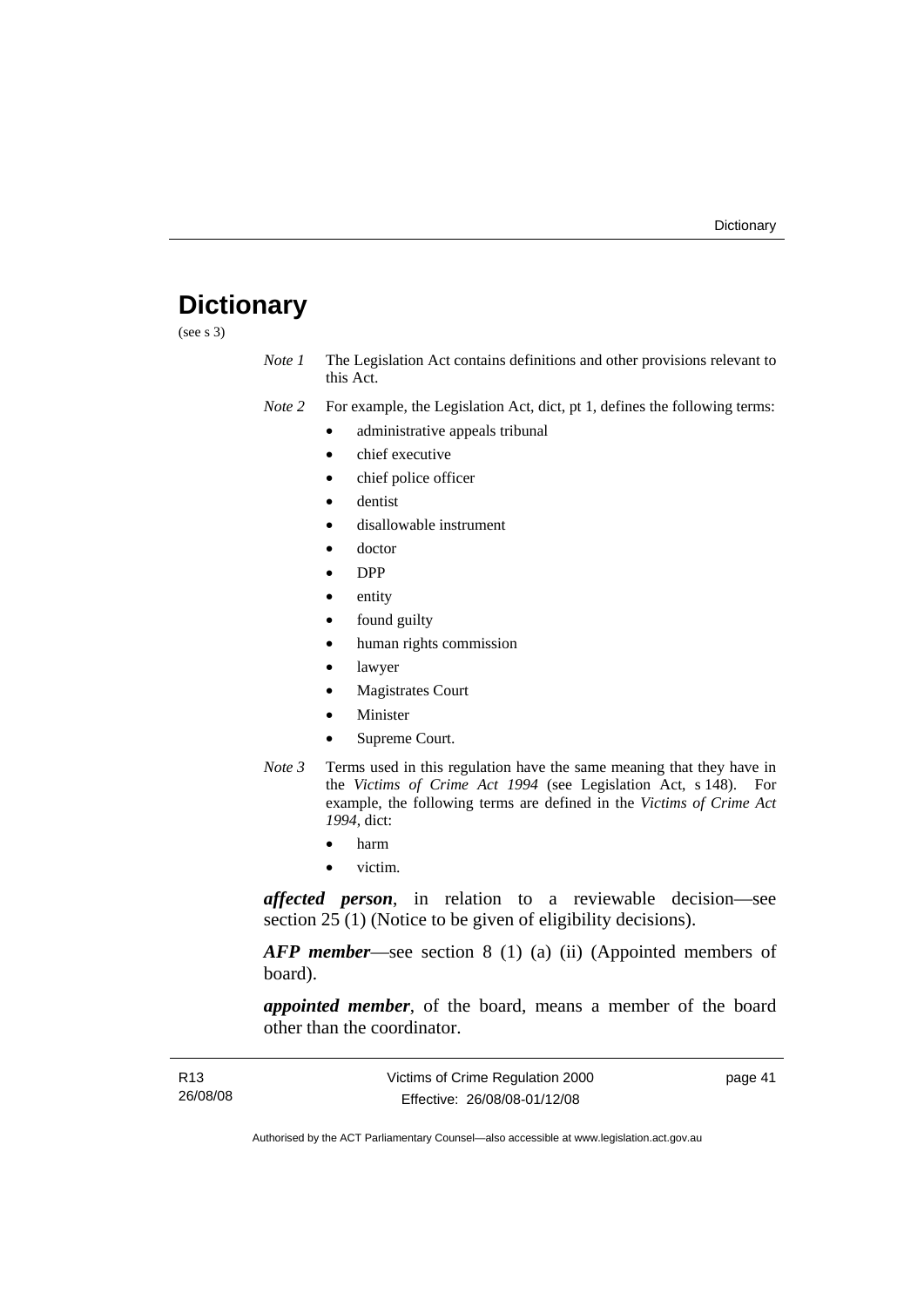*approved service provider* means a person approved as a service provider under section 40 (Approved service providers).

*board* means the Victims Assistance Board.

*chairperson* means the chairperson of the board.

*committee* means the Eligibility Review Committee.

*community support member*—see section 8 (1) (a) (v) (Appointed members of board).

*courts member*—see section 8 (1) (a) (iii) (Appointed members of board).

*deputy chairperson* means the deputy chairperson of the board.

*DPP member*—see section 8 (1) (a) (i) (Appointed members of board).

*eligible victim*—see section 24 (2) (Eligible victims under the victims services scheme).

*health professional* means a person registered under the *Health Professionals Act 2004*.

*health professions member*—see section 8 (1) (e) (Appointed members of board.

*health professions service* means psychiatry, psychology, podiatry, nursing, optometry, physiotherapy, chiropractic or osteopathy.

*independent arbitrator* means a person approved under section 18 (Independent arbitrators).

*indigenous member*—see section 8 (1) (b) (Appointed members of board).

*internal reviewer*—see section 26 (2) (Who may apply for internal review of decisions).

*justice member*—see section 8 (1) (a) (iv) (Appointed members of board).

R13 26/08/08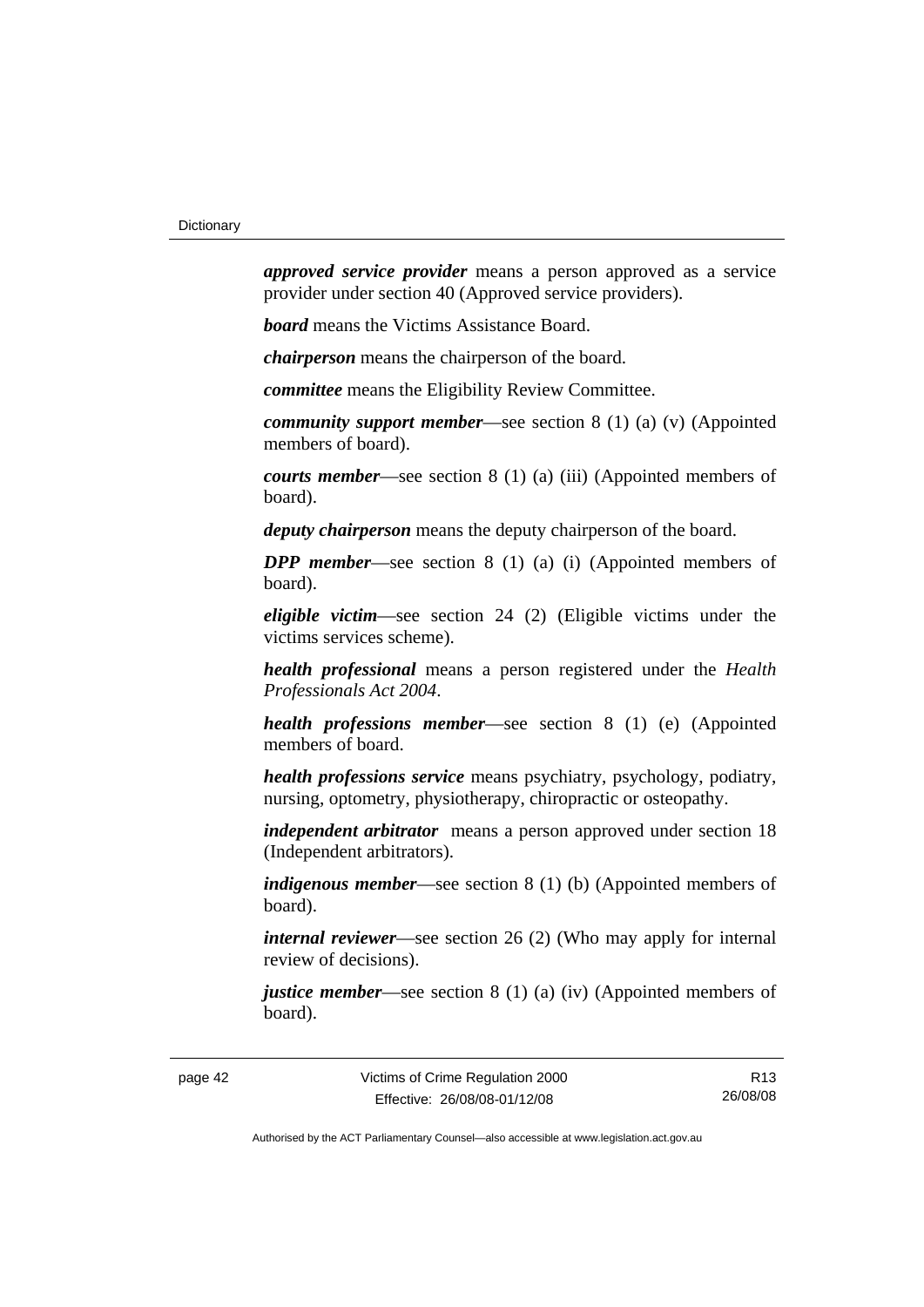*legal profession member*—see section 8 (1) (d) (Appointed members of board).

*manager*, of the responsible service agency, means the person in charge of the agency.

*member* means a member of the board.

*migrant member*—see section 8 (1) (c) (Appointed members of board).

*primary victim*—see the *Victims of Crime (Financial Assistance) Act 1983*, section 9.

*psychiatrist* means a doctor who holds postgraduate qualifications in psychiatry.

*psychiatrist/psychologist member*—see section 8 (1) (g) (Appointed members of board).

*psychologist* means a person registered as a psychologist under the *Health Professionals Act 2004*.

*responsible service agency* means the entity nominated under section 21 (Responsible service agency).

*reviewable decision*—see section 25 (1) (Notice to be given of eligibility decisions).

*serious crime*—see the *Victims of Crime (Financial Assistance) Act 1983*, section 2.

*suspect* means—

- (a) a person whom a police officer suspects on reasonable grounds has committed an offence; or
- (b) a person charged with an offence; or
- (c) a person who has been summonsed to appear before a court in relation to the commission of an offence; or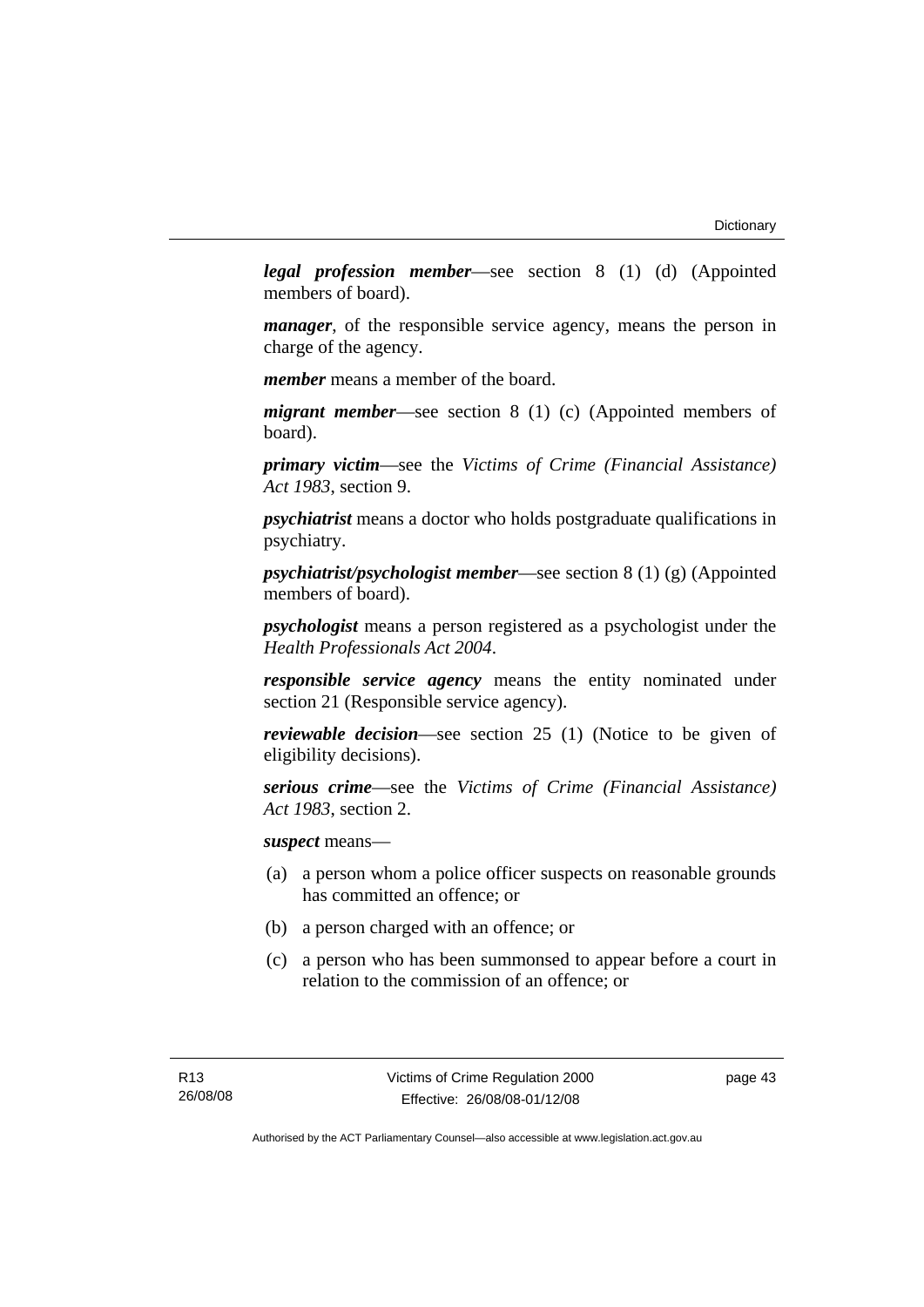(d) a person who has entered into a voluntary agreement to attend court for an offence.

*victims groups member*—see section 8 (1) (f) (Appointed members of board).

*victims services scheme* means the victims services scheme established under section 19 (Victims services scheme).

*youth policy and services member*—see section 8 (1) (a) (vi) (Appointed members of board).

page 44 Victims of Crime Regulation 2000 Effective: 26/08/08-01/12/08

R13 26/08/08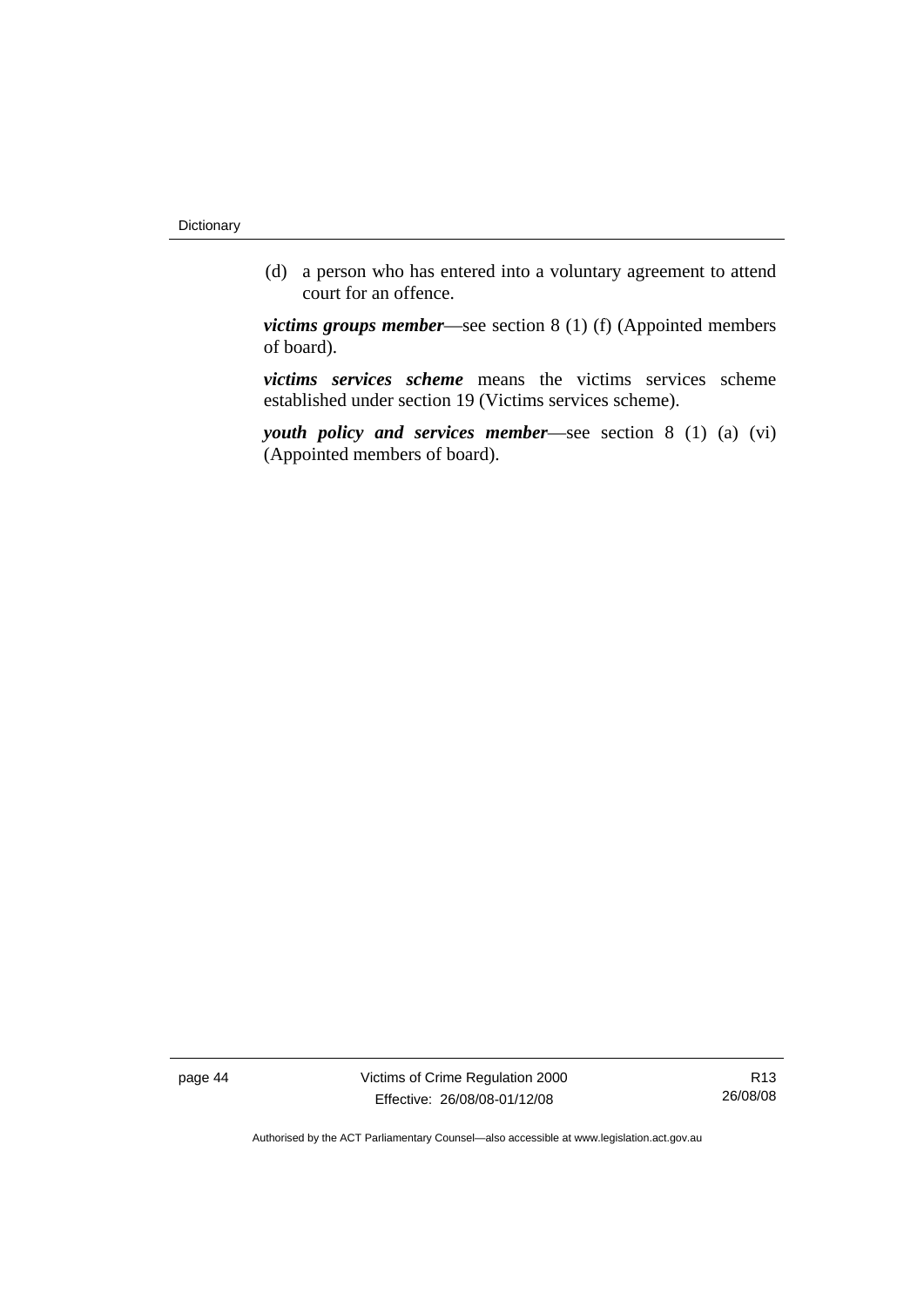# <span id="page-50-0"></span>**Endnotes**

### **1 About the endnotes**

Amending and modifying laws are annotated in the legislation history and the amendment history. Current modifications are not included in the republished law but are set out in the endnotes.

Not all editorial amendments made under the *Legislation Act 2001*, part 11.3 are annotated in the amendment history. Full details of any amendments can be obtained from the Parliamentary Counsel's Office.

Uncommenced amending laws and expiries are listed in the legislation history and the amendment history. These details are underlined. Uncommenced provisions and amendments are not included in the republished law but are set out in the last endnote.

If all the provisions of the law have been renumbered, a table of renumbered provisions gives details of previous and current numbering.

The endnotes also include a table of earlier republications.

| $am = amended$                               | $ord = ordinance$                         |
|----------------------------------------------|-------------------------------------------|
| $amdt = amendment$                           | $orig = original$                         |
| $ch = chapter$                               | $par = paragraph/subparagraph$            |
| $def = definition$                           | $pres = present$                          |
| $dict = dictionary$                          | $prev = previous$                         |
| $disallowed = disallowed by the Legislative$ | $(\text{prev}) = \text{previously}$       |
| Assembly                                     | $pt = part$                               |
| $div = division$                             | $r = rule/subrule$                        |
| $exp = expires/expired$                      | $renum = renumbered$                      |
| $Gaz = gazette$                              | $reloc = relocated$                       |
| $hdg =$ heading                              | $R[X]$ = Republication No                 |
| $IA = Interpretation Act 1967$               | $RI = reissue$                            |
| $ins = inserted/added$                       | $s = section/subsection$                  |
| $LA =$ Legislation Act 2001                  | $sch = schedule$                          |
| $LR =$ legislation register                  | $sdiv = subdivision$                      |
| $LRA =$ Legislation (Republication) Act 1996 | $sub =$ substituted                       |
| $mod = modified/modification$                | SL = Subordinate Law                      |
| $o = order$                                  | underlining = whole or part not commenced |
| $om = omitted/repealed$                      | or to be expired                          |
|                                              |                                           |

#### **2 Abbreviation key**

R13 26/08/08 Victims of Crime Regulation 2000 Effective: 26/08/08-01/12/08

page 45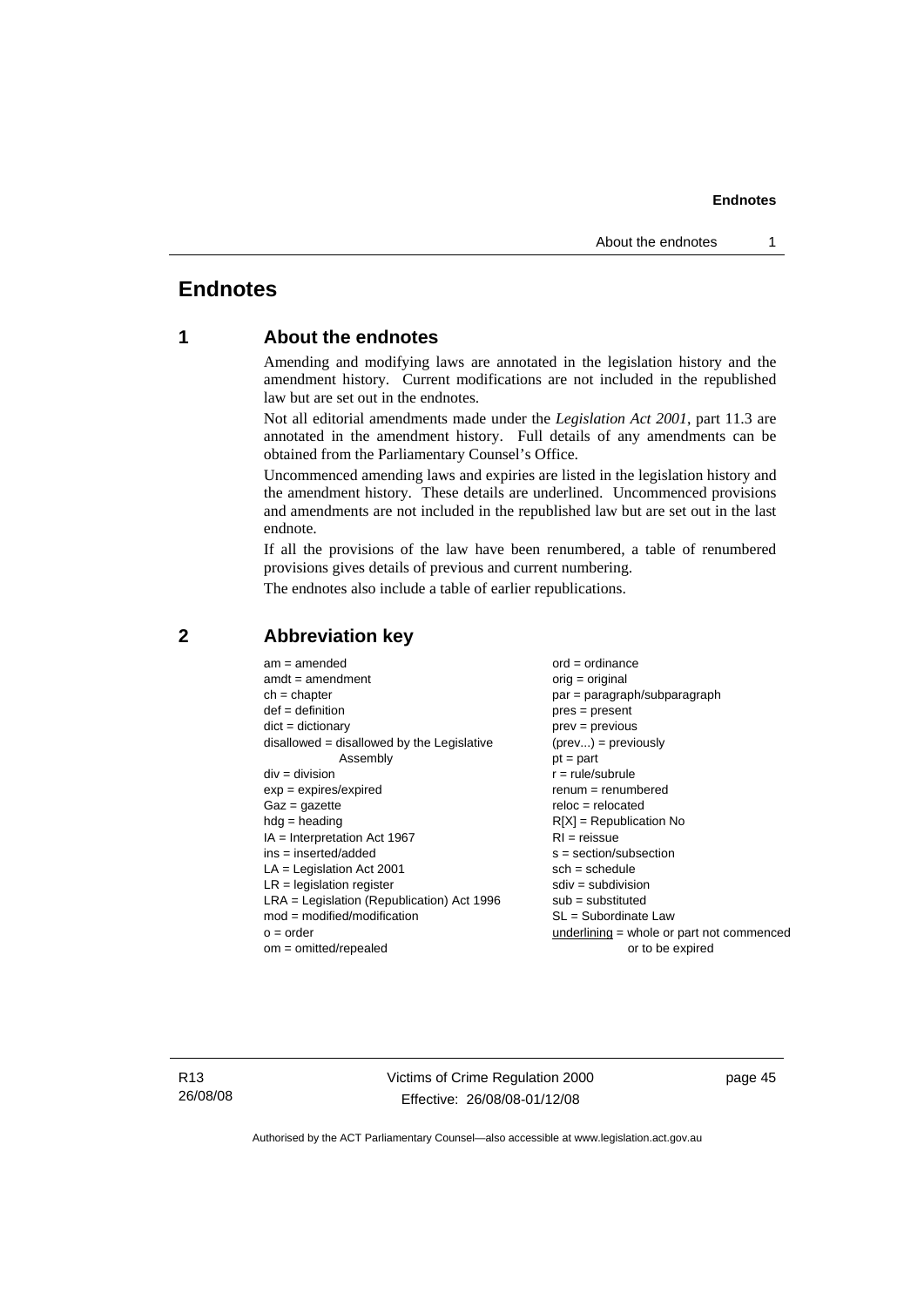<span id="page-51-0"></span>

| 3 | Legislation history |  |
|---|---------------------|--|
|---|---------------------|--|

#### **3 Legislation history**

This regulation was originally the *Victims of Crime Regulations 2000*. It was renamed under the *Legislation Act 2001*.

# **Victims of Crime Regulation 2000 No 51**  notified 14 December 2000 (Gaz 2000 No 50) s 1, s 2 commenced 14 December 2000 (IA s 10B) remainder commenced 1 January 2001 (s 2) as amended by **Legislation (Consequential Amendments) Act 2001 No 44 pt 408**  notified 26 July 2001 (Gaz 2001 No 30) s 1, s 2 commenced 26 July 2001 (IA s 10B) pt 408 commenced 12 September 2001 (s 2 and see Gaz 2001 No S65) **Statute Law Amendment Act 2001 (No 2) 2001 No 56 pt 3.53**  notified 5 September 2001 (Gaz 2001 No S65) pt 3.53 commenced 5 September 2001 (s 2 (1)) **Health and Community Care Services (Repeal and Consequential Amendments) Act 2002 No 47 pt 1.4**  notified LR 20 December 2002 s 1, s 2 commenced 20 December 2002 (LA s 75 (1)) pt 1.4 commences 5pm 31 December 2002 (s 2) **Victims of Crime Amendment Regulations 2002 (No 1) SL2002-40**  notified LR 20 December 2002 s 1, s 2 commenced 20 December 2002 (LA s 75 (1)) remainder commenced 21 December 2002 (s 2) **Statute Law Amendment Act 2003 A2003-41 sch 3 pt 3.22**

notified LR 11 September 2003 s 1, s 2 commenced 11 September 2003 (LA s 75 (1)) sch 3 pt 3.22 commenced 9 October 2003 (s 2 (1))

page 46 Victims of Crime Regulation 2000 Effective: 26/08/08-01/12/08

R13 26/08/08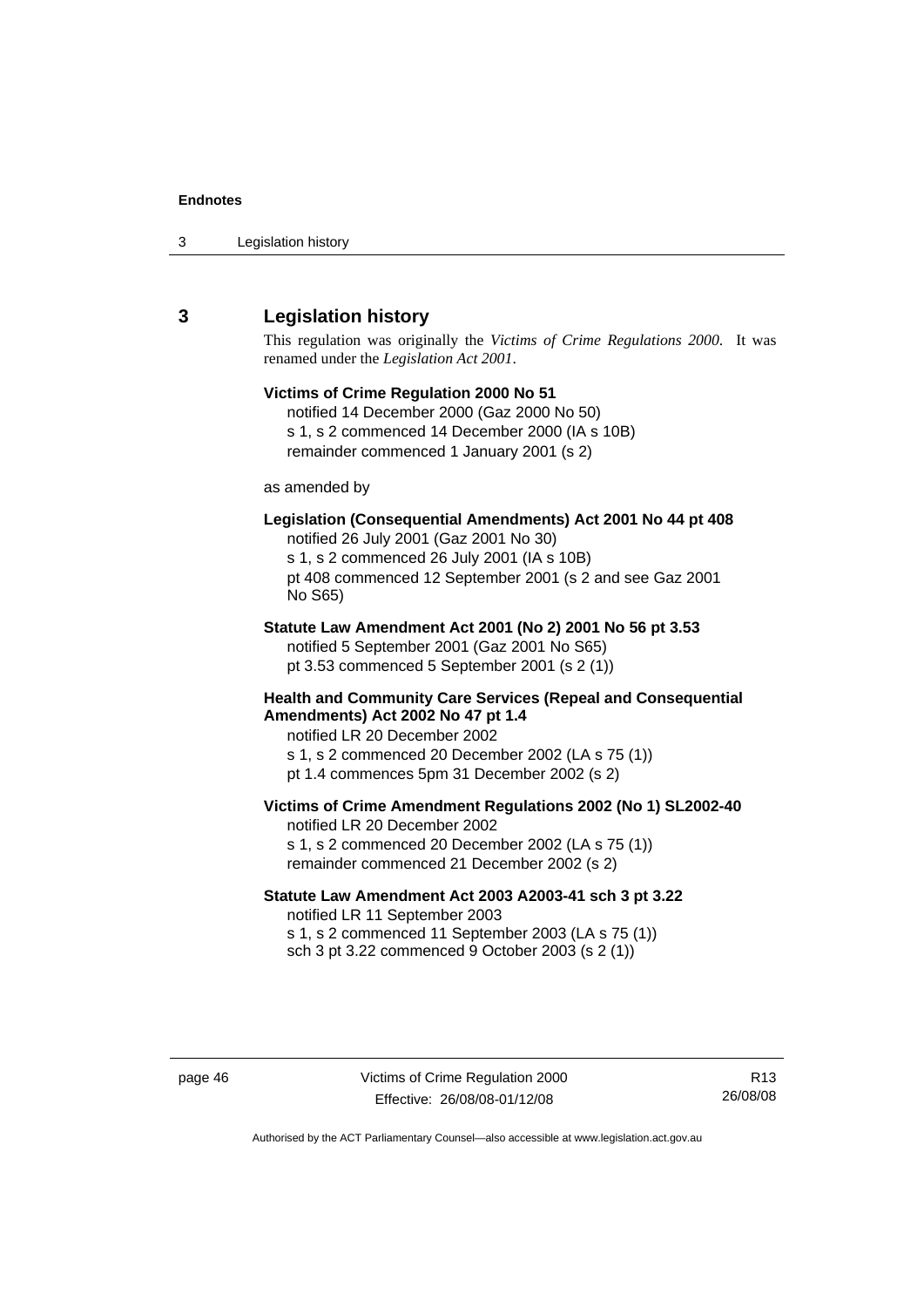#### **Statute Law Amendment Act 2003 (No 2) A2003-56 sch 3 pt 3.29**

notified LR 5 December 2003

s 1, s 2 commenced 5 December 2003 (LA s 75 (1)) sch 3 pt 3.29 commenced 19 December 2003 (s 2)

#### **Health Professionals Legislation Amendment Act 2004 A2004-39 sch 1 pt 1.9**

notified LR 8 July 2004

s 1, s 2 commenced 8 July 2004 (LA s 75 (1))

sch 1 pt 1.9 commenced 7 July 2005 (s 2 and see Health Professionals Act 2004 A2004-38, s 2 and CN2005-11)

#### **Human Rights Commission Legislation Amendment Act 2005 A2005-41 sch 1 pt 1.14 (as am by A2006-3 amdt 1.3)**

notified LR 1 September 2005 s 1, s 2 commenced 1 September 2005 (LA s 75 (1)) sch 1 pt 1.14 commenced 1 November 2006 (s 2 (3) (as am by A2006-3 amdt 1.3) and see Human Rights Commission Act 2005

A2005-40, s 2 (as am by A2006-3 s 4) and CN2006-21)

#### **Human Rights Commission Legislation Amendment Act 2006 A2006-3 amdt 1.3**

notified LR 22 February 2006

s 1, s 2 commenced 22 February 2006 (LA s 75 (1))

amdt 1.3 commenced 23 February 2006 (s 2)

*Note* This Act only amends the Human Rights Commission Legislation Amendment Act 2005 A2005-41

#### **Victims of Crime Amendment Regulation 2006 (No 1) SL2006-61**

notified LR 21 December 2006

s 1, s 2 commenced 21 December 2006 (LA s 75 (1)) remainder commenced 1 January 2007 (s 2)

#### **Victims of Crime Amendment Act 2007 A2007-44 sch 1 pt 1.3**  notified LR 13 December 2007

s 1, s 2 commenced 13 December 2007 (LA s 75 (1)) sch 1 pt 1.3 commenced 20 December 2007 (s 2)

#### **Victims of Crime Amendment Regulation 2007 (No 1) SL2007-40**  notified LR 17 December 2007

s 1, s 2 commenced 17 December 2007 (LA s 75 (1)) remainder commenced 20 December 2007 (s 2 and see A2007-44 s 2)

R13 26/08/08 page 47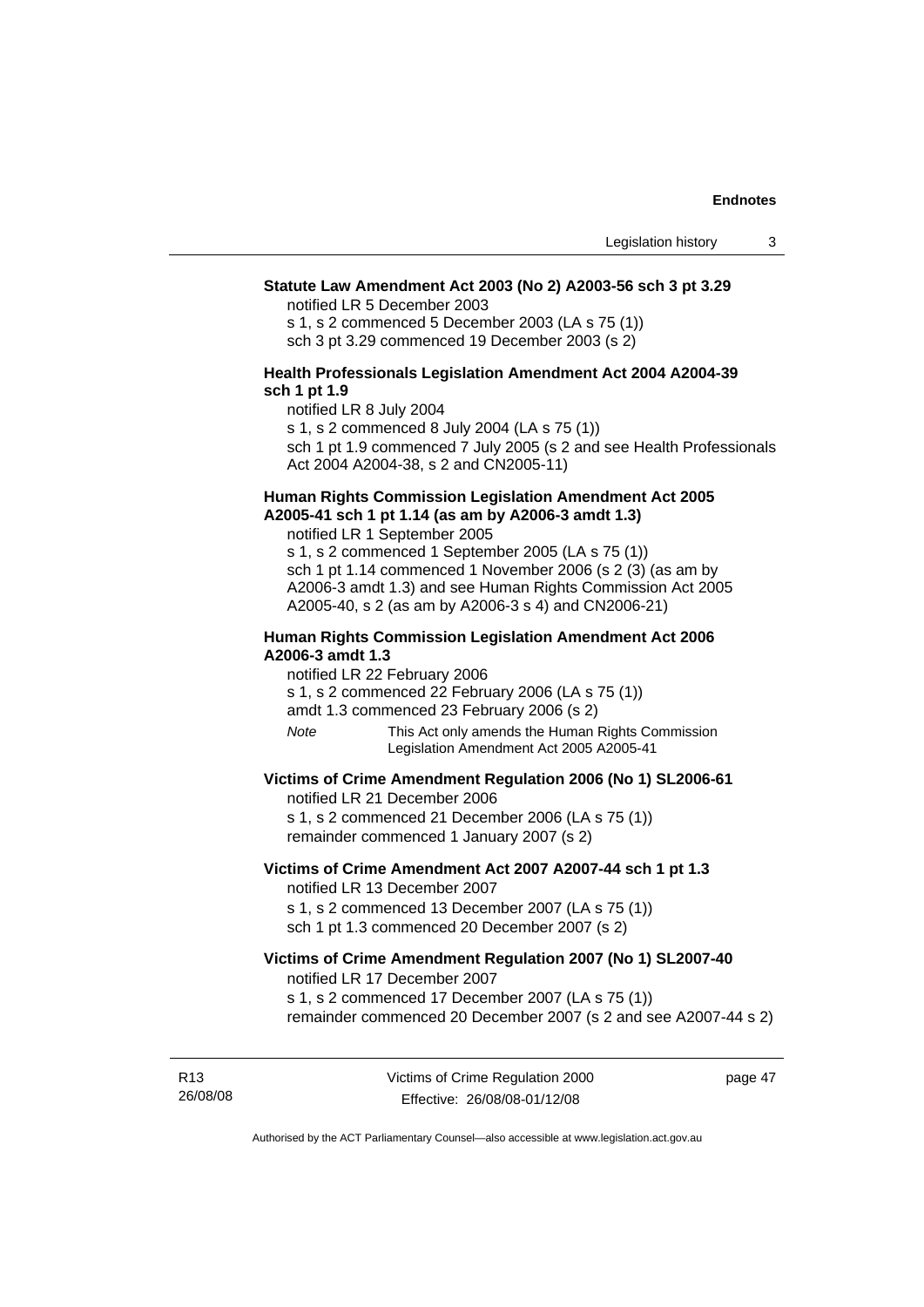<span id="page-53-0"></span>

|  | Amendment history |
|--|-------------------|
|--|-------------------|

#### **Justice and Community Safety Legislation Amendment Act 2008 A2008-7 sch 1 pt 1.21**

notified LR 16 April 2008 s 1, s 2 commenced 16 April 2008 (LA s 75 (1)) sch 1 pt 1.21 commenced 7 May 2008 (s 2)

#### **Statute Law Amendment Act 2008 A2008-28 sch 3 pt 3.60**

notified LR 12 August 2008 s 1, s 2 commenced 12 August 2008 (LA s 75 (1))

sch 3 pt 3.60 commenced 26 August 2008 (s 2)

#### **4 Amendment history**

|         | Name of regulation<br>s 1                    | am R7 LA                                                                                                            |                 |
|---------|----------------------------------------------|---------------------------------------------------------------------------------------------------------------------|-----------------|
|         | <b>Commencement</b><br>s <sub>2</sub>        | om Act 2001 No 44 amdt 1.4234                                                                                       |                 |
|         | <b>Dictionary</b><br>s <sub>3</sub>          | am Act 2001 No 44 amdt 1.4235                                                                                       |                 |
|         | <b>Notes</b><br>s <sub>4</sub>               | am Act 2001 No 44 amdt 1.4236                                                                                       |                 |
|         | <b>Functions</b><br>s 6                      | am 2002 No 40 s 4; pars renum R3 LA (see 2002 No 40 s 5)                                                            |                 |
|         | <b>Membership of board</b><br>s <sub>7</sub> | am A2003-41 amdt 3.489                                                                                              |                 |
|         | Appointed members of board<br>s 8            | am Act 2001 No 44 amdt 1.4237, amdt 1.4238; 2002 No 40<br>s 6; A2003-41 amdt 3.490, amdt 3.491; A2003-56 amdt 3.279 |                 |
|         | <b>Duration of appointment</b><br>s 11       | am Act 2001 No 44 amdt 1.4238; 2002 No 40 s 7; A2003-41<br>amdt 3.492; A2008-28 amdt 3.173                          |                 |
|         | s 12                                         | Term of appointment to be included in instrument of appointment etc<br>om A2003-41 amdt 3.493                       |                 |
|         | Responsible service agency<br>s 21           | am Act 2002 No 47 amdt 1.33; SL2006-61 s 4                                                                          |                 |
|         | s <sub>23</sub>                              | Responsible service agency-obligations<br>am A2007-8 amdt 1.79                                                      |                 |
|         | s 24                                         | Eligible victims under the victims services scheme<br>am A2003-41 amdt 3.494                                        |                 |
| page 48 |                                              | Victims of Crime Regulation 2000                                                                                    | R <sub>13</sub> |

Effective: 26/08/08-01/12/08

R13 26/08/08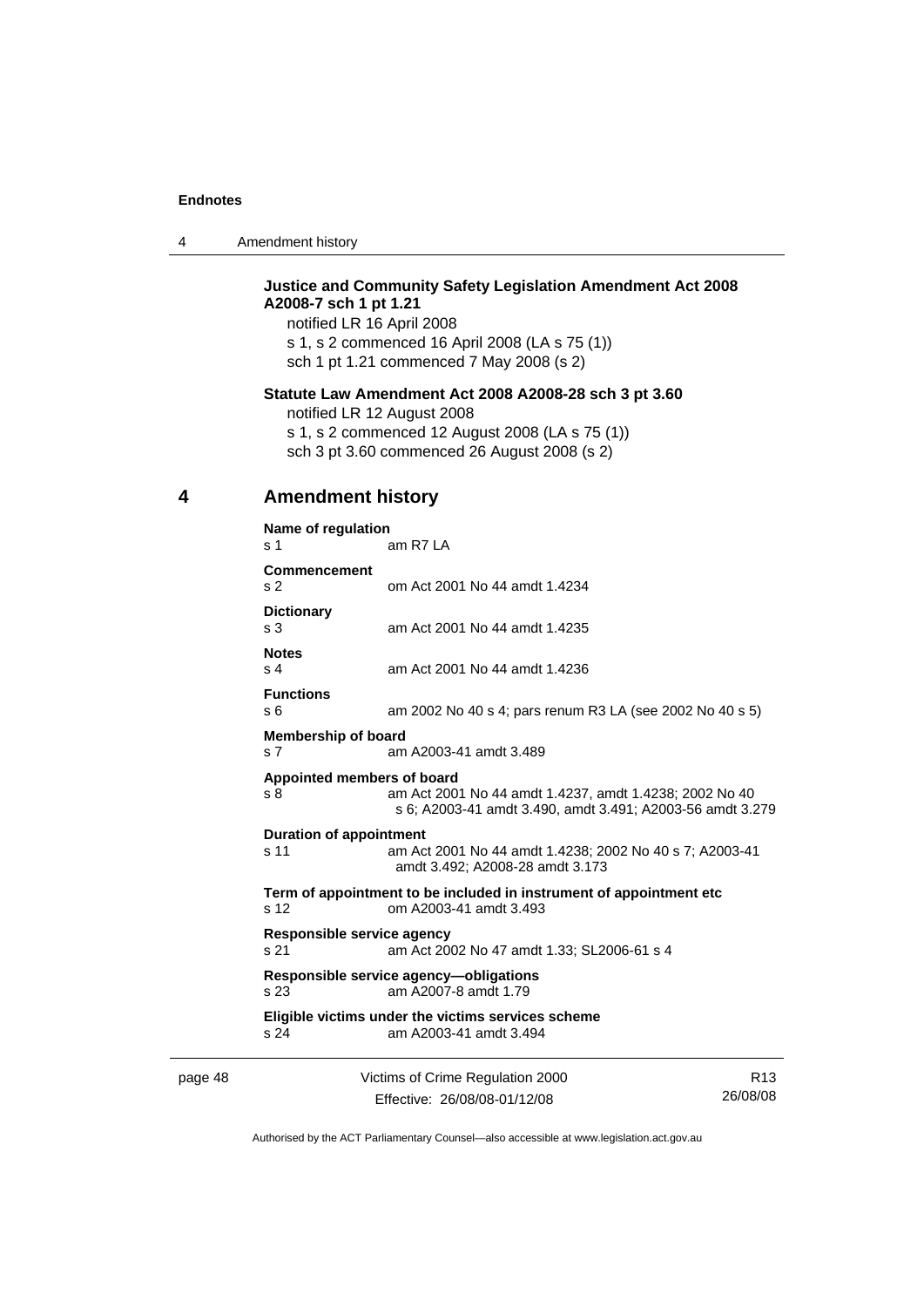| Amendment history |  |
|-------------------|--|
|-------------------|--|

**How contact hours are provided**  s 37 am A2003-41 amdt 3.495 **Criteria for approval**  s 41 am A2007-8 amdt 1.79 **Suspension of approval**  s 42 am A2005-41 amdt 1.127, amdt 1.128 **Cancellation of approval**  s 43 am 2002 No 40 s 8; pars renum R3 LA (see 2002 No 40 s 9) **Annual reporting authority**  s 49 am 2002 No 40 s 10 **Victims services levy—excluded offences**  s 49A ins A2007-44 amdt 1.5 **Determination of fees for services provided by approved service providers**  s 50 sub Act 2001 No 44 amdt 1.4239 **Approved forms**  s 51 sub Act 2001 No 44 amdt 1.4239 am A2003-41 amdt 3.496 **Modification of regulation**  pt 5 hdg exp 1 July 2001 (s 57) ins A2004-39 amdt 1.40 exp on the day the Health Professionals Act 2004, s 136 expires (s 55) **Application of pt 5**  s 52 exp 1 July 2001 (s 57) ins A2004-39 amdt 1.40 exp on the day the Health Professionals Act 2004, s 136 expires (s 55) **Dictionary, definition of** *health professional* s 53 om R1 (LRA) ins A2004-39 amdt 1.40 exp on the day the Health Professionals Act 2004, s 136 expires (s 55) **Dictionary, definition of** *psychologist* s 54 exp 1 July 2001 (s 57) ins A2004-39 amdt 1.40 exp on the day the Health Professionals Act 2004, s 136 expires (s 55)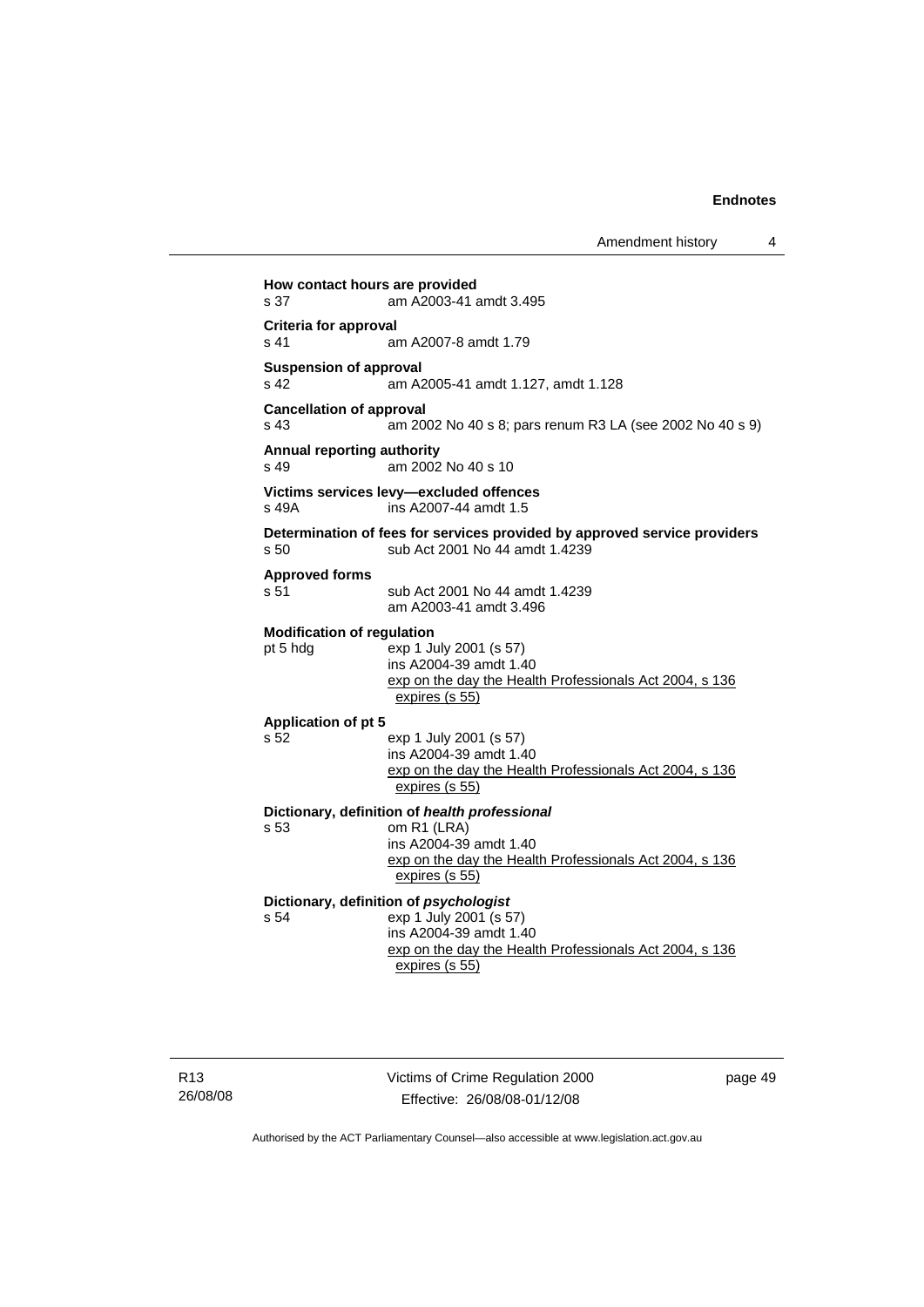4 Amendment history

| Expiry of pt 5<br>s 55                       | exp 1 July 2001 (s 57)<br>ins A2004-39 amdt 1.40<br>exp on the day the Health Professionals Act 2004, s 136<br>expires (s 55)                                                                                                                                                                                                                                                                                                                                                                                    |
|----------------------------------------------|------------------------------------------------------------------------------------------------------------------------------------------------------------------------------------------------------------------------------------------------------------------------------------------------------------------------------------------------------------------------------------------------------------------------------------------------------------------------------------------------------------------|
| <b>Existing entitlements</b><br>s 56         | exp 1 July 2001 (s 57)                                                                                                                                                                                                                                                                                                                                                                                                                                                                                           |
| <b>Expiration of pt 5</b><br>s 57            | exp 1 July 2001 (s 57)                                                                                                                                                                                                                                                                                                                                                                                                                                                                                           |
| sch 1                                        | Victims services levy-excluded offences<br>ins A2007-44 amdt 1.6                                                                                                                                                                                                                                                                                                                                                                                                                                                 |
| <b>Australian Road Rules</b><br>sch 1 pt 1.1 | ins A2007-44 amdt 1.6                                                                                                                                                                                                                                                                                                                                                                                                                                                                                            |
| sch 1 pt 1.2                                 | Road Transport (Safety and Traffic Management) Regulation 2000<br>ins A2007-44 amdt 1.6<br>sub SL2007-40 s 4                                                                                                                                                                                                                                                                                                                                                                                                     |
| (No 2) 2007<br>sch 1 pt 1.3                  | Australian National University Act 1991 (Cwlth)—Parking and Traffic Statute<br>ins A2007-44 amdt 1.6                                                                                                                                                                                                                                                                                                                                                                                                             |
| <b>Dictionary</b><br>dict                    | am A2003-41 amdt 3.497; A2005-41 amdt 1.129, amdt 1.130<br>def community support member ins 2002 No 40 s 11<br>def <i>harm</i> om A2003-41 amdt 3.498<br>def health member om 2002 No 40 s 12<br>def health professional sub A2004-39 amdt 1.41<br>def health professions Act om A2004-39 amdt 1.41<br>def <i>psychologist</i> sub A2004-39 amdt 1.42<br>def <i>the Act</i> om Act 2001 No 56 amdt 3.892<br>def <i>victim</i> om A2003-41 amdt 3.499<br>def youth policy and services member ins 2002 No 40 s 11 |

page 50 Victims of Crime Regulation 2000 Effective: 26/08/08-01/12/08

R13 26/08/08